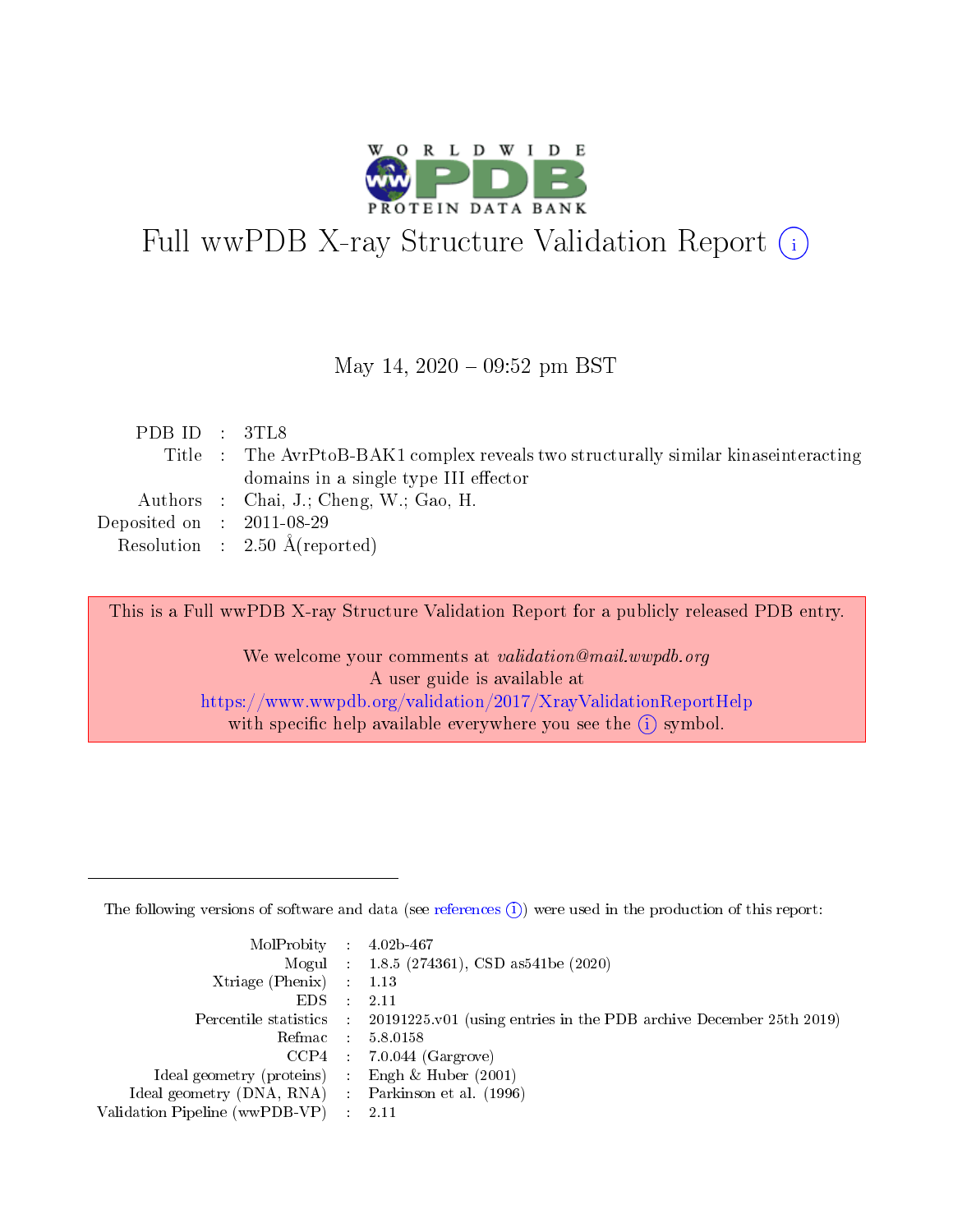## 1 [O](https://www.wwpdb.org/validation/2017/XrayValidationReportHelp#overall_quality)verall quality at a glance  $(i)$

The following experimental techniques were used to determine the structure: X-RAY DIFFRACTION

The reported resolution of this entry is 2.50 Å.

Percentile scores (ranging between 0-100) for global validation metrics of the entry are shown in the following graphic. The table shows the number of entries on which the scores are based.



| Metric                | Whole archive<br>$(\#\text{Entries})$ | Similar resolution<br>$(\#\text{Entries},\,\text{resolution}\,\,\text{range}(\textup{\AA}))$ |
|-----------------------|---------------------------------------|----------------------------------------------------------------------------------------------|
| $R_{free}$            | 130704                                | $4661 (2.50 - 2.50)$                                                                         |
| Clashscore            | 141614                                | $5346$ $(2.50-2.50)$                                                                         |
| Ramachandran outliers | 138981                                | $\overline{5231}$ $(2.50-2.50)$                                                              |
| Sidechain outliers    | 138945                                | $5233(2.50-2.50)$                                                                            |
| RSRZ outliers         | 127900                                | $4559(2.50-2.50)$                                                                            |

The table below summarises the geometric issues observed across the polymeric chains and their fit to the electron density. The red, orange, yellow and green segments on the lower bar indicate the fraction of residues that contain outliers for  $>=3, 2, 1$  and 0 types of geometric quality criteria respectively. A grey segment represents the fraction of residues that are not modelled. The numeric value for each fraction is indicated below the corresponding segment, with a dot representing fractions  $\epsilon=5\%$  The upper red bar (where present) indicates the fraction of residues that have poor fit to the electron density. The numeric value is given above the bar.

| Mol            | Chain   | Length | Quality of chain |     |                  |
|----------------|---------|--------|------------------|-----|------------------|
| -1             | А       | 349    | 3%<br>56%        | 30% | 13%<br>$\bullet$ |
|                | D       | 349    | 4%<br>61%        | 26% | 11%<br>٠         |
|                | $\rm G$ | 349    | 7%<br>61%        | 25% | 13%<br>$\bullet$ |
|                | H       | 349    | 4%<br>64%        | 23% | 12%<br>$\bullet$ |
| $\overline{2}$ | B       | 117    | 7%<br>43%<br>31% |     | 26%              |
| $\overline{2}$ | F       | 117    | 20/0<br>50%      | 25% | 25%              |

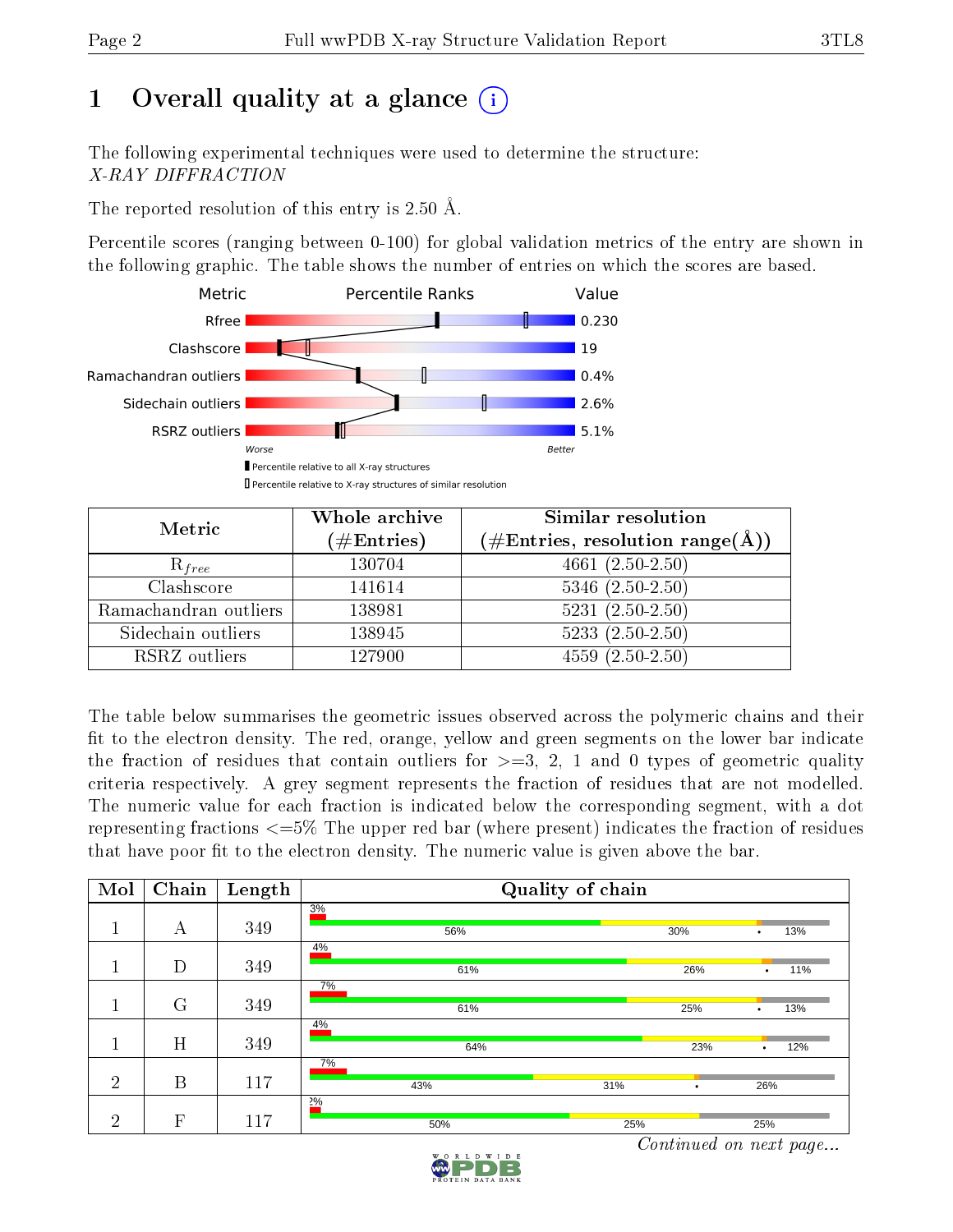| Chain | ' Length |           | Quality of chain |     |  |
|-------|----------|-----------|------------------|-----|--|
|       | 17       | 2%<br>48% | 25%              | 25% |  |
|       | $.1 -$   | 5%<br>45% | 27%              | 26% |  |

The following table lists non-polymeric compounds, carbohydrate monomers and non-standard residues in protein, DNA, RNA chains that are outliers for geometric or electron-density-fit criteria:

|            |     |  | Mol   Type   Chain   Res   Chirality   Geometry   Clashes   Electron density |
|------------|-----|--|------------------------------------------------------------------------------|
| <b>TPO</b> | 324 |  |                                                                              |

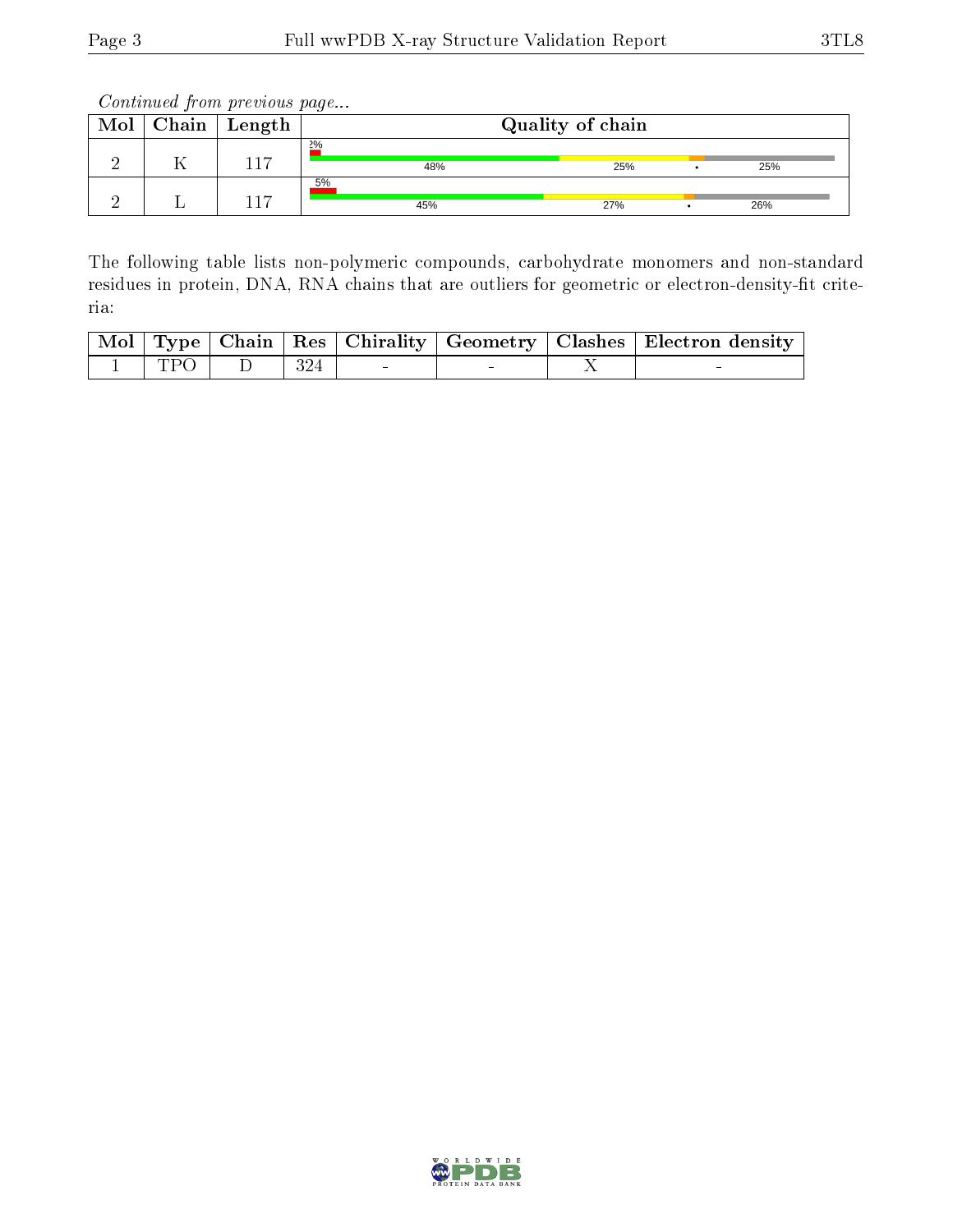## 2 Entry composition (i)

There are 3 unique types of molecules in this entry. The entry contains 12644 atoms, of which 0 are hydrogens and 0 are deuteriums.

In the tables below, the ZeroOcc column contains the number of atoms modelled with zero occupancy, the AltConf column contains the number of residues with at least one atom in alternate conformation and the Trace column contains the number of residues modelled with at most 2 atoms.

 Molecule 1 is a protein called BRASSINOSTEROID INSENSITIVE 1-associated receptor kinase 1.

| Mol | Chain | Residues |       |      | Atoms |                  |   |              | ZeroOcc        | AltConf          | Trace            |
|-----|-------|----------|-------|------|-------|------------------|---|--------------|----------------|------------------|------------------|
|     | А     | 304      | Total | C    | Ν     | $\left( \right)$ | P | S            | $\overline{0}$ | 0                | $\left( \right)$ |
|     |       |          | 2422  | 1516 | 426   | 462              | 4 | -14          |                |                  |                  |
|     | D     | 310      | Total | C    | Ν     | $\left( \right)$ | P | <sub>S</sub> | 0              | $\left( \right)$ |                  |
|     |       |          | 2475  | 1550 | 436   | 470              | 4 | -15          |                |                  |                  |
|     | G     | 305      | Total | C    | Ν     | $\left( \right)$ | P | S            | 0              | 0                |                  |
|     |       |          | 2435  | 1524 | 427   | 466              | 4 | 14           |                |                  |                  |
|     | Η     |          | Total | C    | Ν     | $\left( \right)$ | P | <sup>S</sup> | 0              |                  |                  |
|     |       | 307      | 2448  | 1532 | 429   | 468              | 4 | 15           |                |                  |                  |

There are 32 discrepancies between the modelled and reference sequences:

| Chain          | Residue | Modelled   | Actual | Comment               | Reference            |
|----------------|---------|------------|--------|-----------------------|----------------------|
| А              | 591     | <b>LEU</b> |        | <b>EXPRESSION TAG</b> | UNP Q94F62           |
| А              | 592     | GLU        |        | <b>EXPRESSION TAG</b> | <b>UNP</b><br>Q94F62 |
| A              | 593     | <b>HIS</b> |        | <b>EXPRESSION TAG</b> | UNP Q94F62           |
| A              | 594     | <b>HIS</b> |        | <b>EXPRESSION TAG</b> | UNP Q94F62           |
| А              | 595     | <b>HIS</b> |        | <b>EXPRESSION TAG</b> | UNP Q94F62           |
| А              | 596     | HIS        |        | <b>EXPRESSION TAG</b> | Q94F62<br>UNP        |
| А              | 597     | <b>HIS</b> |        | <b>EXPRESSION TAG</b> | UNP<br>Q94F62        |
| А              | 598     | <b>HIS</b> |        | <b>EXPRESSION TAG</b> | UNP Q94F62           |
| D              | 591     | <b>LEU</b> |        | <b>EXPRESSION TAG</b> | UNP Q94F62           |
| D              | 592     | GLU        |        | <b>EXPRESSION TAG</b> | UNP<br>Q94F62        |
| D              | 593     | HIS        |        | <b>EXPRESSION TAG</b> | <b>UNP</b><br>Q94F62 |
| D              | 594     | <b>HIS</b> |        | <b>EXPRESSION TAG</b> | <b>UNP</b><br>Q94F62 |
| D              | 595     | <b>HIS</b> |        | <b>EXPRESSION TAG</b> | <b>UNP</b><br>Q94F62 |
| D              | 596     | <b>HIS</b> |        | <b>EXPRESSION TAG</b> | <b>UNP</b><br>Q94F62 |
| D              | 597     | <b>HIS</b> |        | <b>EXPRESSION TAG</b> | <b>UNP</b><br>Q94F62 |
| D              | 598     | <b>HIS</b> |        | <b>EXPRESSION TAG</b> | <b>UNP</b><br>Q94F62 |
| G              | 591     | <b>LEU</b> |        | <b>EXPRESSION TAG</b> | <b>UNP</b><br>Q94F62 |
| $\overline{G}$ | 592     | GLU        |        | <b>EXPRESSION TAG</b> | UNP Q94F62           |
| $\mathbf G$    | 593     | <b>HIS</b> |        | <b>EXPRESSION TAG</b> | <b>UNP</b><br>Q94F62 |
| G              | 594     | <b>HIS</b> |        | <b>EXPRESSION TAG</b> | UNP $Q94F62$         |

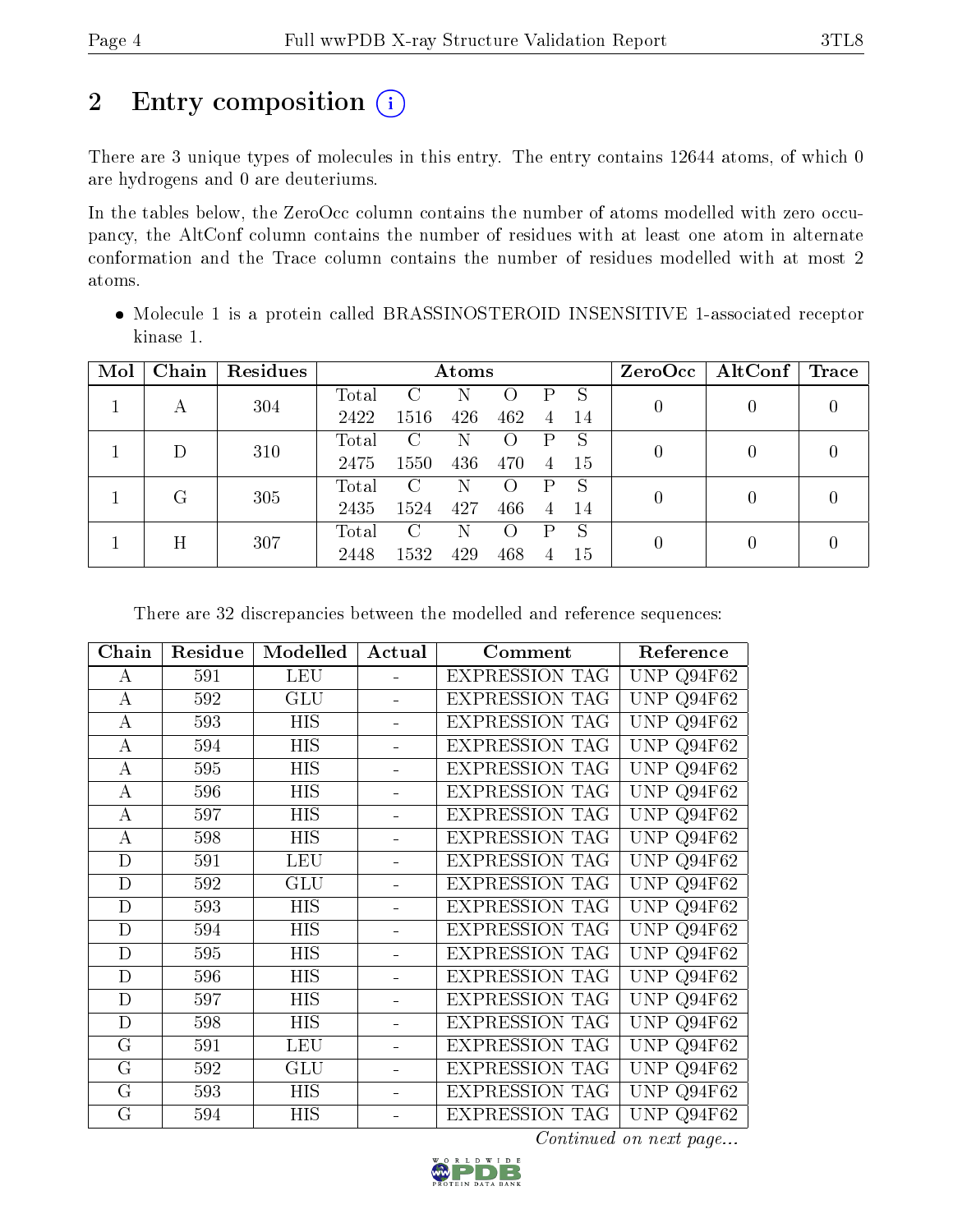| Chain | Residue | Modelled   | Actual | Comment               | Reference      |
|-------|---------|------------|--------|-----------------------|----------------|
| G     | 595     | HIS        |        | <b>EXPRESSION TAG</b> | UNP Q94F62     |
| G     | 596     | <b>HIS</b> |        | <b>EXPRESSION TAG</b> | UNP $Q94F62$   |
| G     | 597     | <b>HIS</b> |        | <b>EXPRESSION TAG</b> | UNP $Q94F62$   |
| G     | 598     | HIS        |        | <b>EXPRESSION TAG</b> | UNP $Q94F62$   |
| H     | 591     | LEU        |        | <b>EXPRESSION TAG</b> | UNP $Q94F62$   |
| H     | 592     | GLU        |        | <b>EXPRESSION TAG</b> | UNP Q94F62     |
| Η     | 593     | <b>HIS</b> |        | <b>EXPRESSION TAG</b> | UNP $Q94F62$   |
| H     | 594     | HIS        |        | <b>EXPRESSION TAG</b> | UNP $Q94F62$   |
| Η     | 595     | <b>HIS</b> |        | <b>EXPRESSION TAG</b> | UNP Q94F62     |
| H     | 596     | <b>HIS</b> |        | <b>EXPRESSION TAG</b> | UNP $Q94F62$   |
| Η     | 597     | HIS        |        | <b>EXPRESSION TAG</b> | UNP $Q94F62$   |
| H     | 598     | HIS        |        | <b>EXPRESSION TAG</b> | Q94F62<br>UNP. |

 $\bullet$  Molecule 2 is a protein called Effector protein HopAB2.

| Mol                         | Chain | Residues |       |               | Atoms |                    |    | $ZeroOcc \mid AltConf \mid$ | Trace |
|-----------------------------|-------|----------|-------|---------------|-------|--------------------|----|-----------------------------|-------|
| $\overline{2}$              | Β     | 87       | Total |               |       |                    | S  |                             |       |
|                             |       |          | 664   | 408           | 133   | 120                | 3  |                             |       |
| 2                           | F     | 88       | Total | $\mathcal{C}$ |       |                    | S  |                             |       |
|                             |       |          | 672   | 414           | 134   | 121                | -3 |                             |       |
| 2                           | Κ     | 88       | Total | $\mathcal{C}$ | N     | $\left( \right)$   | S  | 0                           |       |
|                             |       |          | 676   | 416           | 134   | 123                | -3 |                             |       |
| $\mathcal{D}_{\mathcal{A}}$ |       | 87       | Total | C             | N     | $\left( \ \right)$ | S  |                             |       |
|                             |       |          | 664   | 408           | 133   | 120                | 3  |                             |       |

There are 20 discrepancies between the modelled and reference sequences:

| Chain        | Residue | Modelled   | Actual | Comment               | Reference  |
|--------------|---------|------------|--------|-----------------------|------------|
| B            | 243     | <b>GLY</b> |        | <b>SEE REMARK 999</b> | UNP Q8RSY1 |
| B            | 244     | PRO        |        | <b>SEE REMARK 999</b> | UNP Q8RSY1 |
| B            | 245     | LEU        |        | SEE REMARK 999        | UNP Q8RSY1 |
| B            | 246     | <b>GLY</b> |        | <b>SEE REMARK 999</b> | UNP Q8RSY1 |
| B            | 247     | <b>SER</b> |        | <b>SEE REMARK 999</b> | UNP Q8RSY1 |
| $\mathbf{F}$ | 243     | <b>GLY</b> |        | <b>SEE REMARK 999</b> | UNP Q8RSY1 |
| $\mathbf{F}$ | 244     | <b>PRO</b> |        | <b>SEE REMARK 999</b> | UNP Q8RSY1 |
| $\mathbf{F}$ | 245     | LEU        |        | <b>SEE REMARK 999</b> | UNP Q8RSY1 |
| $\mathbf{F}$ | 246     | GLY        |        | SEE REMARK 999        | UNP Q8RSY1 |
| $\mathbf{F}$ | 247     | SER        |        | <b>SEE REMARK 999</b> | UNP Q8RSY1 |
| $\rm K$      | 243     | <b>GLY</b> |        | <b>SEE REMARK 999</b> | UNP Q8RSY1 |
| K            | 244     | <b>PRO</b> |        | <b>SEE REMARK 999</b> | UNP Q8RSY1 |
| K            | 245     | LEU        |        | <b>SEE REMARK 999</b> | UNP Q8RSY1 |
| Κ            | 246     | <b>GLY</b> |        | <b>SEE REMARK 999</b> | UNP Q8RSY1 |

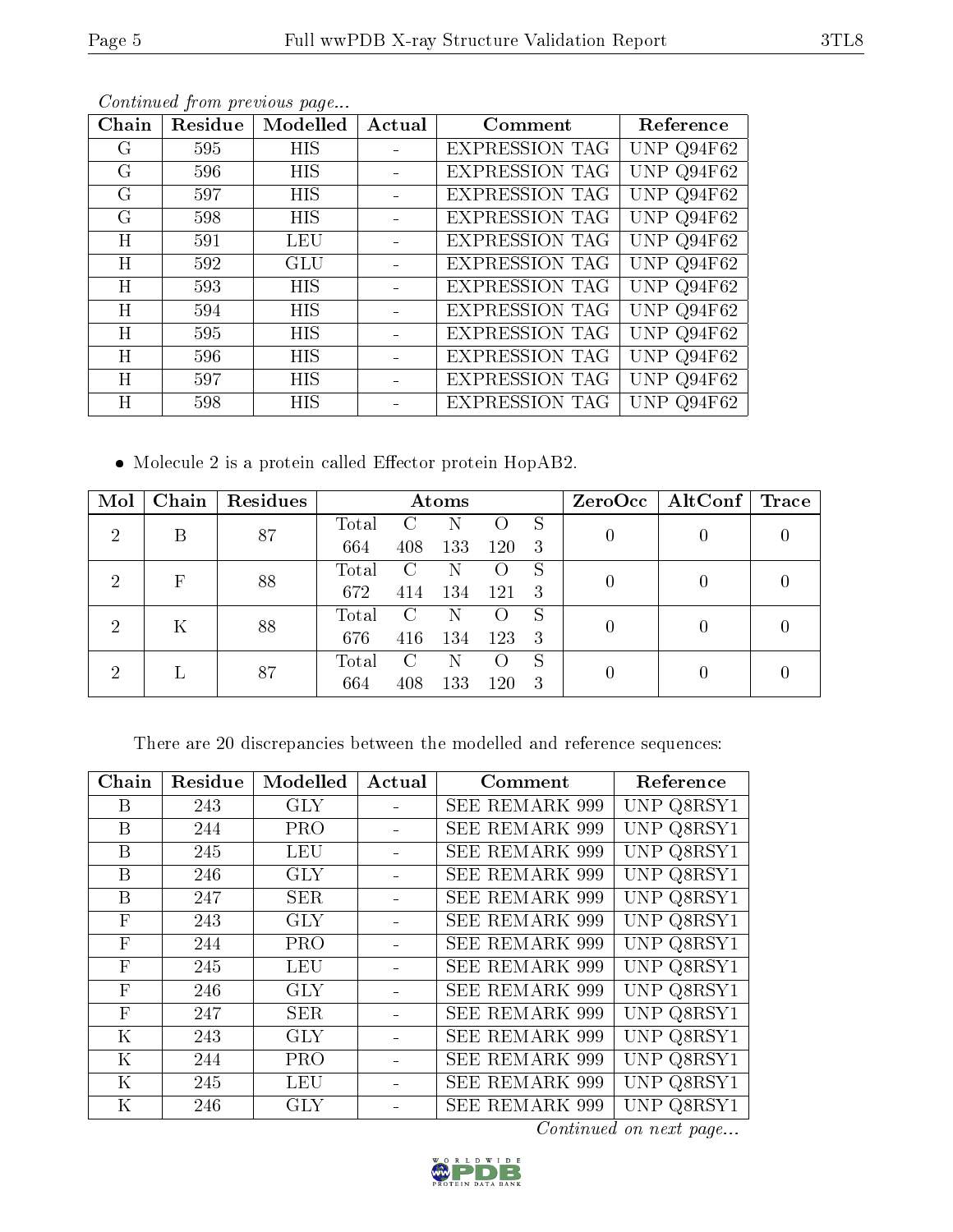|--|--|

| Chain | Residue | Modelled   | Actual | Comment               | Reference  |
|-------|---------|------------|--------|-----------------------|------------|
| Κ     | 247     | SER.       |        | <b>SEE REMARK 999</b> | UNP Q8RSY1 |
|       | 243     | <b>GLY</b> |        | <b>SEE REMARK 999</b> | UNP Q8RSY1 |
|       | 244     | <b>PRO</b> |        | <b>SEE REMARK 999</b> | UNP Q8RSY1 |
|       | 245     | LEU        |        | <b>SEE REMARK 999</b> | UNP Q8RSY1 |
|       | 246     | GLY        |        | <b>SEE REMARK 999</b> | UNP Q8RSY1 |
|       | 247     | SER.       |        | <b>SEE REMARK 999</b> | UNP Q8RSY1 |

 $\bullet\,$  Molecule 3 is water.

| $\overline{\text{Mol}}$ | Chain            | Residues       | Atoms                               | ZeroOcc        | AltConf          |
|-------------------------|------------------|----------------|-------------------------------------|----------------|------------------|
| 3                       | $\boldsymbol{A}$ | 46             | Total<br>$\overline{O}$<br>46<br>46 | $\overline{0}$ | $\boldsymbol{0}$ |
| 3                       | B                | $\overline{9}$ | Total<br>O<br>9<br>9                | $\overline{0}$ | $\overline{0}$   |
| 3                       | D                | 38             | Total<br>$\overline{O}$<br>38<br>38 | $\overline{0}$ | $\boldsymbol{0}$ |
| 3                       | $\mathbf F$      | $\overline{9}$ | Total<br>O<br>$\boldsymbol{9}$<br>9 | $\overline{0}$ | $\boldsymbol{0}$ |
| 3                       | G                | 34             | Total<br>$\overline{O}$<br>34<br>34 | $\overline{0}$ | $\boldsymbol{0}$ |
| 3                       | H                | 33             | Total<br>$\overline{O}$<br>33<br>33 | $\overline{0}$ | $\boldsymbol{0}$ |
| 3                       | K                | 9              | Total<br>О<br>9<br>9                | $\overline{0}$ | $\overline{0}$   |
| 3                       | L                | 10             | $\Omega$<br>Total<br>10<br>10       | $\overline{0}$ | $\overline{0}$   |

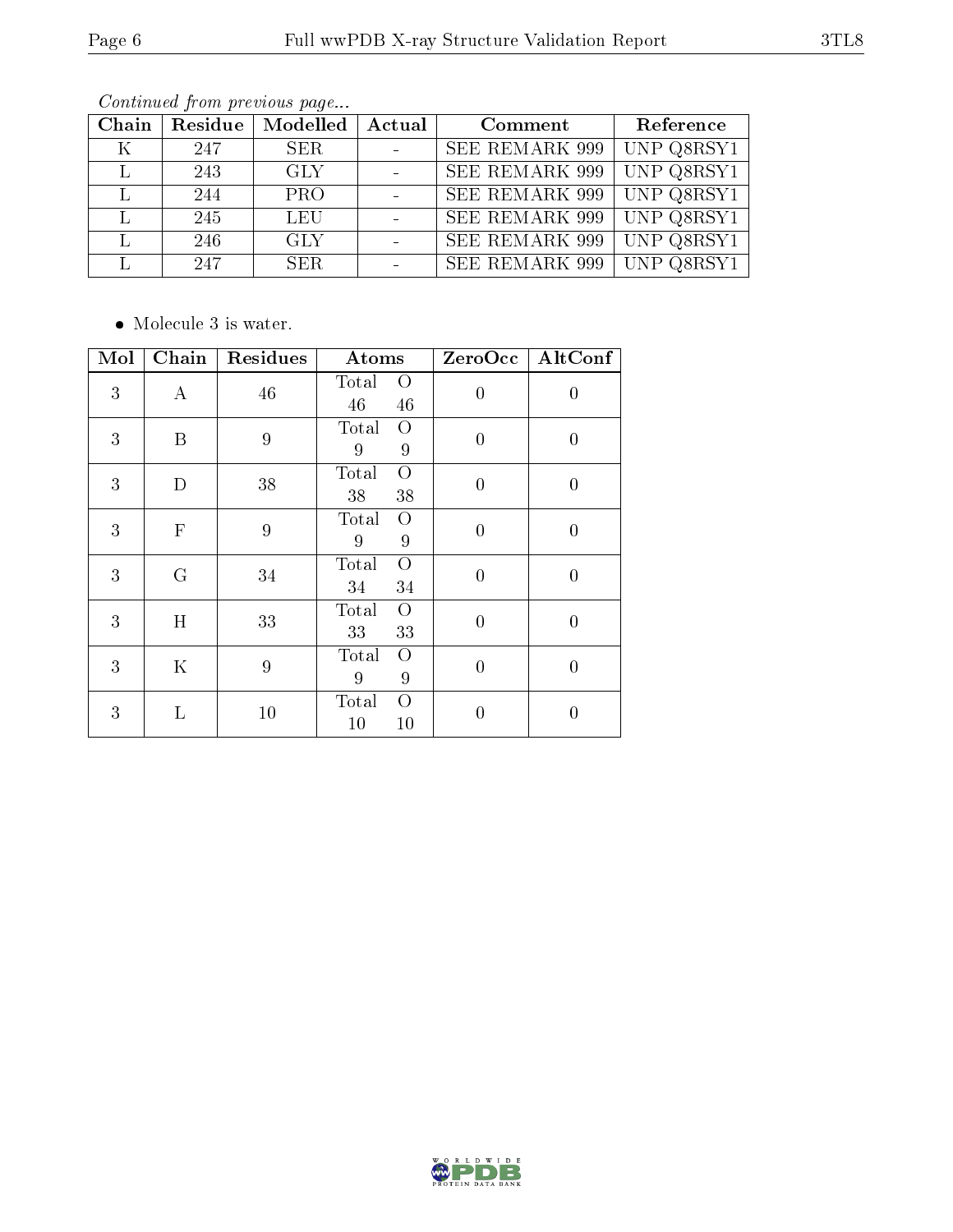# 3 Residue-property plots  $(i)$

These plots are drawn for all protein, RNA and DNA chains in the entry. The first graphic for a chain summarises the proportions of the various outlier classes displayed in the second graphic. The second graphic shows the sequence view annotated by issues in geometry and electron density. Residues are color-coded according to the number of geometric quality criteria for which they contain at least one outlier: green  $= 0$ , yellow  $= 1$ , orange  $= 2$  and red  $= 3$  or more. A red dot above a residue indicates a poor fit to the electron density (RSRZ  $> 2$ ). Stretches of 2 or more consecutive residues without any outlier are shown as a green connector. Residues present in the sample, but not in the model, are shown in grey.



• Molecule 1: BRASSINOSTEROID INSENSITIVE 1-associated receptor kinase 1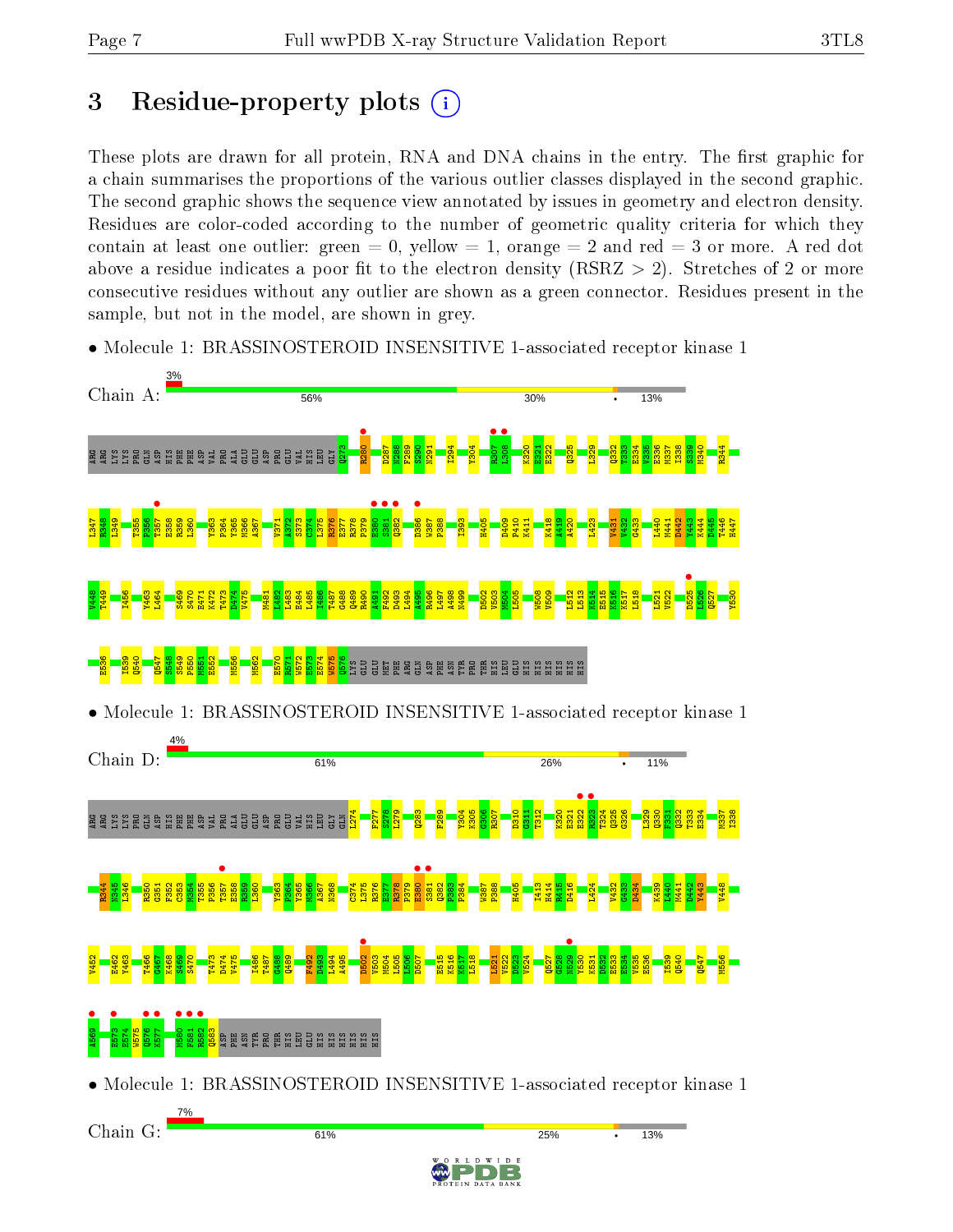

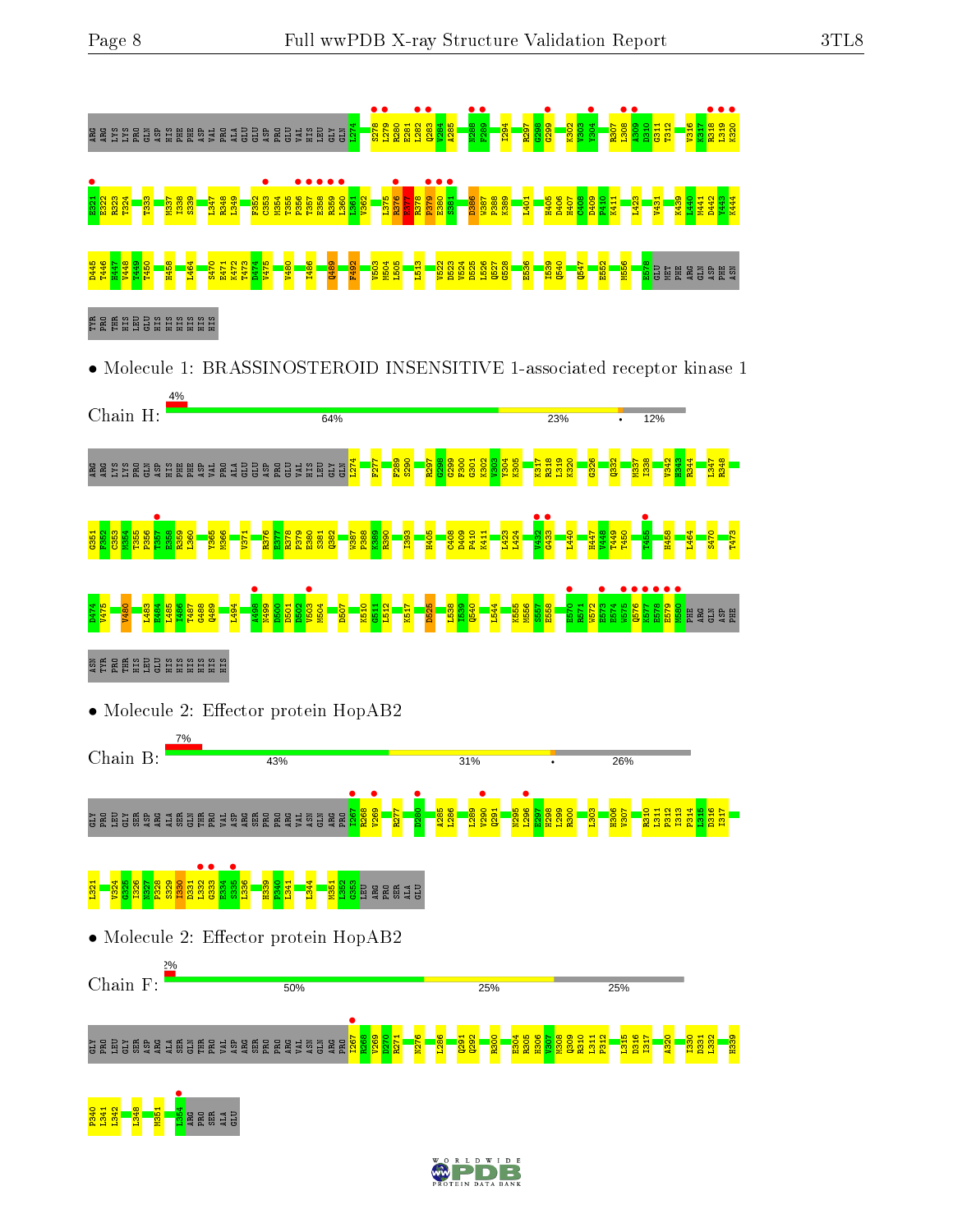

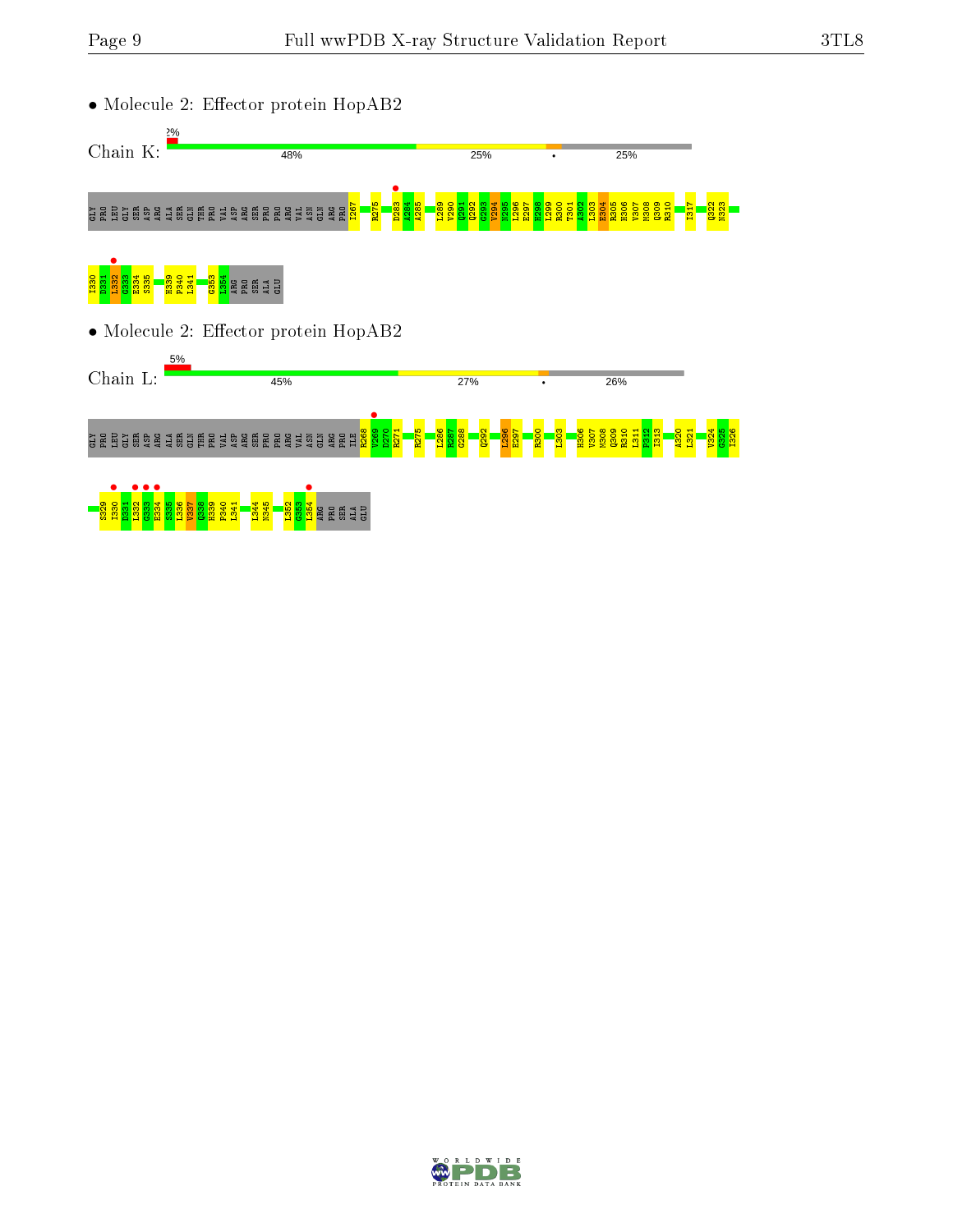## 4 Data and refinement statistics  $(i)$

| Property                                                         | Value                                                         | Source     |
|------------------------------------------------------------------|---------------------------------------------------------------|------------|
| Space group                                                      | P 1 21 1                                                      | Depositor  |
| $\overline{\text{Cell}}$ constants                               | $106.84\text{\AA}$<br>$108.14\text{\AA}$<br>$83.25\text{\AA}$ |            |
| a, b, c, $\alpha$ , $\beta$ , $\gamma$                           | $92.67^\circ$<br>$90.00^\circ$<br>$90.00^\circ$               | Depositor  |
| Resolution $(A)$                                                 | $\overline{24.14}$ - 2.50                                     | Depositor  |
|                                                                  | 45.33<br>$-2.47$                                              | <b>EDS</b> |
| % Data completeness                                              | $97.4(24.14-2.50)$                                            | Depositor  |
| (in resolution range)                                            | 96.6 (45.33-2.47)                                             | <b>EDS</b> |
| $R_{merge}$                                                      | (Not available)                                               | Depositor  |
| $\mathrm{R}_{sym}$                                               | (Not available)                                               | Depositor  |
| $\sqrt{I/\sigma(I)} > 1$                                         | 3.24 (at $2.48\text{\AA}$ )                                   | Xtriage    |
| Refinement program                                               | PHENIX (phenix.refine: dev_596)                               | Depositor  |
| $R, R_{free}$                                                    | $\overline{0.184}$ , $\overline{0.238}$                       | Depositor  |
|                                                                  | 0.179<br>0.230<br>$\sim$ $\sim$                               | DCC        |
| $R_{free}$ test set                                              | 3323 reflections $(5.07\%)$                                   | wwPDB-VP   |
| Wilson B-factor $(A^2)$                                          | 48.3                                                          | Xtriage    |
| Anisotropy                                                       | 0.373                                                         | Xtriage    |
| Bulk solvent $k_{sol}(\text{e}/\text{A}^3), B_{sol}(\text{A}^2)$ | 0.34, 61.3                                                    | <b>EDS</b> |
| L-test for twinning <sup>2</sup>                                 | $< L >$ = 0.48, $< L2 >$ = 0.31                               | Xtriage    |
|                                                                  | $0.007$ for $-k,-h,-l$                                        |            |
| Estimated twinning fraction                                      | $0.012$ for k,h,-l                                            | Xtriage    |
|                                                                  | $0.027$ for $-h,-k,l$                                         |            |
| $F_o, F_c$ correlation                                           | 0.95                                                          | <b>EDS</b> |
| Total number of atoms                                            | 12644                                                         | wwPDB-VP   |
| Average B, all atoms $(A^2)$                                     | 63.0                                                          | wwPDB-VP   |

Xtriage's analysis on translational NCS is as follows: The largest off-origin peak in the Patterson function is  $3.59\%$  of the height of the origin peak. No significant pseudotranslation is detected.

<sup>&</sup>lt;sup>2</sup>Theoretical values of  $\langle |L| \rangle$ ,  $\langle L^2 \rangle$  for acentric reflections are 0.5, 0.333 respectively for untwinned datasets, and 0.375, 0.2 for perfectly twinned datasets.



<span id="page-9-1"></span><span id="page-9-0"></span><sup>1</sup> Intensities estimated from amplitudes.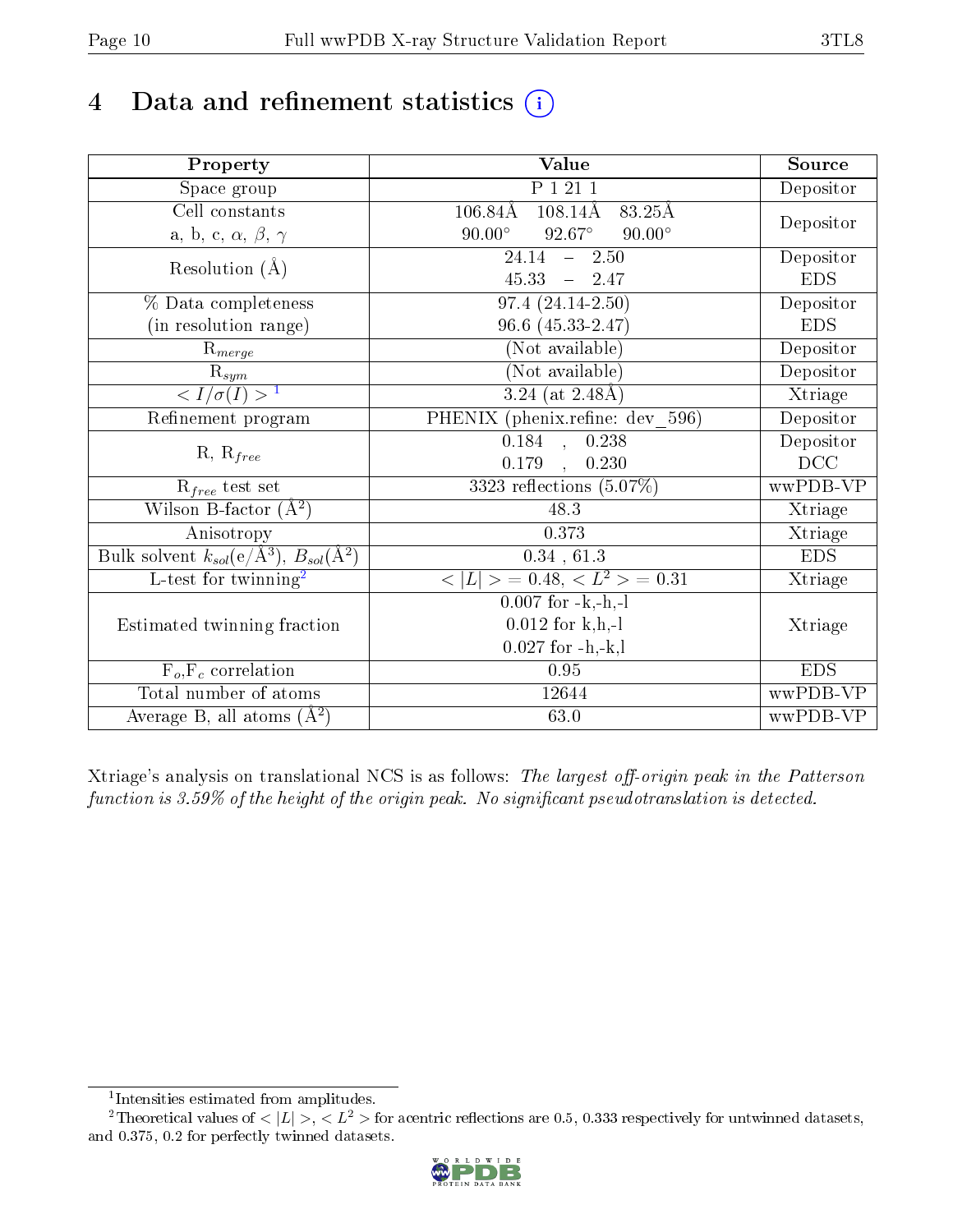## 5 Model quality  $(i)$

### 5.1 Standard geometry  $(i)$

Bond lengths and bond angles in the following residue types are not validated in this section: TPO

The Z score for a bond length (or angle) is the number of standard deviations the observed value is removed from the expected value. A bond length (or angle) with  $|Z| > 5$  is considered an outlier worth inspection. RMSZ is the root-mean-square of all Z scores of the bond lengths (or angles).

| Chain<br>Mol   |     |      | <b>Bond lengths</b> | Bond angles |                         |
|----------------|-----|------|---------------------|-------------|-------------------------|
|                |     | RMSZ | # $ Z  > 5$         | RMSZ        | # $ Z  > 5$             |
|                | А   | 0.41 | 0/2415              | 0.55        | $1/3247$ $(0.0\%)$      |
|                | D   | 0.44 | $1/2469$ $(0.0\%)$  | 0.57        | 0/3317                  |
|                | G   | 0.46 | 0/2428              | 0.60        | $2/3263$ $(0.1\%)$      |
|                | Η   | 0.38 | 0/2441              | 0.53        | $\langle 3280\ (0.0\%)$ |
| $\overline{2}$ | В   | 0.29 | 0/670               | 0.52        | 0/907                   |
| 2              | F   | 0.48 | 0/678               | 0.53        | 0/918                   |
| $\overline{2}$ | Κ   | 0.57 | 0/682               | 0.58        | 0/923                   |
| 2              | L   | 0.55 | 0/670               | 0.57        | 0/907                   |
|                | Аll | 0.44 | $1/12453(0.0\%)$    | 0.56        | $4/16762(0.0\%)$        |

All (1) bond length outliers are listed below:

|  |  | Mol   Chain   Res   Type   Atoms | $\Box$ Observed( $\AA$ ) $\Box$ Ideal( $\AA$ ) |  |
|--|--|----------------------------------|------------------------------------------------|--|
|  |  | $374$   CYS   CB-SG   -5.42      |                                                |  |

All (4) bond angle outliers are listed below:

| Mol | Chain | Res | Type | Atoms      |         | Observed $(°)$ | Ideal(°) |
|-----|-------|-----|------|------------|---------|----------------|----------|
|     |       | 377 | GL U | $N$ -CA-CB | 13.59   | 135.05         | 110.60   |
|     |       | 433 | GLY  | N-CA-C     | 5.64    | 127.20         | 113 10   |
|     | - 62  | 376 | ARG  | $N$ -CA-C  | $-5.44$ | 96.31          | 111.00   |
|     |       | 433 | -GLV | $N$ -CA-C  | 5.07    | 125.78         | 113 10   |

There are no chirality outliers.

There are no planarity outliers.

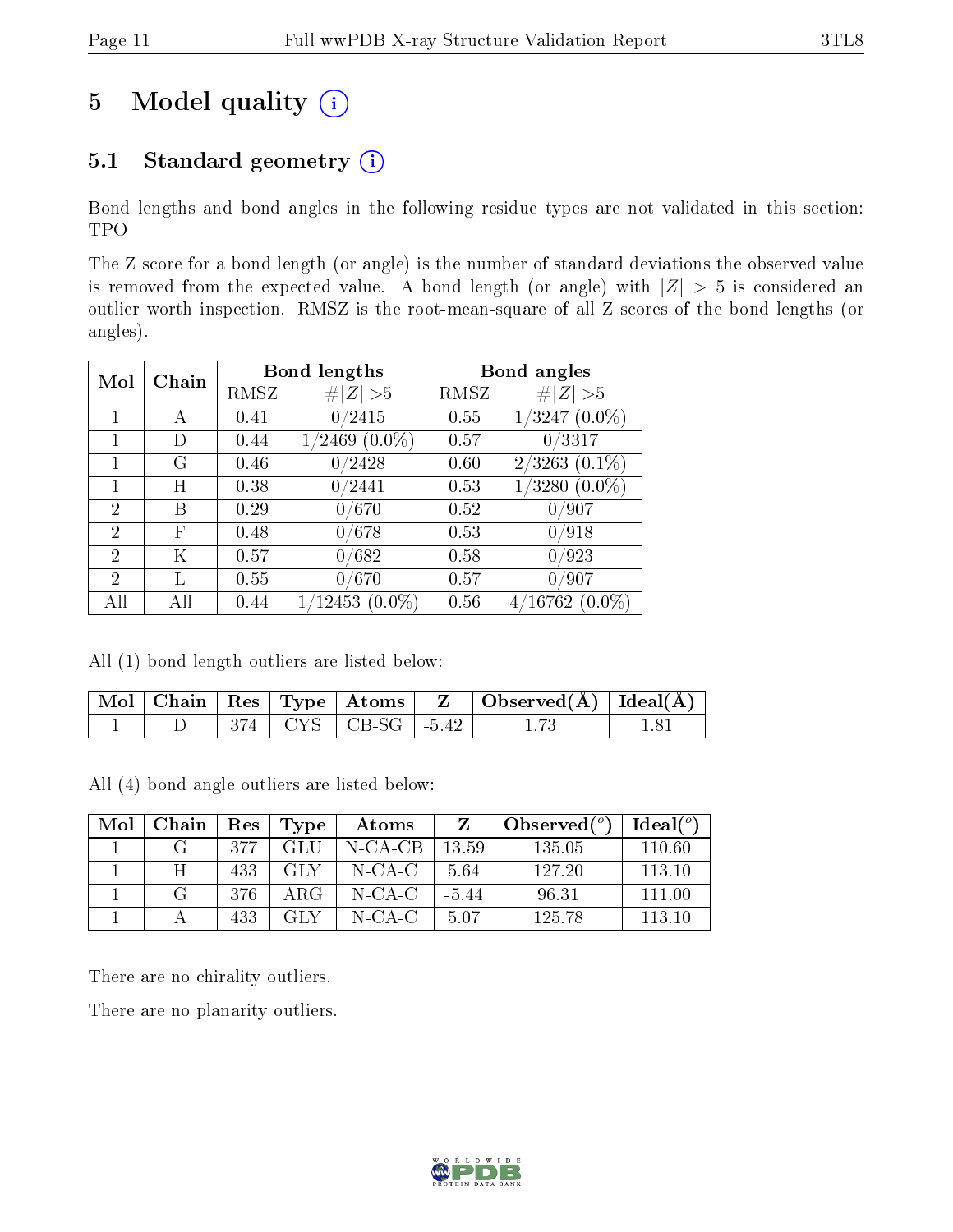#### $5.2$  Too-close contacts  $(i)$

In the following table, the Non-H and H(model) columns list the number of non-hydrogen atoms and hydrogen atoms in the chain respectively. The H(added) column lists the number of hydrogen atoms added and optimized by MolProbity. The Clashes column lists the number of clashes within the asymmetric unit, whereas Symm-Clashes lists symmetry related clashes.

| Mol            | Chain        | $Non-H$ | H (model)      | H(added)         | Clashes        | <b>Symm-Clashes</b> |
|----------------|--------------|---------|----------------|------------------|----------------|---------------------|
|                | А            | 2422    | 0              | 2420             | 100            | 3                   |
|                | D            | 2475    | $\theta$       | 2471             | 94             | 3                   |
|                | G            | 2435    | $\overline{0}$ | 2433             | 91             | $\overline{0}$      |
|                | H            | 2448    | $\theta$       | 2445             | 74             | $\overline{0}$      |
| $\overline{2}$ | $\mathbf{B}$ | 664     | $\theta$       | 686              | 48             | $\overline{0}$      |
| $\overline{2}$ | $\mathbf{F}$ | 672     | $\overline{0}$ | 697              | 27             | $\overline{0}$      |
| $\overline{2}$ | $\mathbf K$  | 676     | $\overline{0}$ | 701              | 46             | $\overline{0}$      |
| $\overline{2}$ | L            | 664     | $\overline{0}$ | 686              | 46             | $\overline{0}$      |
| 3              | А            | 46      | $\overline{0}$ | $\boldsymbol{0}$ | $\mathbf 1$    | $\boldsymbol{0}$    |
| 3              | $\mathbf{B}$ | 9       | $\overline{0}$ | $\boldsymbol{0}$ | $\mathbf 1$    | $\overline{0}$      |
| 3              | D            | 38      | $\overline{0}$ | $\overline{0}$   | $\overline{0}$ | $\overline{0}$      |
| 3              | $\mathbf{F}$ | 9       | $\overline{0}$ | $\overline{0}$   | $\overline{0}$ | $\overline{0}$      |
| 3              | G            | 34      | $\overline{0}$ | $\overline{0}$   | $\overline{1}$ | $\overline{0}$      |
| 3              | H            | 33      | $\overline{0}$ | $\overline{0}$   | 1              | $\overline{0}$      |
| 3              | $\mathbf K$  | 9       | $\overline{0}$ | $\boldsymbol{0}$ | $\overline{0}$ | $\overline{0}$      |
| 3              | L            | 10      | $\theta$       | $\overline{0}$   | $\mathbf{1}$   | $\overline{0}$      |
| All            | All          | 12644   | $\overline{0}$ | 12539            | 471            | $\overline{3}$      |

The all-atom clashscore is defined as the number of clashes found per 1000 atoms (including hydrogen atoms). The all-atom clashscore for this structure is 19.

All (471) close contacts within the same asymmetric unit are listed below, sorted by their clash magnitude.

| Atom-1                        | Atom-2              | Interatomic<br>distance $(A)$ | Clash<br>overlap $(A)$ |
|-------------------------------|---------------------|-------------------------------|------------------------|
| 1: D: 376: ARG: HH12          | 1: D: 489: GLN: CD  | 1.03                          | 1.47                   |
| $1:$ H $:504:$ MET $:$ H $G2$ | 2:L:309:GLN:NE2     | 1.49                          | 1.27                   |
| 1: D: 376: ARG: NH1           | 1: D: 489: GLN: CD  | 1.88                          | 1.25                   |
| 1: D: 355: THR: HB            | 1: D: 356: PRO: HD2 | 1.22                          | 1.17                   |
| $1:$ H $:504:$ MET $:$ CG     | 2:L:309:GLN:HE22    | 1.58                          | 1.15                   |
| 1: D: 376: ARG: HH12          | 1: D: 489: GLN: NE2 | 1.48                          | 1.11                   |
| 1: D: 324: TPO: HG23          | 1: D: 326: GLY: H   | 1.18                          | 1.08                   |
| 1: D: 376: ARG: NH1           | 1: D: 489: GLN: NE2 | 2.02                          | 1.06                   |
| 1: A:375: LEU:O               | 1: A:376:ARG:HB3    | 1.55                          | 1.05                   |
| 1:A:492:PHE:HD1               | 2: B:310: ARG:CD    | 1.72                          | 1.03                   |
| 1:G:376:ARG:NH2               | 1:G:524:VAL:HG12    | 1.73                          | 1.03                   |

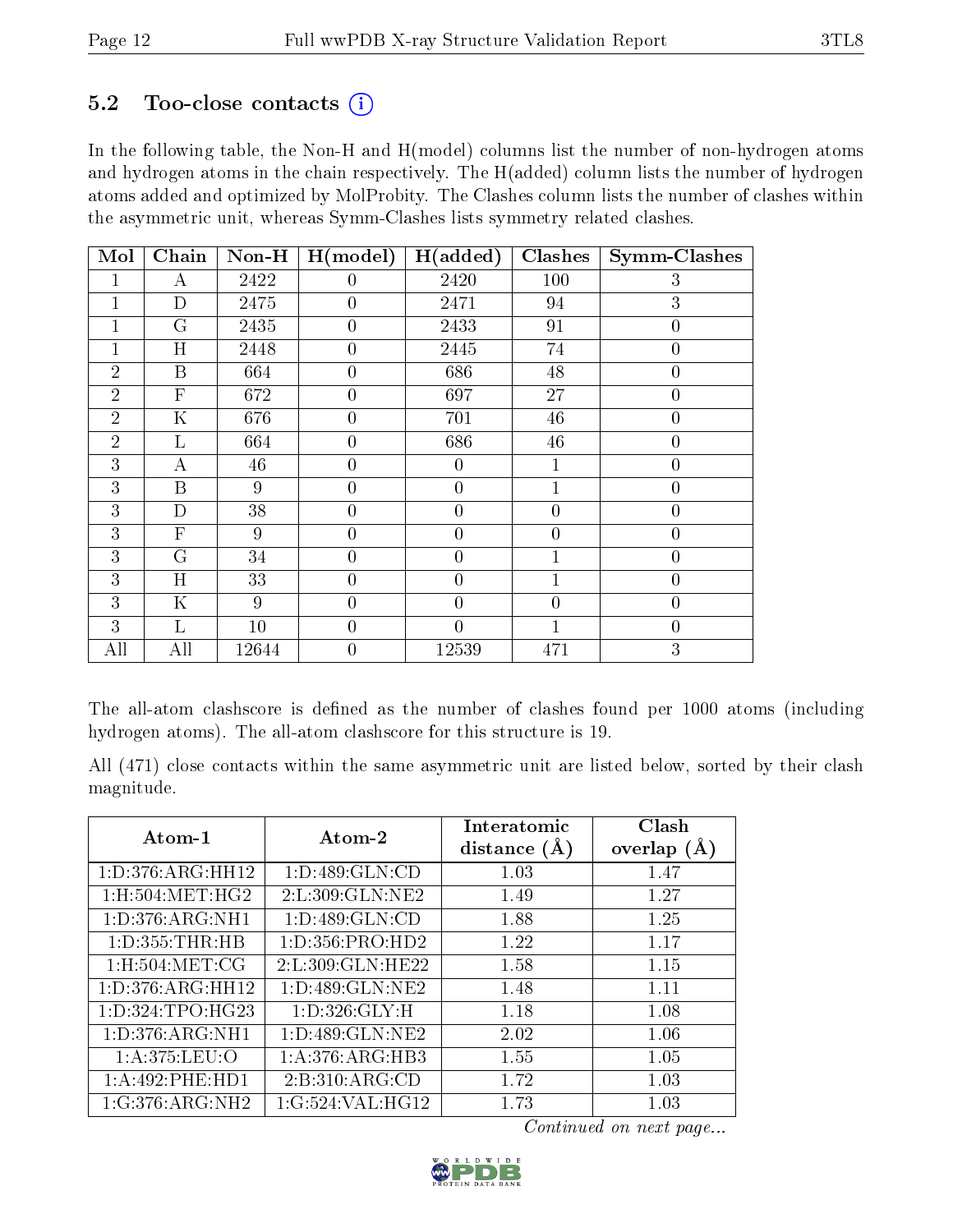| Communa from previous page |                                | Interatomic    | Clash           |
|----------------------------|--------------------------------|----------------|-----------------|
| Atom-1                     | Atom-2                         | distance $(A)$ | overlap $(\AA)$ |
| 1:A:497:LEU:HD12           | 1:A:497:LEU:N                  | 1.75           | 1.00            |
| 1: A:492: PHE:CD1          | 2:B:310:ARG:HD3                | 1.96           | 0.99            |
| 2: L: 292: GLN: HE22       | 2:L:320:ALA:HA                 | 1.26           | 0.99            |
| 1:G:492:PHE:HE1            | 2:K:332:LEU:HG                 | 1.27           | 0.98            |
| 1: A:487:THR:HG21          | 1:A:494:LEU:HD11               | 1.43           | 0.97            |
| 1:D:274:LEU:HD23           | 1:D:338:ILE:HD12               | 1.47           | 0.95            |
| 2:F:339:HIS:HB3            | 2:F:342:LEU:HD23               | 1.49           | 0.94            |
| 1: A:497:LEU:CD1           | 1:A:497:LEU:N                  | 2.31           | 0.93            |
| 1:G:475:VAL:HG22           | 1:G:556:MET:HE1                | 1.51           | 0.92            |
| 1:A:487:THR:HG22           | 1: A:489: GLN: HG3             | 1.51           | 0.92            |
| 1: A:492:PHE:HE2           | 1:A:496:ARG:HH21               | 1.14           | 0.92            |
| 1:A:291:ASN:HA             | 1:A:294:ILE:HD12               | 1.50           | 0.92            |
| 1:G:278:SER:HB2            | 1:G:281:GLU:HG3                | 1.48           | 0.91            |
| 1: H: 504: MET: CG         | $2: L:309: \overline{GLN:NE2}$ | 2.27           | 0.90            |
| 1:H:504:MET:HG2            | 2:L:309:GLN:HE22               | 0.76           | 0.90            |
| 1: D: 376: ARG: NH2        | 1:D:489:GLN:OE1                | 2.05           | 0.89            |
| 1:A:492:PHE:HE2            | 1:A:496:ARG:NH2                | 1.69           | 0.89            |
| 1: D: 355: THR: HB         | 1: D: 356: PRO:CD              | 2.04           | 0.88            |
| 1:H:487:THR:HG21           | 1:H:494:LEU:HD21               | 1.55           | 0.86            |
| 2:B:313:ILE:HG21           | 2:B:329:SER:OG                 | 1.75           | 0.86            |
| 1: A:347: LEU: HD22        | 1:A:423:LEU:HD12               | 1.58           | 0.86            |
| 1: A:499: ASN:O            | 1:A:502:ASP:N                  | $2.09\,$       | 0.86            |
| 1:A:475:VAL:HG22           | 1: A: 556: MET: HE2            | 1.57           | 0.85            |
| 1:H:504:MET:CE             | 2:L:309:GLN:NE2                | 2.40           | 0.85            |
| 1: D: 376: ARG: NH1        | 1: D: 489: GLN: OE1            | 2.02           | 0.84            |
| 1: A:487:THR:CG2           | 1:A:489:GLN:HG3                | 2.07           | 0.84            |
| 1:G:492:PHE:CE1            | 2:K:332:LEU:HG                 | 2.13           | 0.84            |
| 1:A:492:PHE:HD1            | 2:B:310:ARG:HD2                | 1.43           | 0.83            |
| 2:L:339:HIS:HD2            | 2:L:340:PRO:HD2                | 1.44           | 0.82            |
| 1:A:475:VAL:HA             | 1: A: 556: MET: HE1            | 1.61           | 0.82            |
| 1: A:492: PHE:CD1          | 2:B:310:ARG:CD                 | 2.58           | 0.82            |
| 1:A:492:PHE:HD1            | 2:B:310:ARG:HD3                | 1.33           | 0.82            |
| 1: D: 355: THR: CB         | 1: D: 356: PRO: HD2            | 2.09           | 0.81            |
| 1:G:279:LEU:O              | 1:G:283:GLN:HG3                | 1.80           | 0.80            |
| 1:H:274:LEU:HD13           | 1: H: 338: ILE: HD12           | 1.61           | 0.80            |
| 2:K:299:LEU:HD13           | 2:K:317:ILE:HG23               | 1.63           | 0.80            |
| 2:L:286:LEU:HD13           | 2:L:344:LEU:HD11               | 1.62           | 0.80            |
| 1:G:505:LEU:H              | 2:K:309:GLN:HE22               | 1.31           | 0.79            |
| 2:F:306:HIS:HE1            | 2:F:330:ILE:H                  | 1.31           | 0.78            |
| 1:G:376:ARG:NH2            | 1:G:524:VAL:CG1                | 2.46           | 0.78            |
| 1:G:376:ARG:HH21           | 1:G:524:VAL:HG12               | 1.45           | 0.77            |

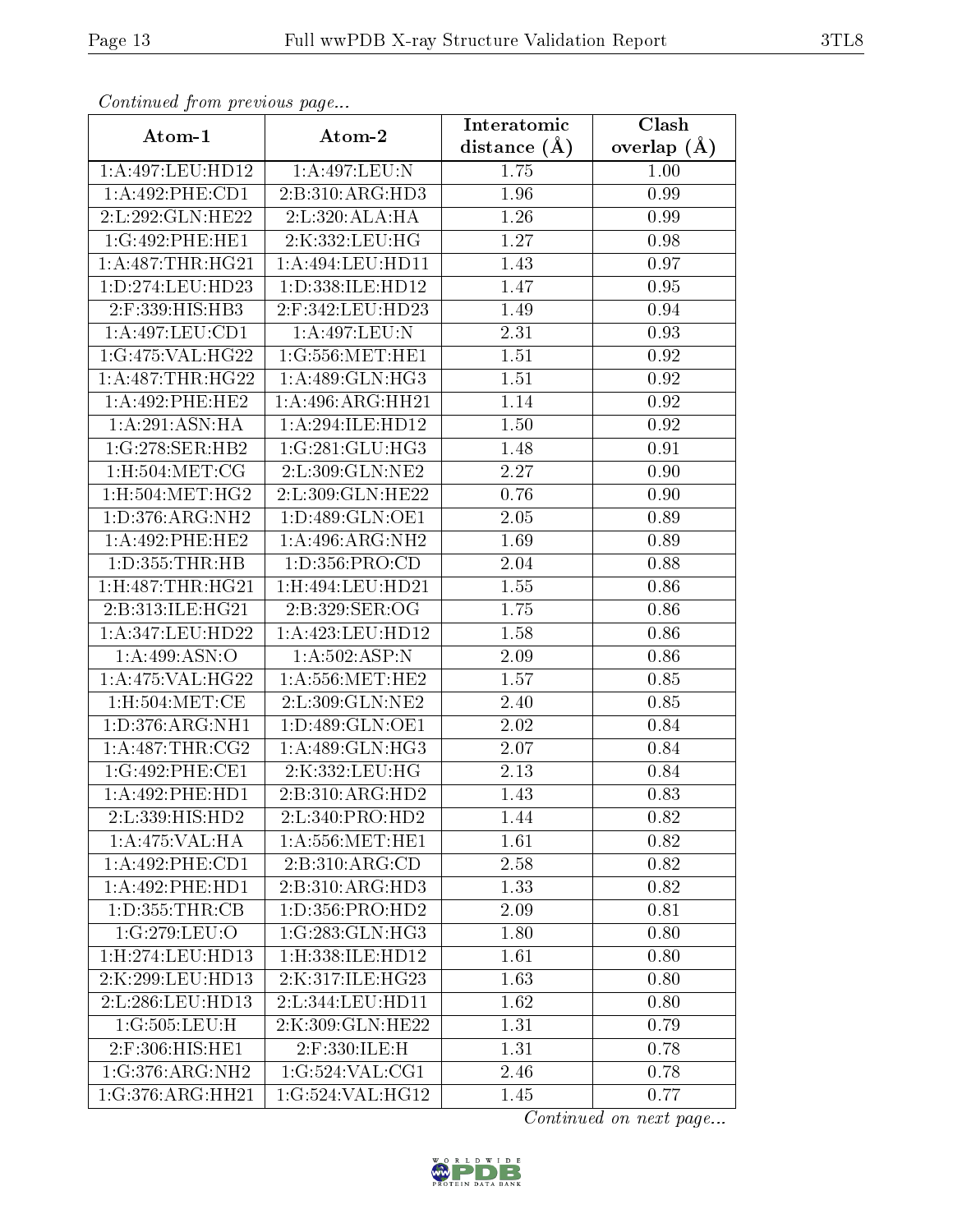| Communica from precious page |                               | Interatomic    | Clash             |
|------------------------------|-------------------------------|----------------|-------------------|
| Atom-1                       | Atom-2                        | distance $(A)$ | overlap $(\AA)$   |
| 1: D: 524: VAL: O            | 1:D:527:GLN:HG3               | 1.82           | 0.77              |
| 1:A:475:VAL:HG22             | 1: A: 556: MET:CE             | 2.15           | 0.76              |
| 2:B:314:PRO:HB2              | 2:B:317:ILE:HG22              | 1.67           | 0.75              |
| 1: A:378:ARG:NH2             | 1:A:525:ASP:OD2               | 2.18           | 0.75              |
| 2:B:332:LEU:HD11             | 2:B:336:LEU:HD21              | 1.69           | 0.75              |
| 1: D:376: ARG: CZ            | 1:D:489:GLN:OE1               | 2.34           | 0.75              |
| 1: A: 515: GLU: HB2          | 1: A:517: LYS: HE2            | 1.69           | 0.74              |
| 1:A:497:LEU:H                | 1:A:497:LEU:CD1               | 1.99           | 0.74              |
| 2:K:332:LEU:N                | 2:K:332:LEU:CD1               | 2.50           | 0.73              |
| 2: L: 310: ARG: HA           | 2:L:310:ARG:HE                | 1.53           | 0.73              |
| 1:A:375:LEU:O                | 1: A:376:ARG:CB               | 2.30           | 0.73              |
| 2:K:332:LEU:H                | 2:K:332:LEU:CD1               | 2.00           | 0.73              |
| 2:K:332:LEU:N                | 2:K:332:LEU:HD13              | 2.02           | 0.72              |
| 2:B:295:ASN:CG               | 2:B:298:HIS:HB2               | 2.10           | 0.72              |
| 1: D: 379: PRO: HD2          | 1:D:382:GLN:OE1               | 1.90           | 0.72              |
| 2:L:332:LEU:HD23             | 2:L:336:LEU:HD21              | 1.72           | 0.72              |
| 1:G:347:LEU:HD22             | 1:G:423:LEU:HD12              | 1.72           | 0.71              |
| 1:D:324:TPO:HG23             | 1: D: 326: GLY:N              | 2.02           | 0.71              |
| 1: A:547: GLN: HG2           | 1: A:575:TRP:CH2              | 2.26           | 0.71              |
| 2:K:332:LEU:HD22             | 2:K:332:LEU:C                 | 2.12           | 0.70              |
| 2:B:303:LEU:HD21             | 2:B:341:LEU:HD22              | 1.72           | 0.70              |
| 2:B:311:LEU:HD12             | 2:B:312:PRO:HD2               | 1.71           | 0.70              |
| 2:B:290:VAL:HG22             | 2:B:296:LEU:HD11              | 1.74           | 0.70              |
| 1:G:406:ASP:O                | 1: H: 344: ARG: HD3           | 1.90           | 0.69              |
| 1:H:450:TPO:O3P              | 2:L:275:ARG:HD3               | 1.91           | 0.69              |
| 1:G:386:ASP:HB2              | 1:G:388:PRO:HD2               | 1.74           | 0.68              |
| 2:B:310:ARG:HH22             | 2:B:333:GLY:HA2               | 1.59           | 0.68              |
| 1:D:305:LYS:NZ               | 2:K:283:ASP:OD2               | 2.26           | $\overline{0.68}$ |
| 1: D: 405: HIS: HE1          | 1: D: 474: ASP: OD2           | 1.77           | 0.68              |
| 2:F:316:ASP:OD1              | 2:F:317:ILE:N                 | 2.26           | 0.68              |
| $1:$ H:475:VAL:HA            | $1:$ H $:556:$ MET $:$ HE $1$ | 1.76           | 0.68              |
| 2:F:306:HIS:CE1              | 2:F:330:ILE:H                 | 2.12           | 0.67              |
| 1: A: 337: MET: HA           | 1: A:340:MET:HE3              | 1.75           | 0.67              |
| 2:B:299:LEU:O                | 2:B:299:LEU:HD12              | 1.94           | 0.67              |
| 1:G:355:THR:C                | 1:G:357:THR:H                 | 1.98           | 0.67              |
| 1:A:332:GLN:NE2              | 2:B:269:VAL:HG22              | 2.09           | 0.66              |
| 1:A:497:LEU:HD13             | 1:A:497:LEU:H                 | 1.60           | 0.66              |
| 1: A: 464: LEU: HD22         | 2:B:307:VAL:HG11              | 1.75           | 0.66              |
| $1:$ H $:504:$ MET $:SD$     | 2:L:309:GLN:NE2               | 2.68           | 0.66              |
| 1:G:322:GLU:H                | 1:G:322:GLU:CD                | 1.98           | 0.66              |
| 1:G:446:TPO:O2P              | 1:G:446:TPO:HG21              | 1.94           | 0.66              |

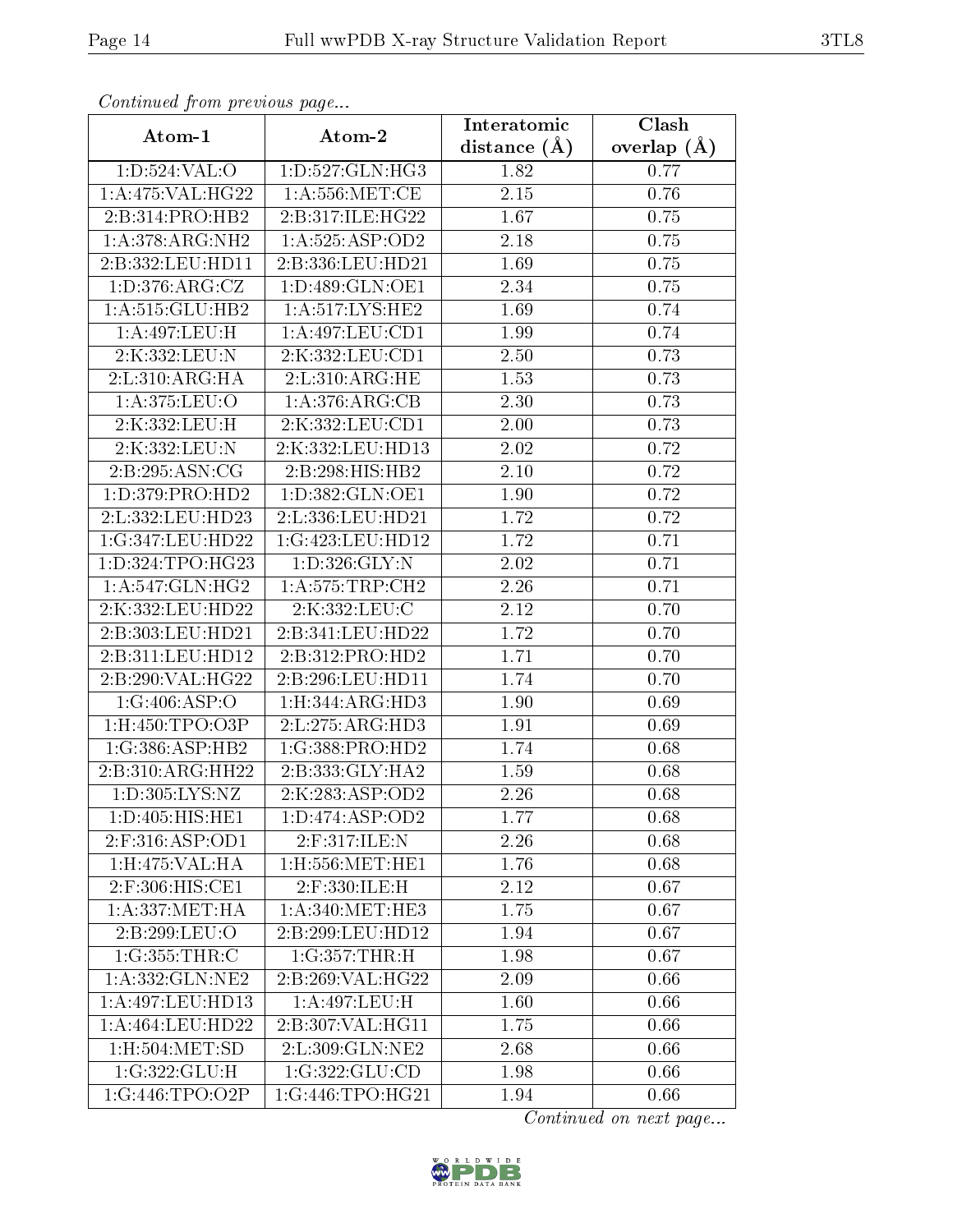| Continuou jiom protivus pugo |                               | Interatomic       | Clash           |
|------------------------------|-------------------------------|-------------------|-----------------|
| Atom-1                       | Atom-2                        | distance $(A)$    | overlap $(\AA)$ |
| 2:K:332:LEU:O                | 2:K:332:LEU:HD22              | 1.96              | 0.66            |
| 1:G:359:ARG:HH22             | 2:K:267:ILE:HD11              | 1.60              | 0.65            |
| 1: D: 475: VAL: HA           | 1: D: 556: MET: HE1           | 1.77              | 0.65            |
| 1: H: 353: CYS: HB3          | $1:$ H $:360:$ LEU $:$ HB $2$ | 1.79              | 0.65            |
| 1:A:512:LEU:HD23             | 1: A:517:LYS:HE3              | 1.79              | 0.65            |
| 2:F:305:ARG:HH21             | 2:F:311:LEU:HD21              | 1.62              | 0.65            |
| 1:H:475:VAL:HG22             | $1:$ H:556:MET:HE2            | 1.79              | 0.65            |
| 2:K:289:LEU:O                | 2:K:294:VAL:HG13              | 1.97              | 0.65            |
| 2:L:306:HIS:HA               | 2:L:311:LEU:O                 | 1.97              | 0.64            |
| 1:A:447:HIS:HE1              | 1: A:449:TPO:O1P              | 1.80              | 0.64            |
| 1:G:523:ASP:OD1              | 1:G:524:VAL:N                 | 2.30              | 0.64            |
| 1:A:493:ASP:O                | 1:A:497:LEU:HD13              | 1.97              | 0.64            |
| 1:A:334:GLU:OE2              | 1:A:363:TYR:OH                | 2.12              | 0.64            |
| 2:K:332:LEU:H                | 2:K:332:LEU:HD12              | 1.63              | 0.64            |
| 1:H:380:GLU:H                | 1:H:380:GLU:CD                | 2.00              | 0.64            |
| 2:L:310:ARG:HA               | 2: L:310: ARG: NE             | 2.12              | 0.63            |
| 2:L:292:GLN:NE2              | 2:L:320:ALA:HA                | $\overline{2.07}$ | 0.63            |
| 1:A:492:PHE:CE2              | 1:A:496:ARG:NH2               | 2.55              | 0.63            |
| 1:D:487:THR:HG22             | 1:D:521:LEU:HD22              | 1.80              | 0.63            |
| 2:L:297:GLU:CD               | 2:L:300:ARG:HH12              | 2.01              | 0.63            |
| 1:G:513:LEU:HD11             | 1:G:536:GLU:HG3               | 1.80              | 0.62            |
| 1: H:299: GLY:O              | 1: H:320: LYS: HD3            | 1.99              | 0.62            |
| 1: D: 489: GLN: HB2          | 1: D: 494: LEU: HG            | 1.81              | 0.62            |
| 1:G:505:LEU:H                | 2:K:309:GLN:NE2               | <b>1.96</b>       | 0.62            |
| 1: A: 338: ILE: HD13         | 1: A:349:LEU:HB3              | 1.81              | 0.62            |
| 1:D:486:ILE:HD13             | 1:D:539:ILE:HG13              | 1.81              | 0.62            |
| 2:B:326:ILE:O                | 2:B:328:PRO:HD3               | 2.00              | 0.62            |
| 2:B:313:ILE:HD13             | 2:B:328:PRO:HB3               | $\bar{1}.82$      | 0.62            |
| 2:B:286:LEU:O                | 2:B:290:VAL:HG23              | 1.99              | 0.62            |
| 1:G:470:SER:O                | 1:G:473:THR:HG22              | 1.99              | 0.62            |
| 1:H:544:LEU:HD21             | 1: H: 572: TRP: HE3           | 1.65              | 0.62            |
| 2:L:339:HIS:CD2              | 2: L:340: PRO:H <sub>D2</sub> | 2.30              | 0.61            |
| 1: A: 536: GLU: HA           | 1:A:539:ILE:HD12              | 1.81              | 0.61            |
| $1: D: 522: \sqrt{AL:HG21}$  | 1: D: 530: TYR: OH            | $2.01\,$          | 0.61            |
| 1: D: 489: GLN: HG3          | 1:D:494:LEU:HD21              | 1.83              | 0.61            |
| 2:K:300:ARG:NH2              | 2:K:353:GLY:O                 | 2.34              | 0.61            |
| 2:K:339:HIS:CD2              | 2:K:341:LEU:H                 | 2.19              | 0.61            |
| 1: A:378:ARG:NH1             | 1:A:525:ASP:OD2               | 2.34              | 0.61            |
| 1: D: 381: SER: HB2          | 2:K:297:GLU:HG3               | 1.81              | 0.61            |
| 1:G:338:ILE:HD13             | 1:G:349:LEU:HB3               | 1.83              | 0.61            |
| 2:F:315:LEU:HD23             | 2:F:315:LEU:N                 | 2.14              | 0.61            |

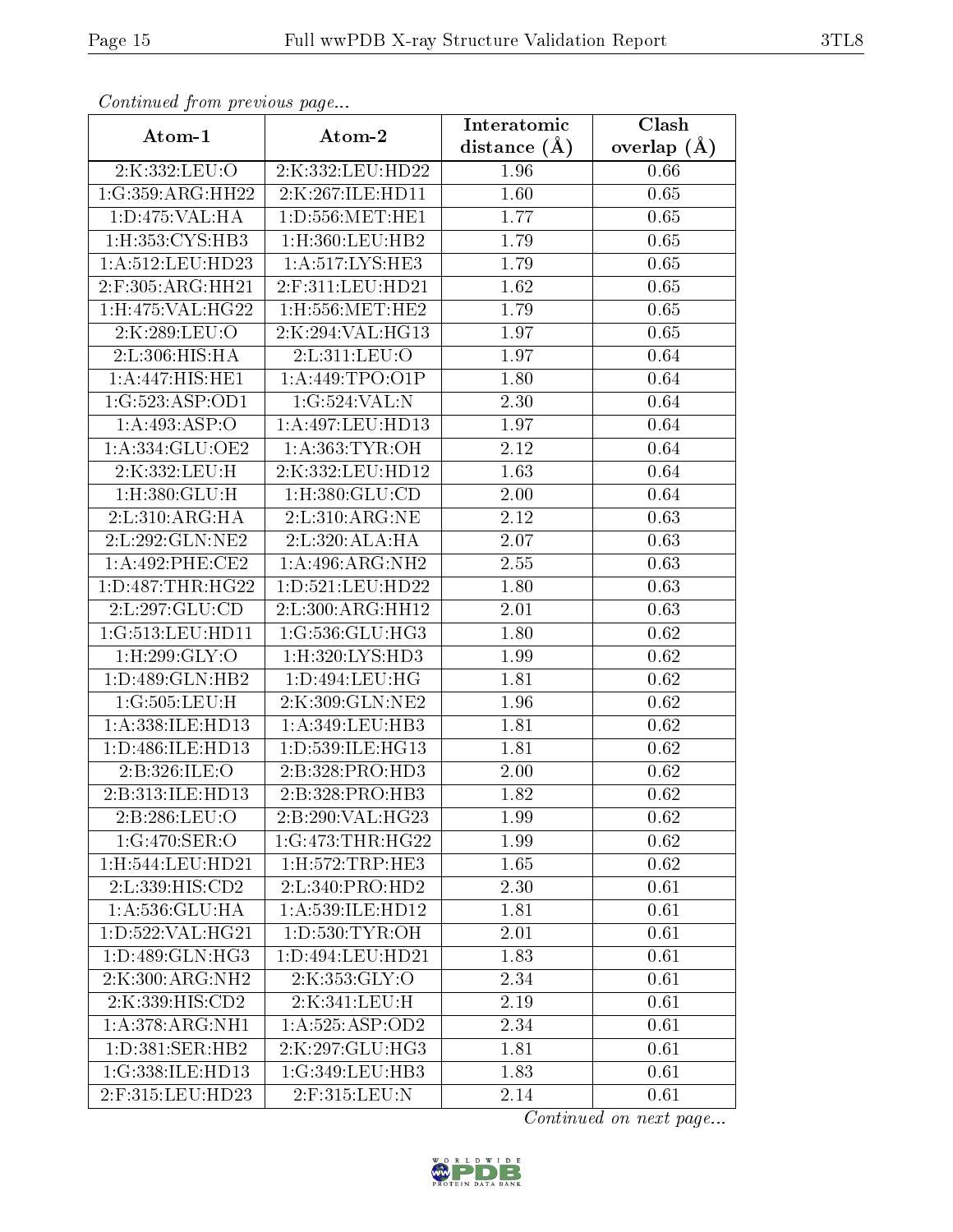| Commaca jibin previous page         |                             | Interatomic    | Clash           |
|-------------------------------------|-----------------------------|----------------|-----------------|
| Atom-1                              | Atom-2                      | distance $(A)$ | overlap $(\AA)$ |
| 1: H:378: ARG:HG3                   | 1:H:379:PRO:O               | 2.01           | 0.61            |
| 1:A:347:LEU:HD22                    | $1:$ A:423:LEU:CD1          | 2.30           | 0.61            |
| 2:B:299:LEU:HD13                    | 2: B: 317: ILE: CD1         | 2.31           | 0.60            |
| 1:G:377:GLU:O                       | 1:G:377:GLU:HG3             | 2.01           | 0.60            |
| $1:G:536:G\overline{\mathrm{LU}:O}$ | 1:G:540:GLN:HG3             | 2.01           | 0.60            |
| 2:L:321:LEU:O                       | 2:L:324:VAL:HG12            | 2.01           | 0.60            |
| 1:G:299:GLY:O                       | 1:G:320:LYS:HD3             | 2.02           | 0.60            |
| 1: A: 410: PRO:HG2                  | 1:A:440:LEU:HD22            | 1.83           | 0.60            |
| 1: D: 289: PHE: HB3                 | 1: D: 304: TYR: CE1         | 2.37           | 0.60            |
| 1:H:464:LEU:HD13                    | 2:L:307:VAL:CG1             | 2.31           | 0.59            |
| 1:A:378:ARG:CZ                      | 1:A:525:ASP:OD2             | 2.50           | 0.59            |
| 1: D: 324: TPO: CG2                 | 1:D:326:GLY:H               | 2.05           | 0.59            |
| 1:G:439:LYS:HD2                     | 1:G:448:VAL:HG21            | 1.84           | 0.59            |
| 1:G:375:LEU:O                       | 1:G:376:ARG:HG2             | 2.03           | 0.59            |
| 1:H:342:VAL:HG22                    | 1:H:348:ARG:NH1             | 2.17           | 0.59            |
| 2:K:339:HIS:HD2                     | 2:K:341:LEU:H               | 1.50           | 0.59            |
| 1:G:446:TPO:O2P                     | 1:G:446:TPO:CG2             | 2.50           | 0.59            |
| 1: A: 386: ASP: CG                  | 1:A:388:PRO:HD2             | 2.23           | 0.59            |
| 1: A: 355: THR: OG1                 | 1:A:358:GLU:HB2             | 2.02           | 0.59            |
| 1:G:376:ARG:HH22                    | 1:G:524:VAL:HG12            | 1.63           | 0.59            |
| 1:G:280:ARG:HA                      | 1:G:283:GLN:OE1             | 2.03           | 0.59            |
| 1:G:389:LYS:HE2                     | 3:G:157:HOH:O               | 2.03           | 0.59            |
| 1:H:464:LEU:HD13                    | 2:L:307:VAL:HG11            | 1.83           | 0.58            |
| 2:L:332:LEU:C                       | 2:L:334:GLU:H               | 2.07           | 0.58            |
| 1: D: 439: LYS: HD2                 | 1: D: 448: VAL: HG21        | 1.84           | 0.58            |
| 1:G:308:LEU:HD12                    | 1:G:312:THR:HB              | 1.86           | 0.58            |
| 1:D:329:LEU:HD11                    | $2:$ F:271:ARG:NH2          | 2.18           | 0.58            |
| 1: D: 387: TRP: HB3                 | 1: D: 388: PRO: HD3         | 1.84           | 0.58            |
| 1: A:487:THR:HG22                   | 1:A:489:GLN:CG              | 2.29           | 0.58            |
| 1:D:324:TPO:HG23                    | 1: D: 325: GLN:N            | 2.18           | 0.58            |
| 2:L:288:GLY:O                       | 2:L:292:GLN:HG3             | 2.03           | 0.57            |
| 1: A: 387: TRP: HB3                 | 1:A:388:PRO:H <sub>D3</sub> | 1.86           | 0.57            |
| 2:K:334:GLU:OE1                     | 2:K:334:GLU:HA              | 2.04           | 0.57            |
| 1:H:347:LEU:HD22                    | 1:H:423:LEU:CD1             | 2.34           | 0.57            |
| 1:H:555:LYS:HE3                     | $1:$ H:558: $GLU$ :OE2      | 2.03           | 0.57            |
| 1:D:321:GLU:H                       | 1: D: 321: GLU: CD          | 2.07           | 0.57            |
| 2:B:317:ILE:HA                      | 3:B:73:HOH:O                | 2.04           | 0.56            |
| 1: A: 513: LEU: HD11                | 1: A:536: GLU:HG3           | 1.88           | 0.56            |
| $1:$ H $:410:$ PRO $:$ H $G2$       | 1:H:440:LEU:HD22            | 1.88           | 0.56            |
| 1:G:355:THR:O                       | 1:G:357:THR:N               | 2.38           | 0.56            |
| 1:G:475:VAL:HA                      | 1:G:556:MET:CE              | 2.36           | 0.56            |

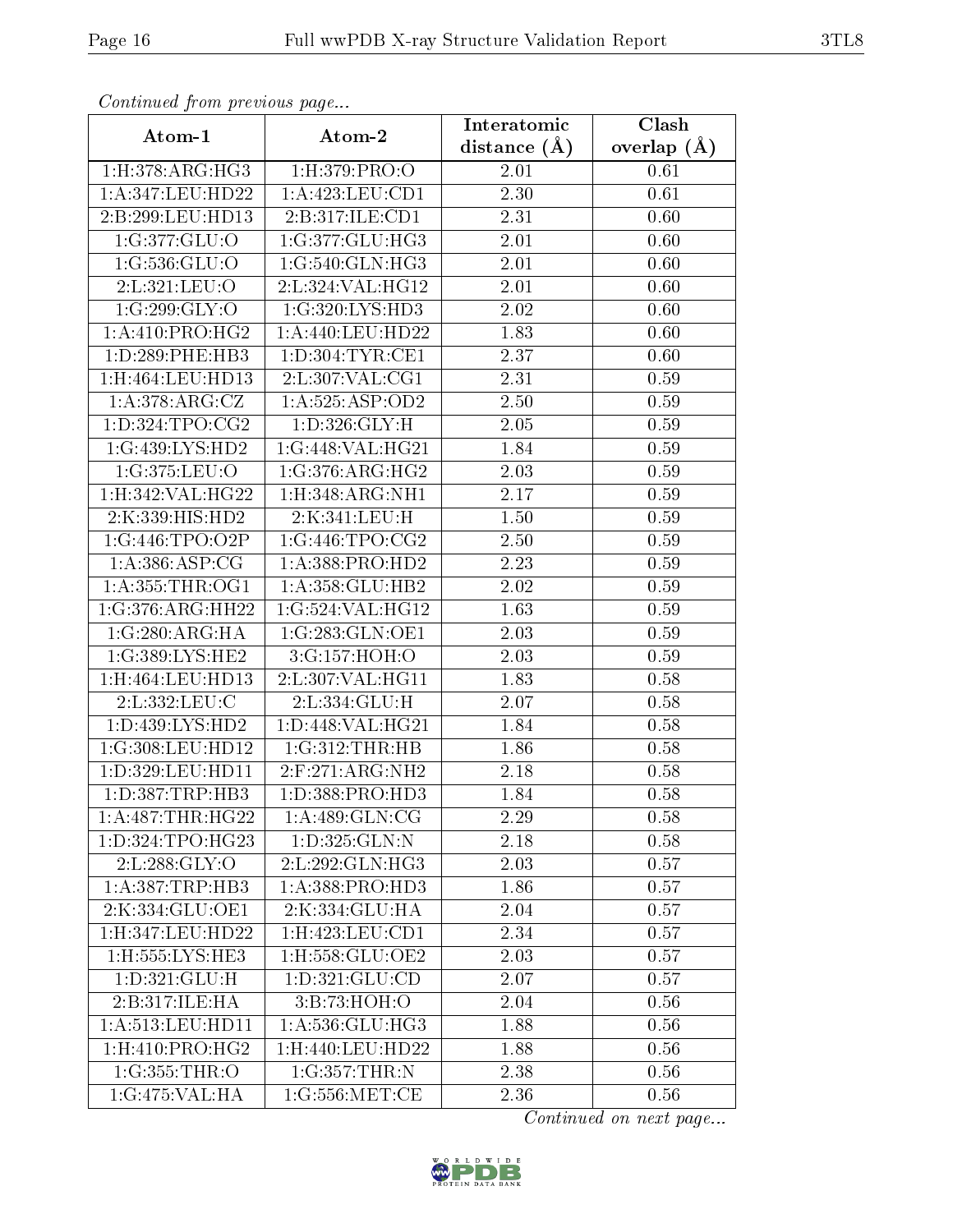| Commuca from previous page      |                                | Interatomic       | Clash           |  |
|---------------------------------|--------------------------------|-------------------|-----------------|--|
| Atom-1                          | Atom-2                         | distance $(A)$    | overlap $(\AA)$ |  |
| 2:L:297:GLU:OE1                 | 2:L:300:ARG:NH1                | 2.39              | 0.56            |  |
| 2:F:292:GLN:HE22                | 2:F:320:ALA:HA                 | 1.71              | 0.56            |  |
| $1:$ H $:576:$ GLN $:$ HA       | 1:H:579:GLU:HB2                | 1.86              | 0.56            |  |
| 1:G:375:LEU:O                   | 1:G:376:ARG:CG                 | 2.55              | 0.55            |  |
| 1:D:375:LEU:O                   | 1: D: 378: ARG: NH1            | 2.40              | 0.55            |  |
| 1:H:504:MET:HE2                 | 2:L:309:GLN:NE2                | 2.21              | 0.55            |  |
| 2:F:304:GLU:O                   | 2:F:308:MET:HB2                | 2.07              | 0.55            |  |
| 1: A: 456: ILE: HG23            | 2:B:307:VAL:O                  | 2.07              | 0.55            |  |
| 1:G:486:ILE:HD13                | 1:G:539:ILE:HG13               | 1.89              | 0.55            |  |
| 1:G:378:ARG:HB2                 | 1:G:379:PRO:HD2                | 1.89              | 0.55            |  |
| 1:A:320:LYS:HE3                 | 1:A:322:GLU:HB2                | 1.88              | 0.55            |  |
| $2:$ F:286:LEU:HG               | $2:$ F:351:MET:HE2             | 1.89              | 0.55            |  |
| 1:H:487:THR:HG22                | $1:$ H $:489:$ GLN $:$ HG3     | 1.88              | 0.55            |  |
| 2:L:303:LEU:HB3                 | 2:L:345:ASN:HD22               | 1.72              | 0.54            |  |
| $1:$ H $:450:$ TPO $:$ HA       | 2:L:275:ARG:HD2                | 1.89              | 0.54            |  |
| 1:G:492:PHE:CE1                 | 2:K:332:LEU:HB3                | 2.43              | 0.54            |  |
| 2:L:292:GLN:HE22                | 2:L:320:ALA:CA                 | 2.10              | 0.54            |  |
| 2:B:313:ILE:HD11                | 2:B:321:LEU:HD12               | 1.88              | $0.54\,$        |  |
| 1:D:334:GLU:OE2                 | 1: D: 363: TYR: OH             | 2.21              | 0.54            |  |
| 1: D: 531: LYS: HE2             | 1: D: 533: GLU: HB2            | 1.89              | 0.54            |  |
| 2:K:299:LEU:CD1                 | 2:K:317:ILE:CG2                | $\overline{2.86}$ | 0.54            |  |
| 2:B:326:ILE:CD1                 | 2:B:344:LEU:HD22               | 2.38              | 0.54            |  |
| 1:G:359:ARG:NH2                 | 2:K:267:ILE:HD11               | 2.23              | 0.54            |  |
| 1:H:475:VAL:HA                  | $1:$ H $:556:$ MET $:$ CE      | 2.38              | 0.54            |  |
| 1:G:492:PHE:CE1                 | 2:K:332:LEU:CG                 | 2.88              | 0.54            |  |
| 1:H:470:SER:O                   | $1:$ H $:473:$ THR $:$ H $G22$ | 2.07              | 0.54            |  |
| 1: H: 376: ARG: HB2             | $1:$ H:488:GLY:O               | 2.08              | 0.54            |  |
| 1: D: 353: CYS: HB3             | 1:D:360:LEU:HB2                | 1.89              | 0.53            |  |
| 1:G:441:MET:HG3                 | 1:G:448:VAL:HG13               | 1.88              | 0.53            |  |
| $1:$ H: $458:$ HIS: $CD2$       | 1:H:480:VAL:HG22               | 2.43              | 0.53            |  |
| $1:$ H $:504:$ MET $:$ CE       | 2:L:309:GLN:HE21               | 2.21              | 0.53            |  |
| $1: D: 322: GLU: \overline{CD}$ | 1:D:322:GLU:H                  | 2.12              | 0.53            |  |
| 1:H:504:MET:HE3                 | 2:L:309:GLN:NE2                | 2.20              | 0.53            |  |
| 1:H:332:GLN:OE1                 | 2:L:268:ARG:HA                 | 2.08              | 0.53            |  |
| 1:H:540:GLN:O                   | 1:H:544:LEU:HD23               | 2.09              | 0.53            |  |
| 2:F:331:ASP:OD1                 | $2:$ F:331:ASP:N               | 2.42              | 0.53            |  |
| 1:G:355:THR:C                   | 1:G:357:THR:N                  | 2.62              | 0.53            |  |
| 1: H: 387: TRP: N               | 1:H:388:PRO:HD2                | 2.24              | 0.53            |  |
| 2:K:299:LEU:CD1                 | 2:K:317:ILE:HG23               | 2.38              | 0.53            |  |
| 2:F:311:LEU:HD12                | 2:F:312:PRO:HD2                | $\overline{1.91}$ | 0.53            |  |
| 2:L:332:LEU:N                   | 2:L:332:LEU:HD22               | 2.23              | 0.53            |  |

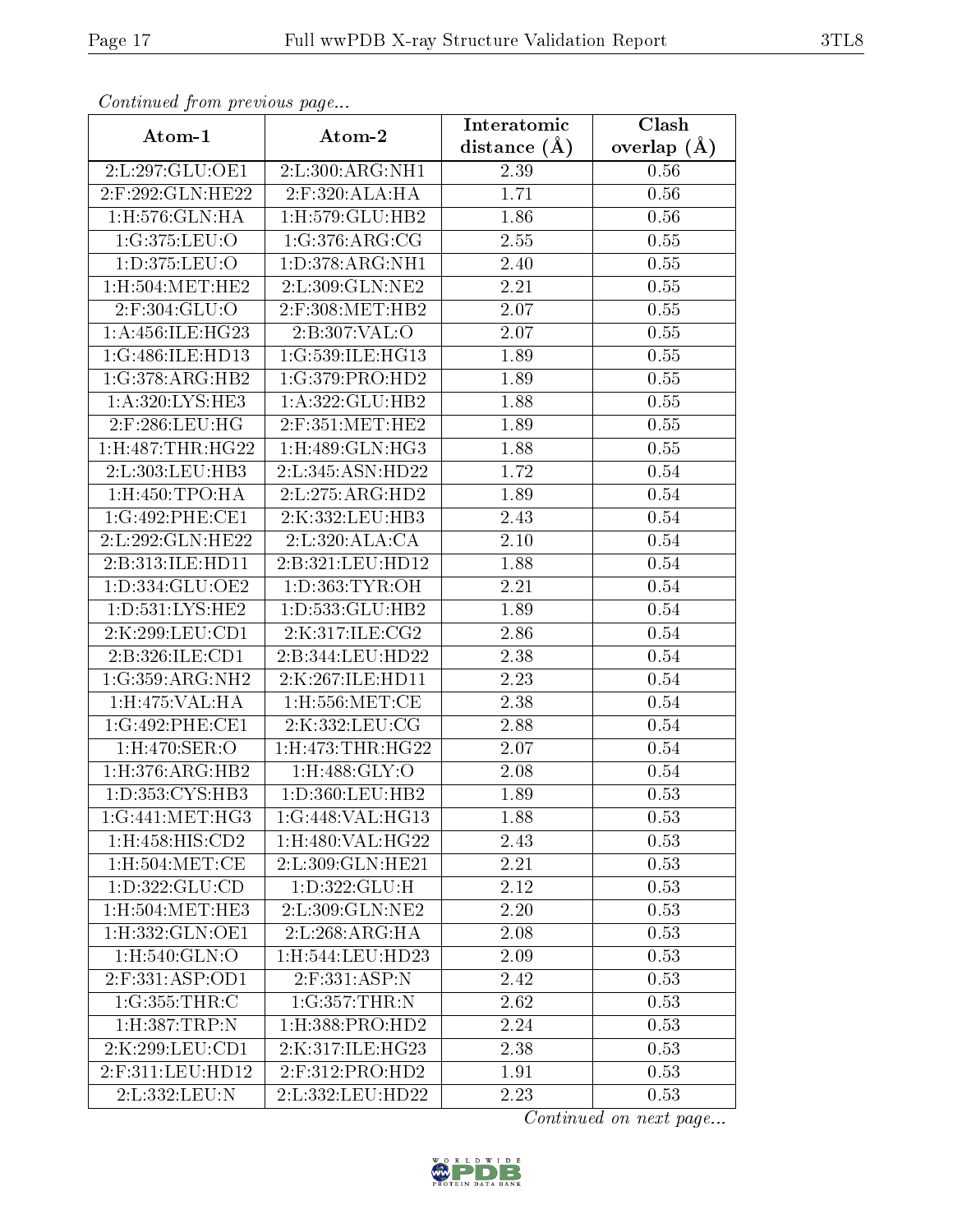| Continuea from previous page   |                                | Interatomic       | Clash           |  |
|--------------------------------|--------------------------------|-------------------|-----------------|--|
| Atom-1                         | Atom-2                         | distance $(A)$    | overlap $(\AA)$ |  |
| 1:A:347:LEU:HB2                | 1: A: 431: VAL: CG1            | 2.40              | 0.52            |  |
| 1:A:358:GLU:HB3                | 1: A:360: LEU: HD11            | $\overline{1}.90$ | 0.52            |  |
| 1:G:431:VAL:O                  | 1:G:431:VAL:HG12               | 2.09              | 0.52            |  |
| 1:A:336:GLU:OE2                | 2:B:268:ARG:NH1                | 2.42              | 0.52            |  |
| $1: A:379: \overline{PRO:HD2}$ | 1:A:382:GLN:NE2                | 2.24              | 0.52            |  |
| 1:D:332:GLN:OE1                | 2:F:269:VAL:HG12               | 2.09              | 0.52            |  |
| 2:B:290:VAL:HG13               | $1:$ H:381:SER:OG              | 2.10              | 0.52            |  |
| 1:D:494:LEU:O                  | 1: D: 505: LEU: HD13           | 2.10              | 0.52            |  |
| 1:H:347:LEU:HD22               | 1:H:423:LEU:HD12               | 1.91              | 0.52            |  |
| 1:G:377:GLU:CG                 | 1:G:377:GLU:O                  | 2.58              | 0.52            |  |
| 1: H: 274: LEU: HD13           | 1:H:338:ILE:CD1                | 2.38              | 0.51            |  |
| 2:K:332:LEU:O                  | 2:K:332:LEU:HD13               | 2.10              | 0.51            |  |
| 1: D: 320: LYS: HG3            | 1:D:322:GLU:O                  | $2.10\,$          | 0.51            |  |
| 2:F:339:HIS:CB                 | 2:F:342:LEU:HD23               | 2.32              | 0.51            |  |
| 1:G:522:VAL:HG12               | 1:G:523:ASP:N                  | 2.25              | 0.51            |  |
| 2:K:299:LEU:HD13               | 2:K:317:ILE:CG2                | 2.36              | 0.51            |  |
| 1: A:371: VAL:O                | 1:A:375:LEU:HG                 | 2.11              | 0.51            |  |
| 2:B:332:LEU:HD12               | 2:B:332:LEU:O                  | 2.11              | 0.51            |  |
| 1:D:380:GLU:O                  | 1: D: 381: SER: OG             | 2.21              | 0.51            |  |
| 1:D:405:HIS:CE1                | 1: D: 474: ASP: OD2            | 2.60              | 0.51            |  |
| 2:K:306:HIS:CE1                | 2:K:330:ILE:H                  | 2.28              | 0.51            |  |
| 1:G:376:ARG:NH1                | 1:G:489:GLN:HE22               | 2.10              | 0.50            |  |
| 1:H:499:ASN:C                  | 1:H:501:ASP:H                  | 2.15              | 0.50            |  |
| 1:G:492:PHE:CE1                | 2:K:332:LEU:CB                 | 2.94              | 0.50            |  |
| 1:G:318:ARG:NE                 | 1:G:358:GLU:OE2                | 2.43              | 0.50            |  |
| 1:A:498:ALA:O                  | 1:A:503:VAL:HG12               | 2.10              | 0.50            |  |
| 1:D:414:HIS:CD2                | 1: D: 416: ASP:H               | 2.29              | 0.50            |  |
| 1:H:300:PHE:CD1                | 1:H:301:GLY:N                  | $2.80\,$          | 0.50            |  |
| $1: A: 366$ : MET: HG3         | 1: A: 423: LEU: HB3            | 1.93              | 0.50            |  |
| 1:G:492:PHE:HE1                | 2:K:332:LEU:CG                 | 2.11              | 0.50            |  |
| 1: D: 356: PRO:HG2             | 1: D: 357: THR:H               | 1.77              | 0.49            |  |
| $2:$ F:305:ARG:HH21            | $2:$ F:311:LEU:CD2             | 2.24              | 0.49            |  |
| 1:G:294:ILE:HD12               | $1:G:302:LYS:H\overline{B3}$   | 1.93              | 0.49            |  |
| 1: A:418: LYS: HE3             | 1:A:420:ALA:HB3                | 1.94              | 0.49            |  |
| 2:B:285:ALA:O                  | 2:B:289:LEU:HG                 | 2.12              | 0.49            |  |
| 1:D:536:GLU:O                  | 1:D:540:GLN:HG3                | 2.12              | 0.49            |  |
| 1: A:470: SER:O                | 1: A:473:THR:HG22              | 2.12              | 0.49            |  |
| 1: A:487:THR:HG22              | 1:A:489:GLN:N                  | 2.27              | 0.49            |  |
| 2: L: 306: HIS: CD2            | 2:L:313:ILE:HG13               | 2.47              | 0.49            |  |
| 1:D:486:ILE:HD13               | 1:D:539:ILE:CG1                | 2.41              | 0.49            |  |
| 1: D: 487: THR: OG1            | $1: D:489: \overline{GLN:HG2}$ | 2.13              | 0.49            |  |

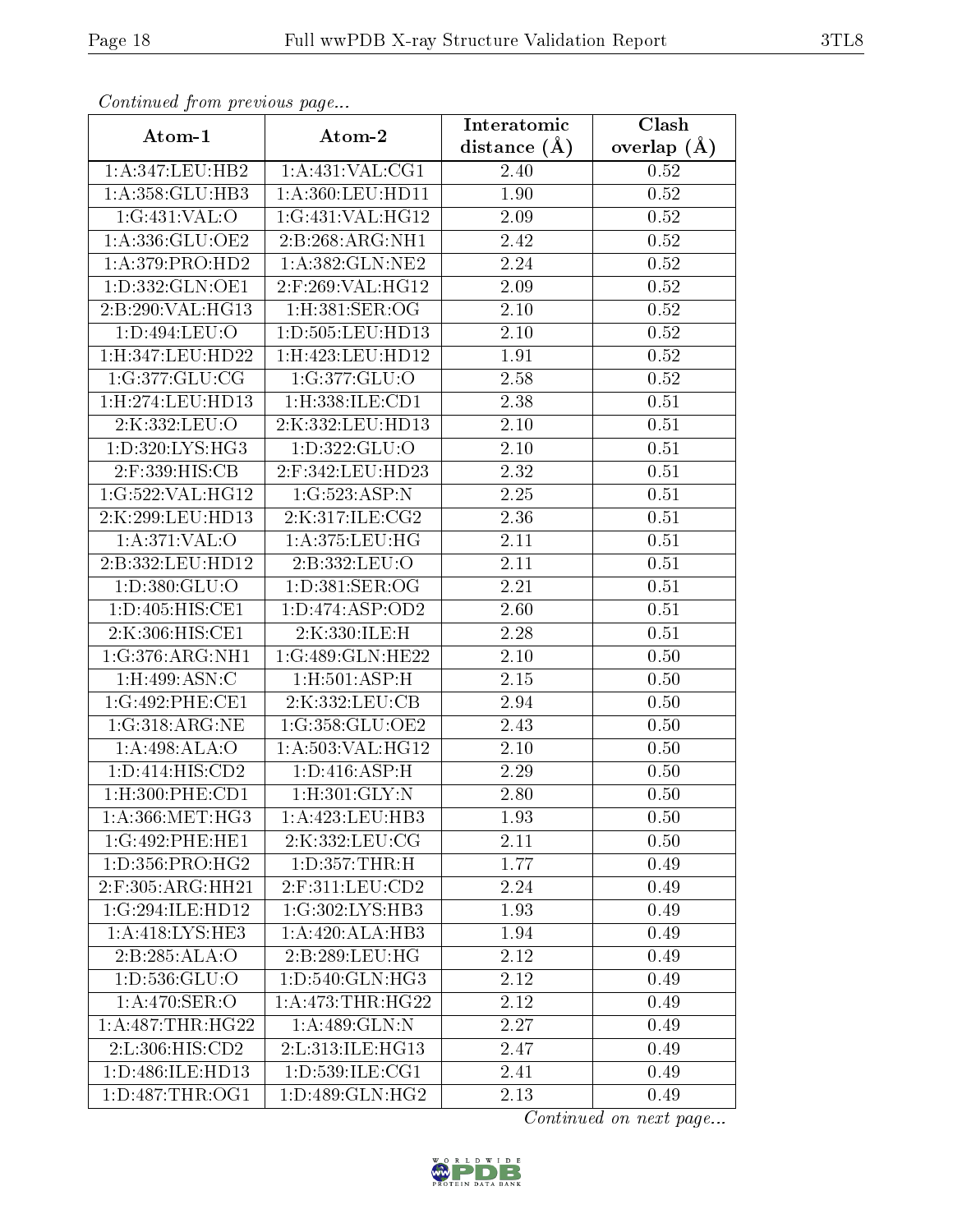| Comunaca jiom previous page                  |                         | Interatomic    | Clash         |  |
|----------------------------------------------|-------------------------|----------------|---------------|--|
| Atom-1                                       | Atom-2                  | distance $(A)$ | overlap $(A)$ |  |
| 1:G:475:VAL:HA                               | 1:G:556:MET:HE3<br>1.94 |                | 0.49          |  |
| 1: A: 366: MET:HG2                           | 3:A:185:HOH:O           | 2.12           | 0.49          |  |
| 1: D: 312: THR: HG21                         | 1:D:350:ARG:HH12        | 1.78           | 0.49          |  |
| 1:G:387:TRP:N                                | 1:G:388:PRO:CD          | 2.75           | 0.49          |  |
| 1: H:297: ARG: HG3                           | 1: H:302: LYS: HG2      | 1.95           | 0.49          |  |
| 2:K:304:GLU:O                                | 2:K:308:MET:HB2         | 2.13           | 0.49          |  |
| 2:K:290:VAL:HG22                             | 2:K:296:LEU:HD11        | 1.95           | 0.49          |  |
| 2:B:324:VAL:HG13                             | 2:B:324:VAL:O           | 2.13           | 0.49          |  |
| 2:F:310:ARG:NH2                              | 2:F:332:LEU:O           | 2.45           | 0.49          |  |
| 1:D:380:GLU:O                                | 1: D: 380: GLU: OE2     | 2.30           | 0.48          |  |
| 1:G:279:LEU:HG                               | 1:G:283:GLN:NE2         | 2.27           | 0.48          |  |
| 1:G:297:ARG:HB2                              | 1:G:302:LYS:HG2         | 1.95           | 0.48          |  |
| 1: H:390:ARG:NH1                             | 1:H:485:LEU:O           | 2.41           | 0.48          |  |
| 2:K:330:ILE:HG13                             | 2:K:341:LEU:HD12        | 1.95           | 0.48          |  |
| 1:A:344:ARG:HD2                              | 1: D: 443: TYR: CE1     | 2.47           | 0.48          |  |
| 2:L:321:LEU:HA                               | 2:L:324:VAL:HG12        | 1.94           | 0.48          |  |
| 2:B:329:SER:O                                | 2:B:331:ASP:N           | 2.47           | 0.48          |  |
| 1: D: 547: GLN: HG2                          | 1: D: 575: TRP: NE1     | 2.29           | 0.48          |  |
| 2:K:285:ALA:O                                | 2:K:289:LEU:HG          | 2.14           | 0.48          |  |
| 1:G:323:ARG:HH22                             | 2:K:267:ILE:HA          | 1.78           | 0.47          |  |
| 2:B:310:ARG:NH2                              | 2:B:333:GLY:HA2         | 2.26           | 0.47          |  |
| 1: A: 365: TYR: CE2                          | 1: A: 367: ALA: HA      | 2.49           | 0.47          |  |
| 1: D: 414: HIS: CE1                          | 1: D: 434: ASP: O       | 2.67           | 0.47          |  |
| 2:L:352:LEU:HB3                              | 2:L:354:LEU:HG          | 1.96           | 0.47          |  |
| 1: A:518:LEU:HD23                            | 1:A:518:LEU:HA          | 1.73           | 0.47          |  |
| 2:F:306:HIS:HE1                              | $2:$ F:330:ILE:N        | 2.06           | 0.47          |  |
| 1:G:523:ASP:OD1                              | 1:G:525:ASP:N           | 2.44           | 0.47          |  |
| 1: D: 489: GLN: HG3                          | 1:D:494:LEU:CD2         | 2.43           | 0.47          |  |
| 1: A:405: HIS:O                              | 1: A: 411: LYS: HG2     | 2.13           | 0.47          |  |
| $1: H:318: \overline{\text{ARG}:H\text{G}3}$ | 1:H:360:LEU:HD21        | 1.97           | 0.47          |  |
| 1: D: 356: PRO:HG2                           | 1:D:357:THR:N           | 2.29           | 0.47          |  |
| 1:G:282:LEU:HA                               | 1:G:285:ALA:HB3         | 1.96           | 0.47          |  |
| 2:B:332:LEU:HD11                             | 2:B:336:LEU:CD2         | 2.43           | 0.47          |  |
| 1:H:447:HIS:HE1                              | 1:H:449:TPO:O3P         | 1.98           | 0.47          |  |
| 2:K:310:ARG:HH21                             | 2:K:332:LEU:HA          | 1.80           | 0.47          |  |
| 1:A:509:VAL:HG13                             | 1:A:521:LEU:HD11        | 1.97           | 0.47          |  |
| 2:B:330:ILE:HG12                             | 2:B:339:HIS:CE1         | 2.50           | 0.47          |  |
| 1:G:523:ASP:C                                | 1:G:523:ASP:OD1         | 2.52           | 0.47          |  |
| 1:A:409:ASP:HB2                              | 1:D:344:ARG:HG3         | 1.97           | 0.47          |  |
| $2:$ F:291:GLN:HG3                           | $2:$ F:291:GLN:O        | 2.14           | 0.47          |  |
| 1:G:524:VAL:HG13                             | 1:G:525:ASP:OD2         | 2.14           | 0.47          |  |

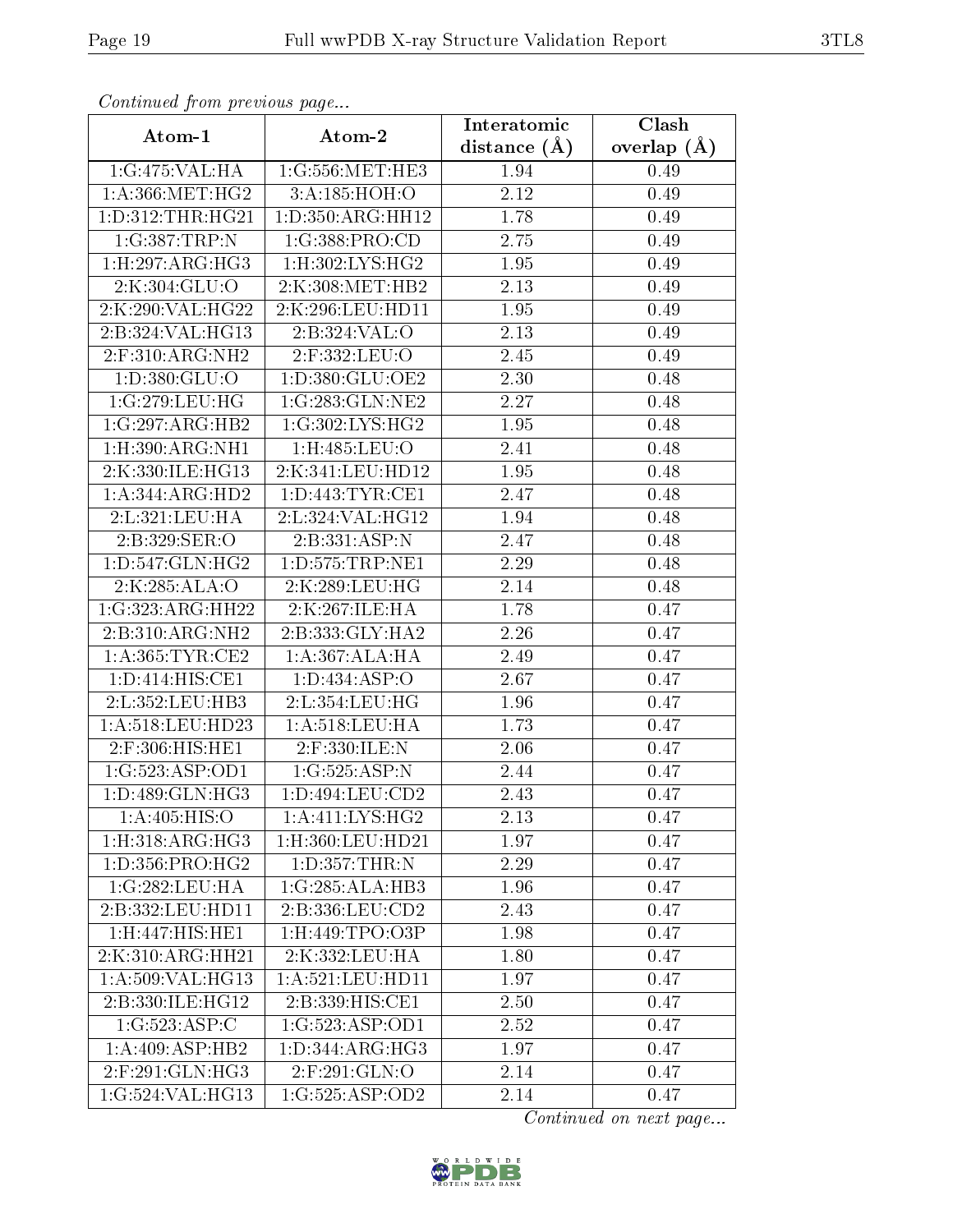| Comunaca jiom previous page            |                               | Interatomic       | Clash           |  |
|----------------------------------------|-------------------------------|-------------------|-----------------|--|
| Atom-1                                 | Atom-2                        | distance $(A)$    | overlap $(\AA)$ |  |
| 1:D:452:VAL:HG11                       | 2:F:342:LEU:HD12              | 1.97              | 0.46            |  |
| 2:F:309:GLN:O                          | $2:$ F:310:ARG:HB2            | 2.15              | 0.46            |  |
| 1:G:522:VAL:CG1                        | 1:G:523:ASP:N                 | 2.78              | 0.46            |  |
| 1:G:505:LEU:N                          | 2:K:309:GLN:HE22              | 2.07              | 0.46            |  |
| 1: D: 466: THR: HB                     | 1:D:468:LYS:HE2               | 1.96              | 0.46            |  |
| 1:A:525:ASP:C                          | 1:A:527:GLN:H                 | 2.16              | 0.46            |  |
| 1:D:337:MET:HA                         | 1: D: 337: MET: HE2           | 1.96              | 0.46            |  |
| 1: D: 355: THR: OG1                    | 1: D: 358: GLU: HB2           | 2.15              | 0.46            |  |
| 1:A:355:THR:O                          | 1: A:359: ARG: NH1            | 2.48              | 0.46            |  |
| 1:G:322:GLU:N                          | 1:G:322:GLU:CD                | 2.66              | 0.46            |  |
| 1:G:338:ILE:HD11                       | 1:G:348:ARG:HG2               | 1.98              | 0.46            |  |
| 1:G:411:LYS:HD2                        | 1:G:441:MET:CE                | 2.46              | 0.46            |  |
| 1: H:318: ARG:HG3                      | $1:$ H $:360:$ LEU $:$ CD $2$ | 2.45              | 0.46            |  |
| 1:A:410:PRO:HB2                        | 1: A:441: MET:O               | 2.16              | 0.46            |  |
| 1:H:512:LEU:HA                         | 1:H:517:LYS:HG3               | 1.97              | 0.46            |  |
| 1: D: 503: VAL: CG1                    | 1: D: 504: MET: N             | 2.78              | 0.46            |  |
| 2:K:303:LEU:HA                         | 2:K:303:LEU:HD12              | 1.74              | 0.46            |  |
| 2:L:326:ILE:HG21                       | 2:L:341:LEU:HD13              | 1.98              | 0.46            |  |
| $1: D:470: \overline{\text{SER}:O}$    | 1: D: 473: THR: HG22          | 2.15              | 0.46            |  |
| 2:B:328:PRO:HB3                        | 2: B: 329: SER: OG            | 2.17              | 0.45            |  |
| 1: D: 274: LEU: HB2                    | 1:D:338:ILE:HD13              | 1.98              | 0.45            |  |
| 1:G:409:ASP:HB2                        | 1: H: 344: ARG: HH11          | 1.81              | 0.45            |  |
| 2:B:296:LEU:CD1                        | 2:B:351:MET:HE1               | 2.46              | 0.45            |  |
| 1:G:503:VAL:HG12                       | 1:G:504:MET:N                 | 2.31              | 0.45            |  |
| 2:K:289:LEU:O                          | 2:K:294:VAL:CG1               | 2.63              | 0.45            |  |
| 1:A:572:TRP:O                          | 1:A:575:TRP:HB3               | $\overline{2.15}$ | 0.45            |  |
| 1: D: 321: GLU: CD                     | 1:D:321:GLU:N                 | 2.69              | 0.45            |  |
| 1: A:499: ASN:O                        | 1: A: 502: ASP: CA            | 2.65              | 0.45            |  |
| 1:D:274:LEU:CD2                        | 1: D: 338: ILE: HD12          | 2.34              | 0.45            |  |
| 1:A:487:THR:HG22                       | 1: A:489: GLN:H               | 1.81              | 0.45            |  |
| 1: D: 516: LYS:C                       | 1:D:518:LEU:H                 | 2.20              | 0.45            |  |
| 1:G:375:LEU:HD23                       | 1:G:375:LEU:HA                | 1.79              | 0.45            |  |
| 1:A:325:GLN:OE1                        | 2:B:277:ARG:NH2               | 2.50              | 0.45            |  |
| 2:L:324: VAL: HG13                     | 2:L:326:ILE:HG13              | 1.98              | 0.45            |  |
| 1:A:483:LEU:O                          | 1:A:487:THR:HB                | 2.16              | 0.45            |  |
| 1: A: 456: ILE: HG13                   | 2:B:330:ILE:HG21              | 1.99              | 0.45            |  |
| 1: H: 378: ARG: NH2                    | 1: H: 525: ASP: OD2           | 2.50              | 0.45            |  |
| 2:K:339:HIS:HA                         | 2:K:340:PRO:HD2               | 1.79              | 0.45            |  |
| 1:G:472:LYS:HD3                        | 1:G:472:LYS:HA                | 1.71              | 0.45            |  |
| 2: L: 271: ARG: NH1                    | 3:L:10:HOH:O                  | 2.50              | 0.45            |  |
| $1:G:475:V\overline{AL:H}\overline{A}$ | 1:G:556:MET:HE1               | 1.99              | 0.45            |  |

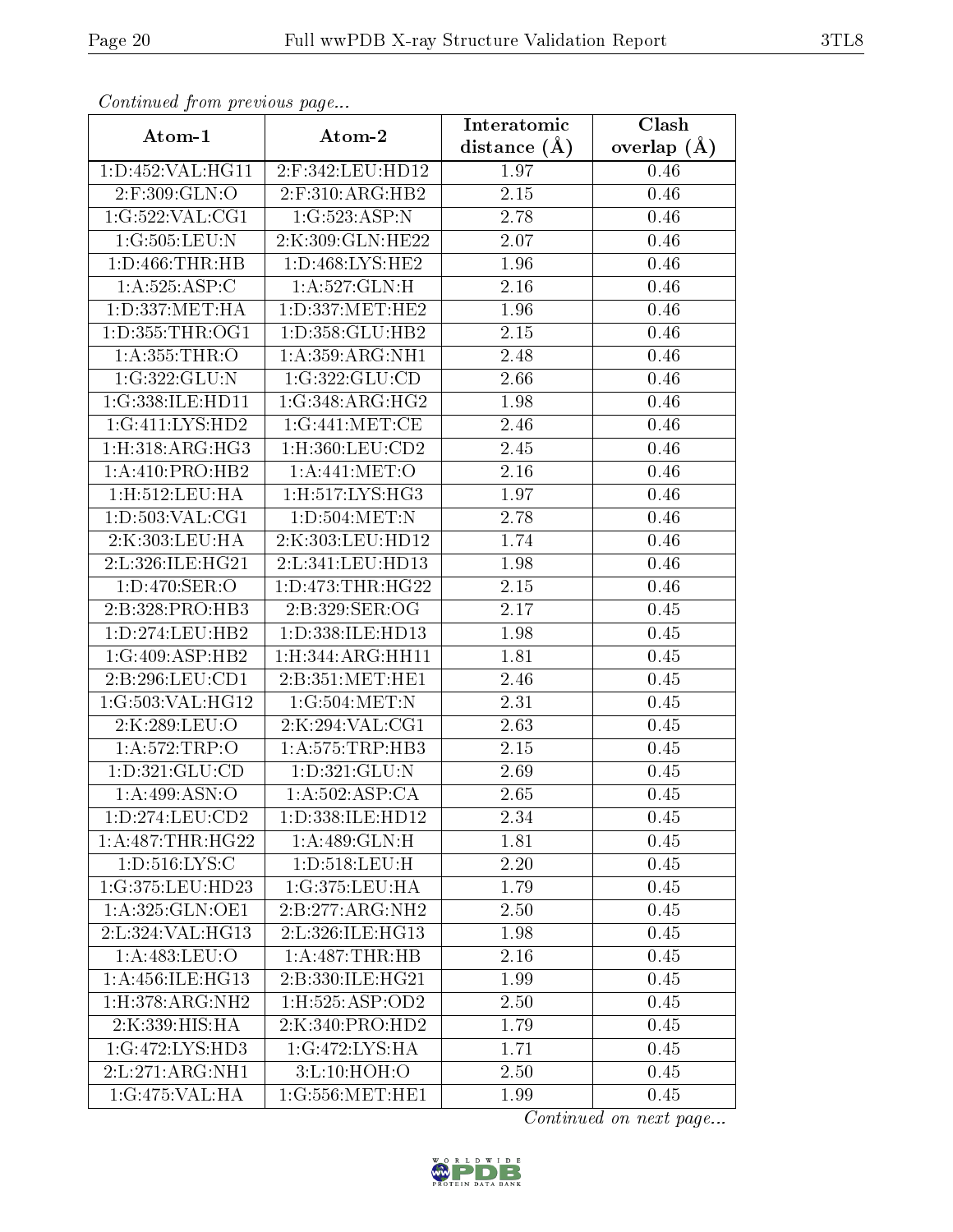| Continuea from previous page                 |                            | Interatomic    | Clash         |  |
|----------------------------------------------|----------------------------|----------------|---------------|--|
| Atom-1                                       | Atom-2                     | distance $(A)$ | overlap $(A)$ |  |
| 1:A:329:LEU:HA                               | 2:B:269:VAL:HG21           | 1.99           | 0.44          |  |
| 1:G:407:HIS:HA                               | 1: H: 344: ARG: HG2        | 1.98           | 0.44          |  |
| 1:H:483:LEU:O                                | $1:$ H $:487:$ THR $:$ HB  | 2.17           | 0.44          |  |
| 2:K:301:THR:O                                | 2:K:305:ARG:HG3            | 2.18           | 0.44          |  |
| 1: A: 357: THR: HG23                         | 1: A: 358: GLU: HG2        | 1.98           | 0.44          |  |
| 1:A:471:GLU:H                                | 1: A:471: GLU:CD           | 2.20           | 0.44          |  |
| 2:F:267:ILE:N                                | 2:F:267:ILE:HD12           | 2.32           | 0.44          |  |
| 1: H: 305: LYS: HD2                          | $1:$ H $:365:$ TYR $:$ CE1 | 2.53           | 0.44          |  |
| 1:A:377:GLU:HB2                              | 1:A:490:ARG:HH12           | 1.83           | 0.44          |  |
| 1:D:274:LEU:HD11                             | 1: D: 352: PHE: CD2        | 2.52           | 0.44          |  |
| 1: H:475: VAL: CG2                           | $1:$ H $:556:$ MET $:$ HE2 | 2.47           | 0.44          |  |
| 1: A:547: GLN:NE2                            | 1: A: 575: TRP: CZ3        | 2.86           | 0.44          |  |
| 1:G:320:LYS:HE2                              | 1:G:324:TPO:HG21           | 1.99           | 0.44          |  |
| $1:$ H: $408:$ CYS:O                         | 3:H:162:HOH:O              | 2.21           | 0.44          |  |
| 2:F:339:HIS:HA                               | 2:F:340:PRO:HD3            | 1.83           | 0.44          |  |
| 1:G:475:VAL:CG2                              | 1:G:556:MET:HE1            | 2.34           | 0.44          |  |
| $1: A:289:$ PHE:HB3                          | 1: A:304:TYR:CZ            | 2.53           | 0.44          |  |
| 2:B:306:HIS:O                                | 2: B:310: ARG: HA          | 2.18           | 0.44          |  |
| 1:D:414:HIS:HD2                              | 1: D: 416: ASP:H           | 1.67           | 0.43          |  |
| 1:G:352:PHE:HE1                              | 1:G:354:MET:HE2            | 1.82           | 0.43          |  |
| 1: A:487:THR:CG2                             | 1:A:489:GLN:CG             | 2.87           | 0.43          |  |
| 1:G:307:ARG:HG2                              | 1:G:311:GLY:HA2            | 1.99           | 0.43          |  |
| 1: A: 463: TYR: CE1                          | 1:A:469:SER:HB3            | 2.53           | 0.43          |  |
| 1:D:337:MET:HE3                              | 1:D:337:MET:HB2            | 1.90           | 0.43          |  |
| 1:D:492:PHE:O                                | 1:D:495:ALA:HB3            | 2.18           | 0.43          |  |
| 1:G:527:GLN:HB3                              | 1:G:528:GLY:H              | 1.58           | 0.43          |  |
| 1:H:405:HIS:O                                | 1:H:411:LYS:HG3            | 2.18           | 0.43          |  |
| 1:A:442:ASP:OD2                              | 1:A:444:LYS:HE2            | 2.17           | 0.43          |  |
| 1: D: 337: MET: CA                           | 1: D: 337: MET: HE2        | 2.47           | 0.43          |  |
| 1:H:289:PHE:HB3                              | 1: H:304: TYR: CE1         | 2.54           | 0.43          |  |
| 1:H:277:PHE:HE2                              | 1: H: 351: GLY: HA3        | 1.84           | 0.43          |  |
| 1:H:503:VAL:HG22                             | 1: H: 507: ASP: HB2        | 2.00           | 0.43          |  |
| 2:L:332:LEU:C                                | 2: L: 334: GLU: N          | 2.71           | 0.43          |  |
| 1:A:492:PHE:CE2                              | 1: A:496:ARG:NE            | 2.86           | 0.43          |  |
| 2:B:316:ASP:OD1                              | 2:B:316:ASP:C              | 2.57           | 0.43          |  |
| 1: D: 502: ASP: N                            | 1:D:502:ASP:OD1            | 2.52           | 0.43          |  |
| 1:G:333:THR:O                                | 1:G:337:MET:HB2            | 2.18           | 0.43          |  |
| 1:H:337:MET:CA                               | 1: H: 337: MET: HE2        | 2.49           | 0.43          |  |
| 2:K:334:GLU:HG3                              | 2:K:335:SER:H              | 1.83           | 0.43          |  |
| 1:A:431:VAL:O                                | 1: A:431: VAL:HG12         | 2.17           | 0.43          |  |
| $1: A:441: \overline{\text{MET}:\text{HE1}}$ | 1: A:446: TPO:C            | 2.48           | 0.43          |  |

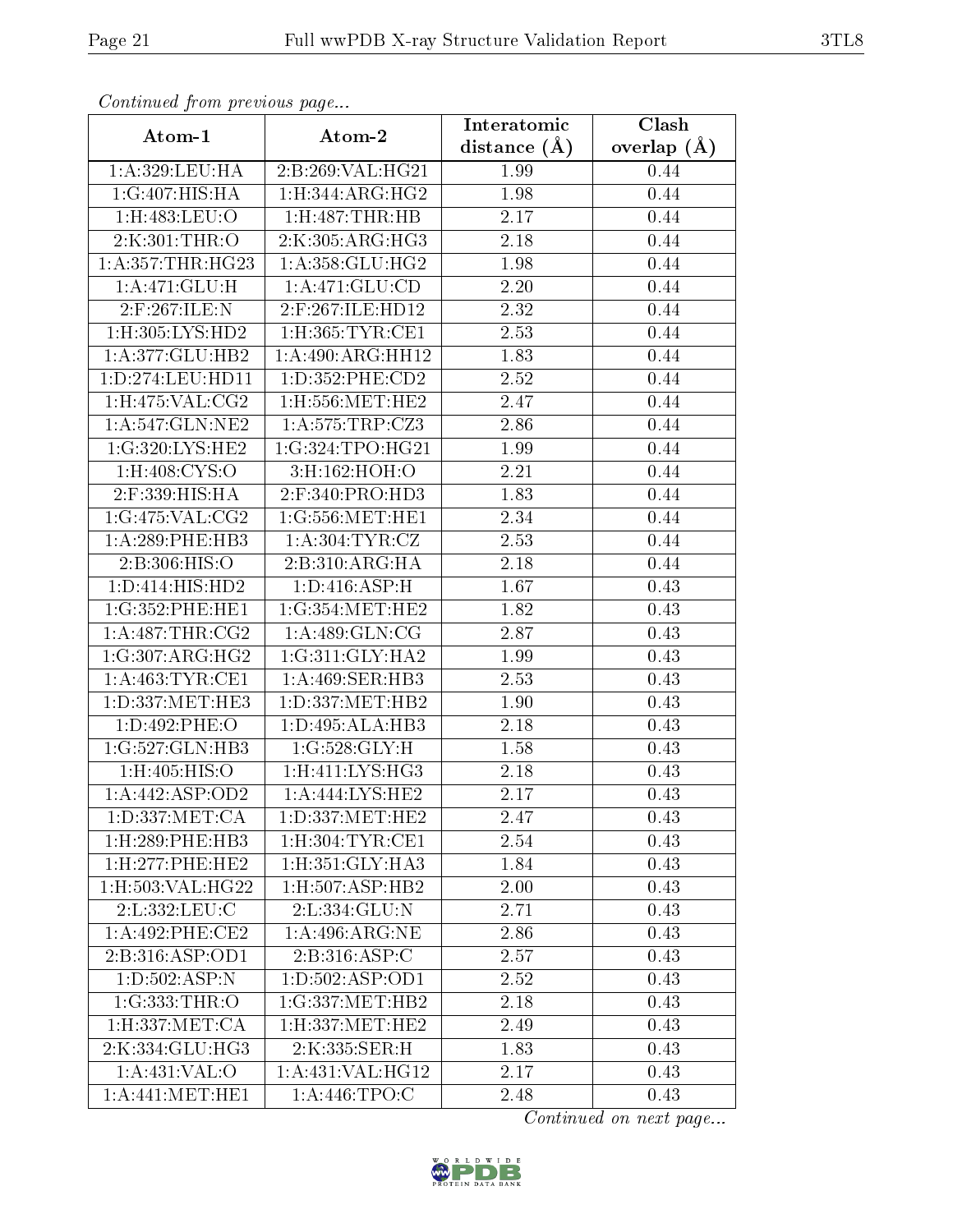| Continued from previous page |                           | Interatomic       | Clash         |  |
|------------------------------|---------------------------|-------------------|---------------|--|
| Atom-1                       | Atom-2                    | distance $(A)$    | overlap $(A)$ |  |
| 1:A:375:LEU:O                | 1:A:488:GLY:O             | 2.36              | 0.43          |  |
| 1:G:444:LYS:HB3              | 1:G:444:LYS:HE3           | 1.86              | 0.42          |  |
| 1:H:355:THR:HB               | $1:$ H $:356:$ PRO $:$ CD | 2.49              | 0.42          |  |
| 2:K:303:LEU:O                | 2:K:307:VAL:HG22          | 2.19              | 0.42          |  |
| 1: A:508:TRP: CZ3            | 1: A:521: LEU: HD21       | 2.54              | 0.42          |  |
| 1:D:329:LEU:HA               | 2:F:269:VAL:HG11          | 2.01              | 0.42          |  |
| 1: D: 378: ARG: HG3          | 1: D: 379: PRO: N         | 2.34              | 0.42          |  |
| 2:L:286:LEU:HA               | 2:L:286:LEU:HD12          | $\overline{1.66}$ | 0.42          |  |
| 1:A:521:LEU:HD23             | 1: A:521:LEU:HA           | 1.78              | 0.42          |  |
| $1:$ H $:450:$ TPO $:$ O1P   | 2:L:271:ARG:HD3           | 2.19              | 0.42          |  |
| 2:L:352:LEU:HD23             | 2:L:352:LEU:HA            | 1.85              | 0.42          |  |
| 1:G:379:PRO:HB2              | 1:G:380:GLU:H             | 1.59              | 0.42          |  |
| 1:G:525:ASP:OD2              | 1:G:525:ASP:N             | 2.51              | 0.42          |  |
| 2:K:306:HIS:HE1              | 2:K:330:ILE:N             | 2.18              | 0.42          |  |
| 1:G:316:VAL:HG22             | 1:G:362:VAL:HG22          | 2.00              | 0.42          |  |
| $1:$ H $:366:$ MET $:$ HE3   | 1:H:424:LEU:C             | 2.39              | 0.42          |  |
| 1: H:378: ARG: NH2           | 1:H:525:ASP:HB3           | 2.35              | 0.42          |  |
| $1:$ H $:538:$ LEU $:$ HA    | 1:H:538:LEU:HD12          | 1.82              | 0.42          |  |
| 1: D: 310: ASP: OD1          | 1: D: 312: THR: OG1       | 2.31              | 0.42          |  |
| 1: D: 312: THR: HG21         | 1: D: 350: ARG: NH1       | 2.34              | 0.42          |  |
| 1:G:338:ILE:HG23             | 1:G:339:SER:N             | 2.35              | 0.42          |  |
| 2:L:332:LEU:H                | 2:L:332:LEU:HD22          | 1.83              | 0.42          |  |
| 1:D:346:LEU:HD23             | 1:D:432:VAL:HB            | 2.02              | 0.42          |  |
| 2:B:299:LEU:O                | 2:B:300:ARG:C             | 2.58              | 0.42          |  |
| 1:G:458:HIS:CE1              | 1:G:480:VAL:HG12          | 2.55              | 0.42          |  |
| 1:G:526:LEU:O                | 1:G:527:GLN:HB2           | 2.20              | 0.42          |  |
| 1: A:549: SER:OG             | 1: A: 552: GLU: HG2       | 2.20              | 0.42          |  |
| 1:G:319:LEU:HB2              | 1:G:359:ARG:HB2           | 2.02              | 0.42          |  |
| 1: H: 378: ARG: HD2          | 1:H:382:GLN:O             | 2.19              | 0.42          |  |
| 2:K:306:HIS:HE1              | 2:K:330:ILE:H             | 1.67              | 0.42          |  |
| 1: A:371: VAL:HG22           | 1: A:393: ILE:HD13        | 2.01              | 0.41          |  |
| 1: A: 505: LEU: O            | 1:A:509:VAL:HG23          | 2.20              | 0.41          |  |
| 2:B:328:PRO:HA               | 2:B:329:SER:HA            | 1.81              | 0.41          |  |
| 1: H:409: ASP:HA             | 1:H:410:PRO:C             | 2.41              | 0.41          |  |
| 1: A:492: PHE:CD1            | 2:B:310:ARG:HD2           | 2.36              | 0.41          |  |
| 1:D:274:LEU:HD23             | 1: D: 338: ILE: CD1       | 2.34              | 0.41          |  |
| 1:G:442:ASP:O                | 1:G:445:ASP:HB2           | 2.20              | 0.41          |  |
| 1: A:570: GLU:O              | 1:A:574:GLU:HG3           | 2.20              | 0.41          |  |
| 1: D:489: GLN:CB             | 1:D:494:LEU:HG            | 2.50              | 0.41          |  |
| 2:B:313:ILE:CG2              | 2:B:329:SER:OG            | 2.59              | 0.41          |  |
| 1:D:413:ILE:HD11             | 1: D: 441: MET: SD        | 2.60              | 0.41          |  |

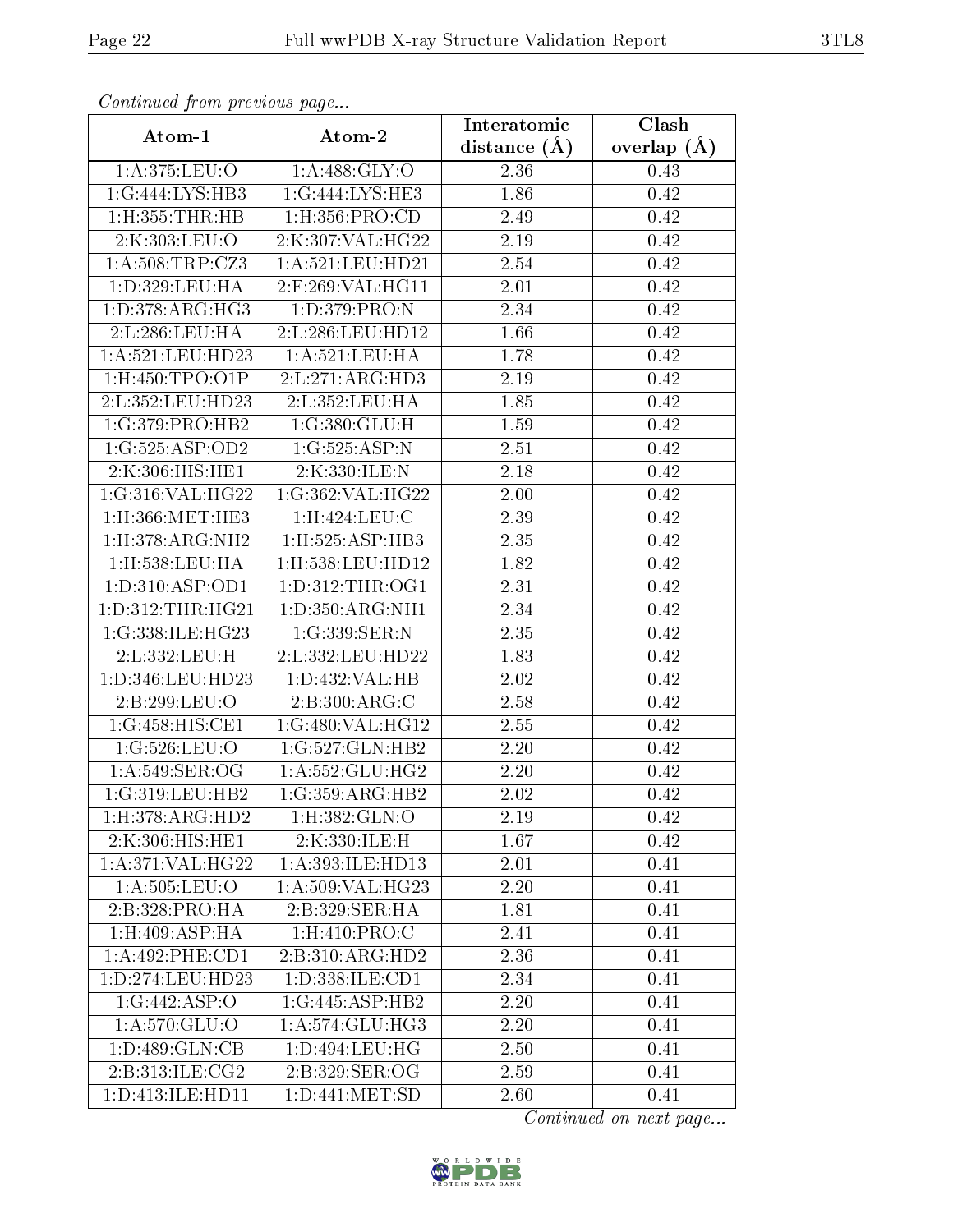| Continued from previous page   |                                 | Interatomic    | Clash           |
|--------------------------------|---------------------------------|----------------|-----------------|
| Atom-1                         | Atom-2                          | distance $(A)$ | overlap $(\AA)$ |
| $1:$ H $:510:$ LYS:HB2         | $1:$ H $:510:LYS:$ HE3          | 1.70           | 0.41            |
| 2:L:306:HIS:O                  | 2: L:310: ARG: HA               | 2.21           | 0.41            |
| 2:B:314:PRO:HB2                | 2: B:317: ILE: CG2              | 2.45           | 0.41            |
| 1:D:279:LEU:O                  | 1: D: 283: GLN: HG3             | 2.21           | 0.41            |
| 1:H:326:GLY:HA2                | 2:L:337:VAL:HG21                | 2.03           | 0.41            |
| 1: A:347:LEU:CD1               | 1: A: 364: PRO:HG2              | 2.51           | 0.41            |
| 1: A:522: VAL:HG11             | 1: A:530:TYR:CE2                | 2.56           | 0.41            |
| 2:B:303:LEU:HA                 | 2:B:303:LEU:HD23                | 1.78           | 0.41            |
| 1:D:324:TPO:HG21               | 1: D: 324: TPO: O2P             | 2.17           | 0.41            |
| 1:A:536:GLU:O                  | 1: A:540: GLN: HG3              | 2.21           | 0.41            |
| 1: D: 462: GLU: HG2            | 1: D: 463: TYR: N               | 2.35           | 0.41            |
| 1:G:353:CYS:HB3                | 1:G:360:LEU:HB2                 | 2.03           | 0.41            |
| 1:G:405:HIS:CD2                | 1:G:471:GLU:HB2                 | 2.55           | 0.41            |
| 1:G:547:GLN:HE22               | 1:G:552:GLU:HB3                 | 1.85           | 0.41            |
| 1:D:289:PHE:HB3                | 1: D: 304: TYR: CZ              | 2.55           | 0.41            |
| 1: D: 378: ARG: NH2            | 1: D: 384: PRO: HB3             | 2.36           | 0.41            |
| 2:F:286:LEU:HG                 | $2:$ F:351:MET:CE               | 2.50           | 0.41            |
| 1:G:401:LEU:HB2                | 1:G:556:MET:HG2                 | 2.02           | 0.41            |
| 1:H:274:LEU:HD11               | 1:H:351:GLY:HA2                 | 2.03           | 0.41            |
| $2:B:324:VAL: \widetilde{CG1}$ | 2:B:324:VAL:O                   | 2.67           | 0.41            |
| 1: D: 324: TPO: CG2            | 1:D:325:GLN:N                   | 2.84           | 0.41            |
| 1:D:521:LEU:HA                 | 1: D: 521: LEU: HD23            | 1.80           | 0.41            |
| 1: A:376:ARG:HE                | 1: A:376:ARG:HB2                | 1.69           | 0.41            |
| 1:D:368:ASN:HB2                | 1: D: 424: LEU: HB2             | 2.02           | 0.41            |
| 1:G:409:ASP:HB2                | 1: H:344: ARG: NH1              | 2.36           | 0.41            |
| 1:A:485:LEU:HA                 | 1:A:485:LEU:HD12                | 1.91           | 0.41            |
| 1:A:547:GLN:HE22               | 1:A:552:GLU:HB3                 | 1.86           | 0.41            |
| 1: D: 503: VAL: CG1            | 1:D:507:ASP:HB2                 | 2.51           | 0.41            |
| 1:H:371:VAL:HG22               | 1:H:393:ILE:HD13                | 2.03           | 0.41            |
| 1:H:458:HIS:NE2                | 1:H:480:VAL:HG22                | 2.36           | 0.41            |
| 1: A:481: MET:HA               | 1:A:484:GLU:OE1                 | 2.21           | 0.40            |
| 1:D:333:THR:O                  | 1: D: 337: MET: HB2             | 2.22           | 0.40            |
| $2:$ F:300:ARG:HA              | 2:F:348:LEU:HD23                | 2.03           | 0.40            |
| 1:G:450:TPO:O1P                | 2:K:275:ARG:HD3                 | 2.21           | 0.40            |
| 1:D:277:PHE:HE2                | 1: D:351: GLY:HA3               | 1.86           | 0.40            |
| 1:D:375:LEU:HA                 | 1:D:375:LEU:HD23                | 1.89           | 0.40            |
| 2:K:292:GLN:HE22               | 2:K:323:ASN:HB3                 | 1.85           | 0.40            |
| 2:L:296:LEU:HD12               | 2:L:296:LEU:HA                  | 1.87           | 0.40            |
| 1:D:274:LEU:HD22               | $1: D:351: GLY: H\overline{A2}$ | 2.02           | 0.40            |
| 1: D: 365: TYR: CE1            | 1: D: 367: ALA: HA              | 2.56           | 0.40            |
| $2:$ F:276:ASN:HA              | 2:F:276:ASN:HD22                | 1.66           | 0.40            |

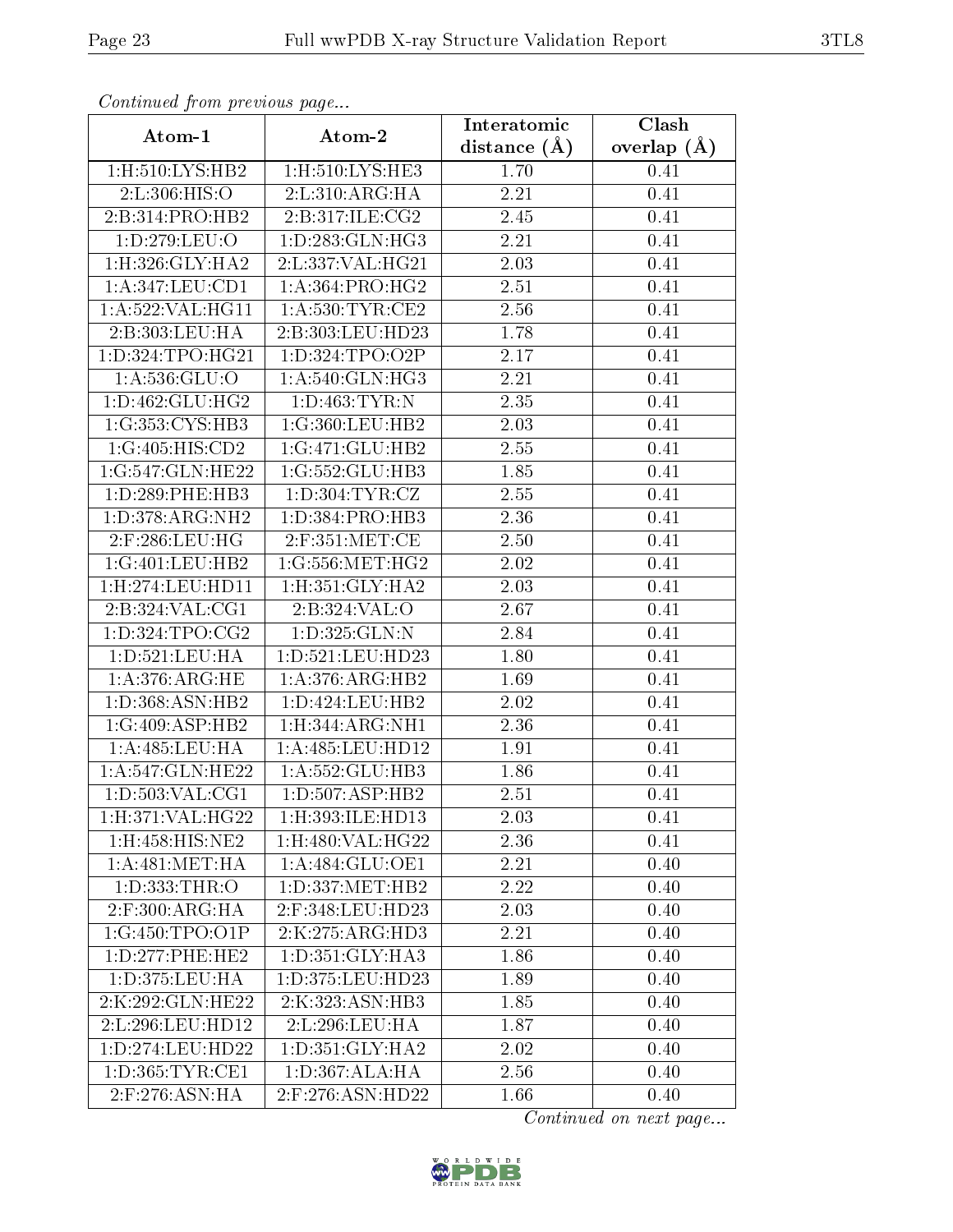| Atom-1                        | Atom-2                   | Interatomic<br>distance $(A)$ | Clash<br>(A,<br>overlap |
|-------------------------------|--------------------------|-------------------------------|-------------------------|
| $1:$ H $:300:$ PHE $:$ CD $1$ | $1:$ H $:300:$ PHE $:$ C | 2.95                          | 0.40                    |
| 2: L:306: HIS: HD2            | 2:L:313:ILE:HG13         | 1.86                          | 0.40                    |
| 1: A:472: LYS:CD              | 1: A:550:PRO:O           | 2.69                          | 0.40                    |
| $2:$ F:341:LEU:HA             | $2:$ F:341:LEU:HD23      | 1.89                          | 0.40                    |
| 2:B:295:ASN:CB                | 2:B:298:HIS:HB2          | 2.50                          | 0.40                    |
| 1: D: 330: GLN:O              | 1:D:334:GLU:HG3          | 2.22                          | 0.40                    |
| 1: D: 522: VAL: CG1           | 1: D: 535: VAL: HG11     | 2.52                          | 0.40                    |
| 1:G:294:ILE:HD13              | 1:G:294:ILE:HA           | 1.86                          | 0.40                    |
| 1:H:319:LEU:HB2               | 1: H: 359: ARG: HB2      | 2.04                          | 0.40                    |

All (3) symmetry-related close contacts are listed below. The label for Atom-2 includes the symmetry operator and encoded unit-cell translations to be applied.

| Atom-1            | Atom-2                         | Interatomic<br>distance $(A)$ | Clash<br>overlap $(\AA)$ |
|-------------------|--------------------------------|-------------------------------|--------------------------|
| 1: A:280: ARG:NE  | 1:D:583:GLN:OE1[2 546]         | 1.03                          | 117                      |
| 1: A:280:ARG:CZ   | 1: D: 583: GLN: OE1[2]<br>5461 | 182                           | 0.38                     |
| 1: A:496: ARG:NH1 | 1:D:502:ASP:OD1                | 2.09                          |                          |

#### 5.3 Torsion angles (i)

#### 5.3.1 Protein backbone (i)

In the following table, the Percentiles column shows the percent Ramachandran outliers of the chain as a percentile score with respect to all X-ray entries followed by that with respect to entries of similar resolution.

The Analysed column shows the number of residues for which the backbone conformation was analysed, and the total number of residues.

| Mol                         | Chain | Analysed        | Favoured   | Allowed    | Outliers |     | Percentiles |
|-----------------------------|-------|-----------------|------------|------------|----------|-----|-------------|
|                             | A     | $298/349(85\%)$ | 286 (96\%) | 11 $(4%)$  | $1(0\%)$ | 41  | 61          |
| 1                           | D     | $304/349$ (87%) | 292 (96%)  | 11 $(4\%)$ | $1(0\%)$ | 41  | 61          |
| 1                           | G     | $299/349(86\%)$ | 279 (93%)  | 17 (6%)    | $3(1\%)$ | 15  | 28          |
| 1                           | H     | $301/349$ (86%) | 289 (96\%) | 12 $(4%)$  | $\theta$ | 100 | 100         |
| $\mathfrak{D}$              | B     | $85/117$ (73%)  | 81 (95%)   | $3(4\%)$   | $1(1\%)$ | 13  | 24          |
| $\mathcal{D}_{\mathcal{L}}$ | F     | $86/117(74\%)$  | 84 (98%)   | $2(2\%)$   | $\theta$ | 100 | 100         |
| $\overline{2}$              | Κ     | $86/117(74\%)$  | 83 (96%)   | $3(4\%)$   | $\theta$ | 100 | 100         |

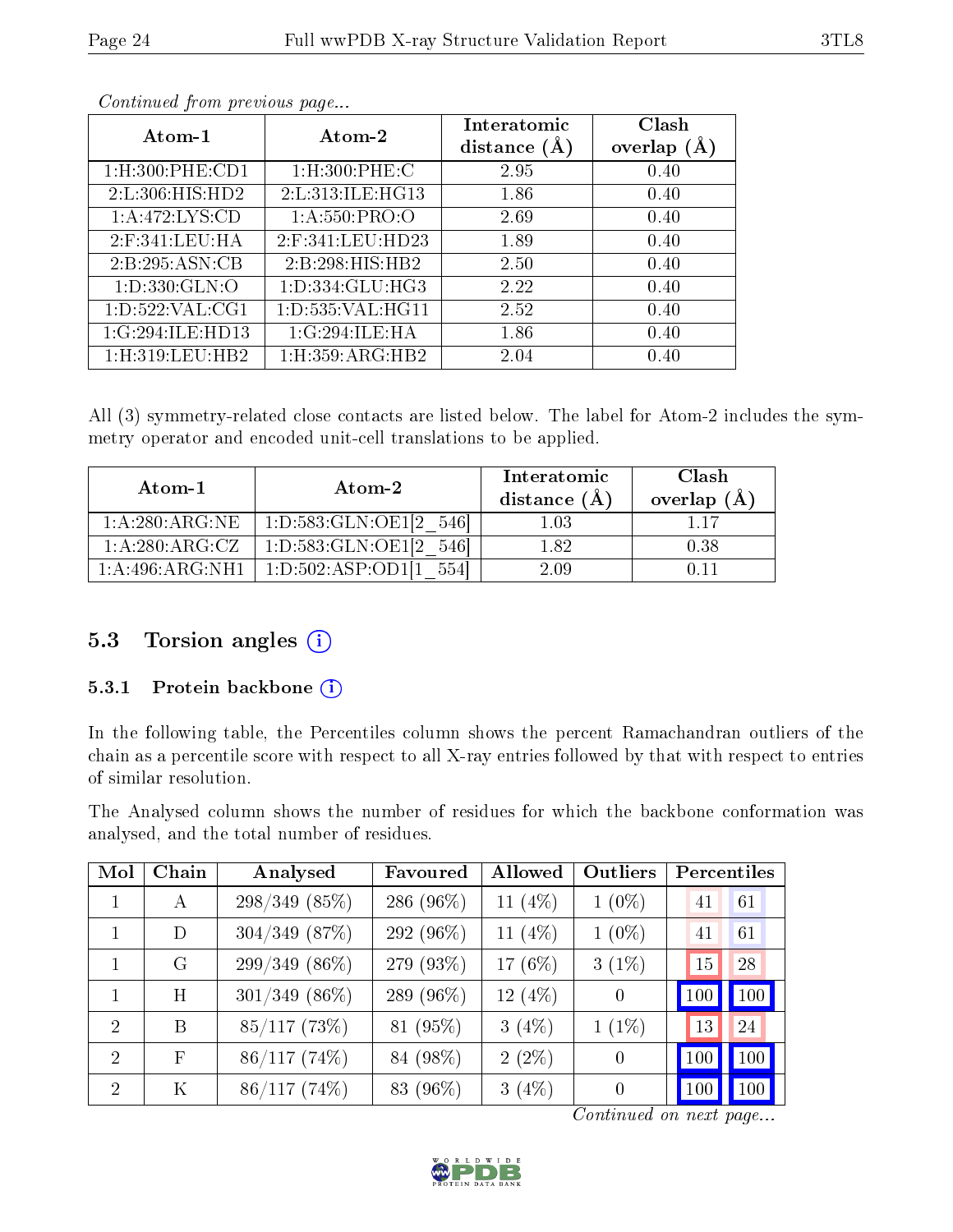| Mol | Chain | Analysed                                    | Favoured   Allowed   Outliers   Percentiles |       |           |                             |  |
|-----|-------|---------------------------------------------|---------------------------------------------|-------|-----------|-----------------------------|--|
|     |       | 85/117(73%)                                 | 82 (96\%)                                   | 3(4%) |           | $\boxed{100}$ $\boxed{100}$ |  |
| All | All   | $1544/1864$ (83\%)   1476 (96\%)   62 (4\%) |                                             |       | 6 $(0\%)$ | 34<br>54                    |  |

All (6) Ramachandran outliers are listed below:

| Mol | Chain | Res | Type       |
|-----|-------|-----|------------|
|     | G     | 377 | GLU        |
|     | G     | 379 | <b>PRO</b> |
| 2   | R     | 330 | ILE        |
|     | G     | 356 | PRO        |
|     |       | 376 | ARG        |
|     |       | 378 | ARG        |

#### 5.3.2 Protein sidechains (i)

In the following table, the Percentiles column shows the percent sidechain outliers of the chain as a percentile score with respect to all X-ray entries followed by that with respect to entries of similar resolution.

The Analysed column shows the number of residues for which the sidechain conformation was analysed, and the total number of residues.

| Mol                         | Chain      | Analysed          | Rotameric  | Outliers | Percentiles |     |
|-----------------------------|------------|-------------------|------------|----------|-------------|-----|
| 1                           | A          | $254/298$ (85%)   | 247 (97%)  | 7(3%)    | 43          | 70  |
| 1                           | D          | $259/298$ (87%)   | 250 (96%)  | $9(4\%)$ | 36          | 62  |
| 1                           | G          | $256/298(86\%)$   | 252 (98%)  | $4(2\%)$ | 62          | 84  |
| 1                           | H          | 257/298 (86%)     | 253 (98%)  | $4(2\%)$ | 62          | 84  |
| $\mathcal{D}_{\mathcal{L}}$ | B          | $71/98$ $(72\%)$  | 70 (99%)   | $1(1\%)$ | 67          | 86  |
| $\overline{2}$              | $_{\rm F}$ | $72/98$ $(74\%)$  | 72 (100%)  | $\theta$ | 100         | 100 |
| $\mathcal{D}$               | Κ          | $73/98$ $(74\%)$  | 69 (94%)   | $4(6\%)$ | 21          | 41  |
| $\mathcal{D}_{\mathcal{A}}$ | L          | $71/98$ $(72\%)$  | 66 (93%)   | 5(7%)    | 15          | 29  |
| All                         | All        | $1313/1584$ (83%) | 1279 (97%) | 34 (3%)  | 46          | 72  |

All (34) residues with a non-rotameric sidechain are listed below:

| Mol | Chain | Res | Type                |
|-----|-------|-----|---------------------|
|     |       |     | $\Delta$ R ( $\div$ |
|     |       |     |                     |

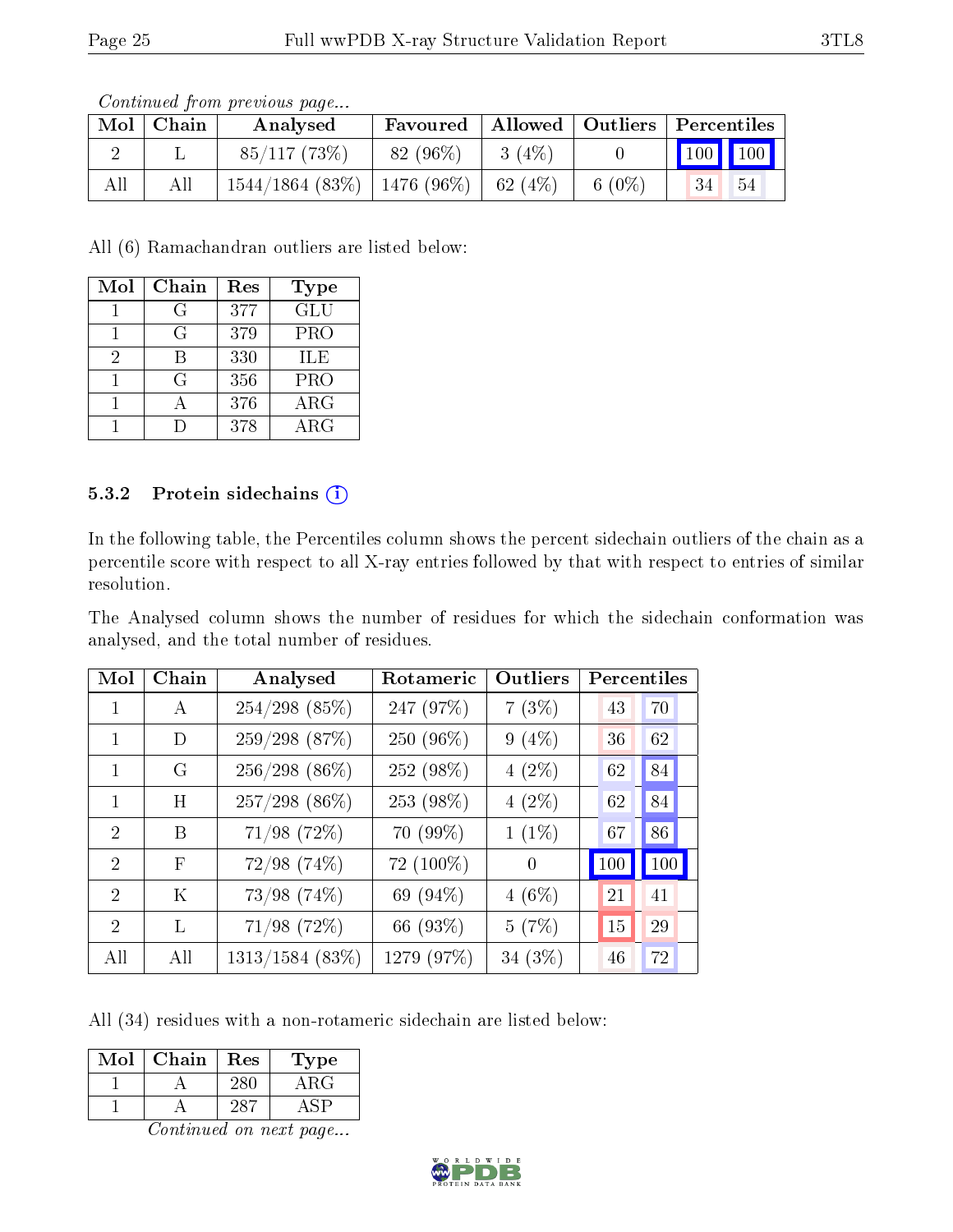| Mol            | Chain                   | Res              | Type                    |
|----------------|-------------------------|------------------|-------------------------|
| $\overline{1}$ | $\overline{\rm A}$      | 373              | <b>SER</b>              |
| $\overline{1}$ | $\overline{A}$          | 431              | $\overline{\text{VAL}}$ |
| $\overline{1}$ | $\overline{A}$          | 442              | $\overline{\text{ASP}}$ |
| $\mathbf 1$    | $\overline{A}$          | 562              | MET                     |
| $\overline{1}$ | $\overline{A}$          | $\overline{575}$ | $\overline{\text{TRP}}$ |
| $\overline{2}$ | $\overline{\mathbf{B}}$ | 291              | $\overline{\text{GLN}}$ |
| $\mathbf{1}$   | $\overline{\rm D}$      | 307              | $\overline{\rm{ARG}}$   |
| $\mathbf 1$    | $\overline{\rm D}$      | 344              | $\overline{\rm{ARG}}$   |
| $\overline{1}$ | $\overline{\rm D}$      | 380              | $\overline{{\rm GLU}}$  |
| $\mathbf{1}$   | $\overline{\rm D}$      | 434              | $\overline{\text{ASP}}$ |
| $\overline{1}$ | $\overline{\rm D}$      | 443              | <b>TYR</b>              |
| $\overline{1}$ | $\overline{\rm D}$      | 492              | PHE                     |
| $\overline{1}$ | $\overline{\rm D}$      | 502              | $\overline{\text{ASP}}$ |
| $\mathbf{1}$   | $\overline{\rm D}$      | 515              | $\overline{{\rm GLU}}$  |
| $\mathbf{1}$   | $\overline{\rm D}$      | 521              | $\overline{\text{LEU}}$ |
| $\mathbf{1}$   | $\overline{\mathrm{G}}$ | 386              | $\overline{\text{ASP}}$ |
| $\overline{1}$ | $\overline{\mathrm{G}}$ | 464              | LEU                     |
| $\mathbf{1}$   | $\overline{G}$          | 489              | $\overline{\text{GLN}}$ |
| $\overline{1}$ | $\overline{\mathrm{G}}$ | 492              | $\overline{\rm PHE}$    |
| $\overline{1}$ | $\overline{\rm H}$      | 290              | $\overline{\text{SER}}$ |
| $\overline{1}$ | $\overline{\rm H}$      | 317              | $\overline{\text{LYS}}$ |
| $\overline{1}$ | $\overline{\text{H}}$   | 480              | VAL                     |
| $\mathbf{1}$   | $\overline{\rm H}$      | $\overline{525}$ | $\overline{\text{ASP}}$ |
| $\overline{2}$ | $\overline{\mathrm{K}}$ | 294              | $\overline{\text{VAL}}$ |
| $\overline{2}$ | $\overline{\mathrm{K}}$ | 304              | $\overline{\text{GLU}}$ |
| $\frac{2}{2}$  | $\overline{\mathrm{K}}$ | 322              | $\overline{\text{GLN}}$ |
|                | $\overline{\mathrm{K}}$ | 332              | $\overline{\text{LEU}}$ |
| $\overline{2}$ | $\overline{\mathrm{L}}$ | $\overline{296}$ | $\overline{\text{LEU}}$ |
| $\overline{2}$ | $\overline{\mathrm{L}}$ | 308              | $\overline{\text{MET}}$ |
| $\overline{2}$ | $\overline{\mathrm{L}}$ | 329              | $\overline{\text{SER}}$ |
| $\overline{2}$ | $\overline{\mathrm{L}}$ | 330              | ILE                     |
| $\overline{2}$ | $\overline{\mathrm{L}}$ | 337              | $\overline{\text{VAL}}$ |

Some sidechains can be flipped to improve hydrogen bonding and reduce clashes. All (37) such sidechains are listed below:

| Mol | Chain | Res | Type       |
|-----|-------|-----|------------|
|     |       | 382 | <b>GLN</b> |
|     |       | 447 | <b>HIS</b> |
|     |       | 489 | GLN        |
|     |       | 540 | <b>GLN</b> |
|     |       | 547 | <b>GLN</b> |
|     |       | 322 | GL N       |

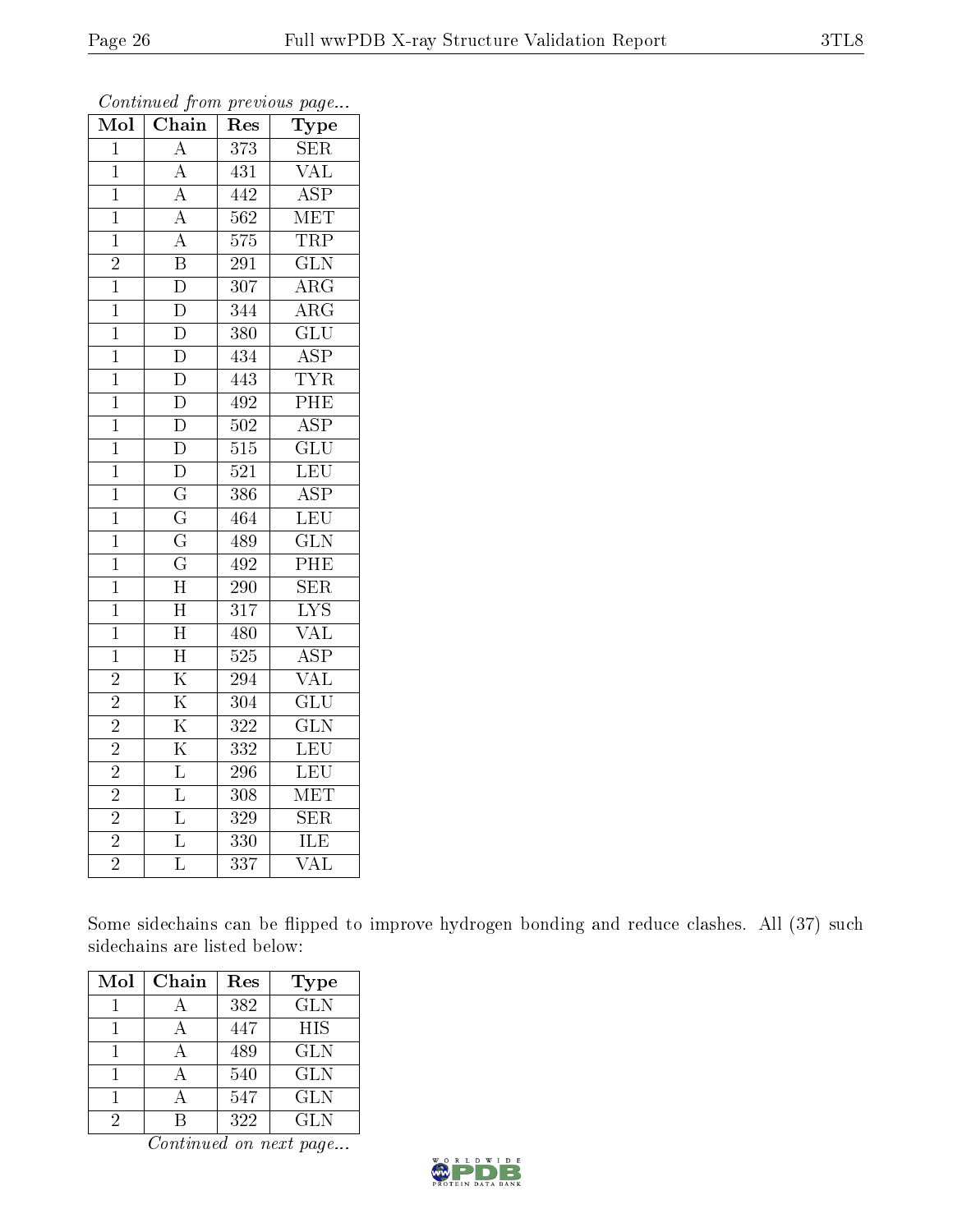| $\overline{\text{Mol}}$ | $\overline{\text{Chain}}$ | Res              | Type                      |
|-------------------------|---------------------------|------------------|---------------------------|
| $\mathbf{1}$            | $\overline{\rm D}$        | $\overline{405}$ | <b>HIS</b>                |
| $\mathbf 1$             | D                         | 414              | <b>HIS</b>                |
| $\overline{1}$          | $\overline{\rm D}$        | 499              | $\overline{\text{ASN}}$   |
| $\overline{1}$          | $\overline{\rm D}$        | 547              | $\overline{\text{GLN}}$   |
| $\overline{2}$          | $\overline{\mathrm{F}}$   | $\overline{276}$ | $\overline{\text{ASN}}$   |
| $\overline{2}$          | $\overline{\mathrm{F}}$   | 292              | $\overline{\text{GLN}}$   |
| $\overline{2}$          | $\overline{F}$            | 306              | $\overline{HIS}$          |
| $\overline{1}$          | $\overline{\mathrm{G}}$   | $\overline{293}$ | <b>ASN</b>                |
| $\overline{1}$          | $\overline{\mathrm{G}}$   | 382              | $\overline{\text{GLN}}$   |
| $\overline{1}$          | $\overline{\mathrm{G}}$   | 458              | $\overline{\text{HIS}}$   |
| $\mathbf{1}$            | $\overline{\mathrm{G}}$   | 489              | $\overline{\text{GLN}}$   |
| $\overline{1}$          | $\overline{\mathrm{G}}$   | $\overline{499}$ | $\overline{\mathrm{ASN}}$ |
| $\overline{1}$          | $\overline{\mathrm{G}}$   | $\overline{540}$ | $\overline{\text{GLN}}$   |
| $\mathbf{1}$            | $\overline{\mathrm{G}}$   | 547              | $\overline{\text{GLN}}$   |
| $\mathbf 1$             | $\overline{\rm H}$        | 283              | $\overline{\text{GLN}}$   |
| $\overline{1}$          | $\overline{\rm H}$        | 368              | $\overline{\mathrm{ASN}}$ |
| $\overline{1}$          | $\overline{\rm H}$        | $\overline{382}$ | $\overline{\text{GLN}}$   |
| $\mathbf 1$             | $\overline{\rm H}$        | 447              | $\overline{\text{HIS}}$   |
| $\overline{1}$          | $\overline{\rm H}$        | 489              | $\overline{\text{GLN}}$   |
| $\overline{1}$          | $\overline{\rm H}$        | $\overline{540}$ | $\overline{\text{GLN}}$   |
| $\mathbf 1$             | $\overline{\rm H}$        | 547              | $\overline{\text{GLN}}$   |
| $\overline{2}$          | $\overline{\mathrm{K}}$   | 306              | $\overline{HIS}$          |
| $\overline{2}$          | $\overline{\mathrm{K}}$   | 309              | $\overline{\text{GLN}}$   |
| $\overline{2}$          | $\overline{\mathrm{K}}$   | 339              | $\overline{\mathrm{HIS}}$ |
| $\overline{2}$          | $\overline{\mathrm{K}}$   | 343              | <b>ASN</b>                |
| $\overline{2}$          | $\overline{\mathrm{L}}$   | $\overline{291}$ | $\overline{\text{GLN}}$   |
| $\overline{2}$          | $\overline{\mathrm{L}}$   | 292              | $\overline{\text{GLN}}$   |
| $\overline{2}$          | $\overline{\mathrm{L}}$   | 309              | $\overline{\text{GLN}}$   |
| $\overline{2}$          | $\overline{L}$            | 339              | $\overline{\mathrm{HIS}}$ |
| $\overline{2}$          | $\overline{\mathrm{L}}$   | 343              | <b>ASN</b>                |
| $\overline{2}$          | $\overline{\mathrm{L}}$   | $\overline{3}45$ | $\overline{\rm ASN}$      |

#### 5.3.3 RNA [O](https://www.wwpdb.org/validation/2017/XrayValidationReportHelp#rna)i

There are no RNA molecules in this entry.

#### 5.4 Non-standard residues in protein, DNA, RNA chains (i)

16 non-standard protein/DNA/RNA residues are modelled in this entry.

In the following table, the Counts columns list the number of bonds (or angles) for which Mogul statistics could be retrieved, the number of bonds (or angles) that are observed in the model and

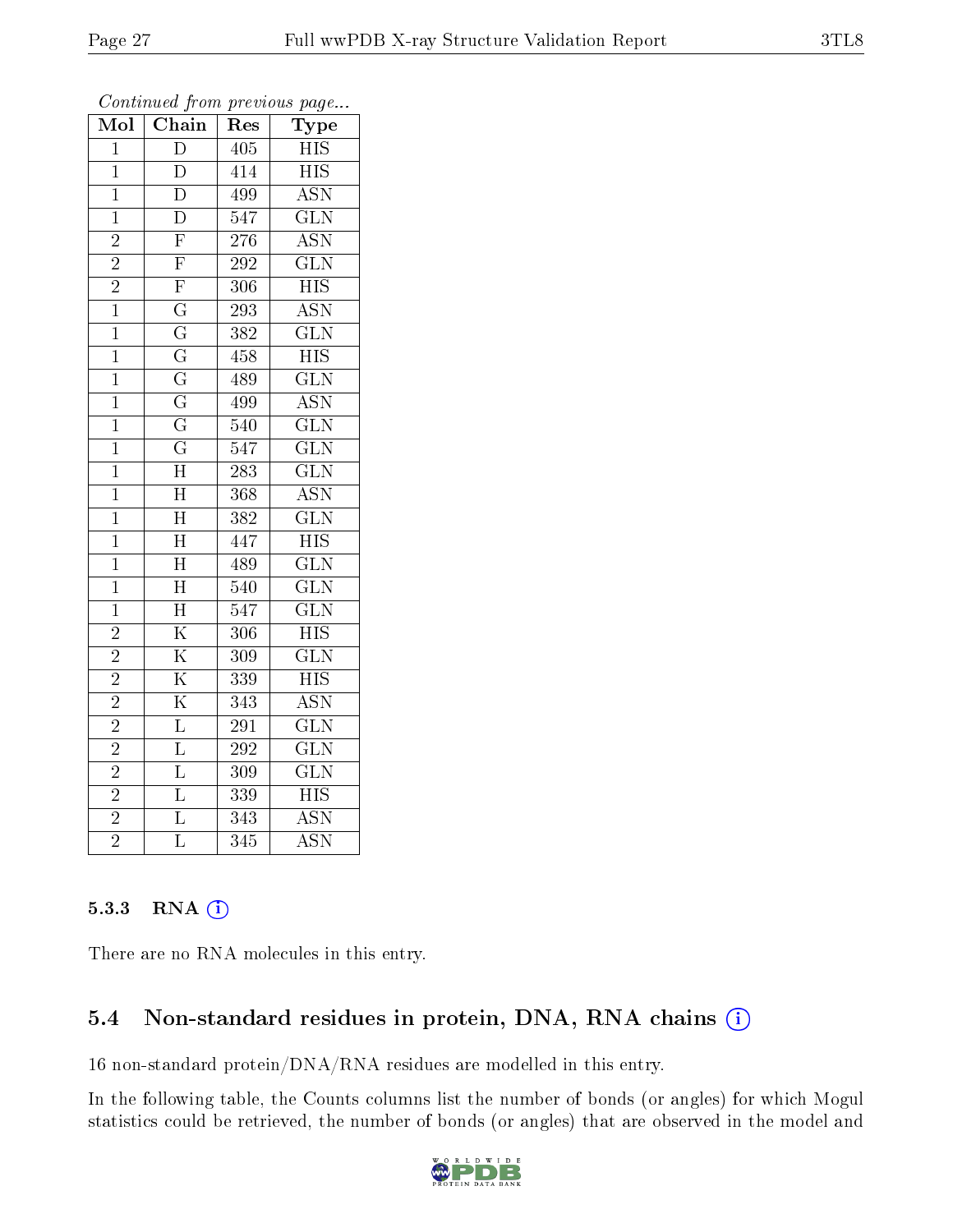the number of bonds (or angles) that are defined in the Chemical Component Dictionary. The Link column lists molecule types, if any, to which the group is linked. The Z score for a bond length (or angle) is the number of standard deviations the observed value is removed from the expected value. A bond length (or angle) with  $|Z| > 2$  is considered an outlier worth inspection. RMSZ is the root-mean-square of all Z scores of the bond lengths (or angles).

| Mol          | Type       | Chain          | Res | Link         |         | <b>Bond lengths</b> |                  |                         | <b>Bond</b> angles |                  |
|--------------|------------|----------------|-----|--------------|---------|---------------------|------------------|-------------------------|--------------------|------------------|
|              |            |                |     |              | Counts  | <b>RMSZ</b>         | Z   > 2          | Counts                  | RMSZ               | Z   > 2          |
| 1            | TPO        | H              | 450 | $\mathbf 1$  | 8,10,11 | 0.79                | $\overline{0}$   | 10, 14, 16              | 0.92               | $\theta$         |
| $\mathbf{1}$ | <b>TPO</b> | $\mathbf D$    | 324 | $\mathbf 1$  | 8,10,11 | 0.84                | $\overline{0}$   | 10,14,16                | 1.19               | $1(10\%)$        |
| 1            | <b>TPO</b> | $\bf{A}$       | 324 | $\mathbf{1}$ | 8,10,11 | 1.25                | $1(12\%)$        | 10,14,16                | 1.18               | $1(10\%)$        |
| $\mathbf{1}$ | <b>TPO</b> | D              | 449 | $\mathbf 1$  | 8,10,11 | 0.93                | 0                | 10,14,16                | 0.95               | $1(10\%)$        |
| $\mathbf{1}$ | <b>TPO</b> | H              | 446 | $\mathbf 1$  | 8,10,11 | 0.96                | $\overline{0}$   | 10, 14, 16              | 0.96               | $\overline{0}$   |
| 1            | <b>TPO</b> | D              | 450 | $\mathbf{1}$ | 8,10,11 | 0.93                | $\overline{0}$   | 10,14,16                | 0.91               | $\boldsymbol{0}$ |
| 1            | TPO        | D              | 446 | $\mathbf 1$  | 8,10,11 | 1.18                | $\overline{0}$   | 10,14,16                | 1.03               | $\boldsymbol{0}$ |
| $\mathbf{1}$ | TPO        | $\bf{A}$       | 449 | $\mathbf{1}$ | 8,10,11 | 1.06                | $\overline{0}$   | 10,14,16                | 1.00               | $\boldsymbol{0}$ |
| $\mathbf{1}$ | <b>TPO</b> | G              | 446 | $\mathbf 1$  | 8,10,11 | 1.05                | $\boldsymbol{0}$ | 10,14,16                | 1.50               | $2(20\%)$        |
| $\mathbf{1}$ | <b>TPO</b> | G              | 449 | $\mathbf 1$  | 8,10,11 | 0.88                | $\overline{0}$   | 10, 14, 16              | 0.90               | $\overline{0}$   |
| $\mathbf{1}$ | TPO        | $\bf{A}$       | 446 | $\mathbf 1$  | 8,10,11 | 1.09                | $\overline{0}$   | 10,14,16                | 1.12               | $\overline{0}$   |
| $\mathbf{1}$ | TPO        | $\bf{A}$       | 450 | $\mathbf 1$  | 8,10,11 | 0.73                | $\overline{0}$   | 10,14,16                | 1.00               | $1(10\%)$        |
| $\mathbf{1}$ | <b>TPO</b> | $\overline{H}$ | 449 | $\mathbf 1$  | 8,10,11 | 0.96                | $\overline{0}$   | 10, 14, 16              | 0.90               | $\overline{0}$   |
| $\mathbf{1}$ | TPO        | $\mathbf G$    | 450 | $\mathbf{1}$ | 8,10,11 | 0.87                | $\overline{0}$   | 10,14,16                | 0.81               | $\overline{0}$   |
| 1            | TPO        | H              | 324 | $\mathbf{1}$ | 8,10,11 | 1.24                | $\overline{0}$   | $\overline{10}, 14, 16$ | 1.06               | $\overline{0}$   |
| $\mathbf{1}$ | <b>TPO</b> | $\mathbf G$    | 324 | $\mathbf{1}$ | 8,10,11 | 1.04                | $\overline{0}$   | 10,14,16                | 0.99               | $1(10\%)$        |

In the following table, the Chirals column lists the number of chiral outliers, the number of chiral centers analysed, the number of these observed in the model and the number defined in the Chemical Component Dictionary. Similar counts are reported in the Torsion and Rings columns. '-' means no outliers of that kind were identified.

| Mol          | <b>Type</b> | Chain | Res | Link         | <b>Chirals</b> | <b>Torsions</b> | Rings |
|--------------|-------------|-------|-----|--------------|----------------|-----------------|-------|
| 1            | <b>TPO</b>  | Η     | 450 | 1            |                | 5/9/11/13       |       |
| $\mathbf{1}$ | <b>TPO</b>  | D     | 324 | $\mathbf{1}$ |                | 4/9/11/13       |       |
|              | <b>TPO</b>  | А     | 324 | 1            |                | 1/9/11/13       |       |
| 1            | <b>TPO</b>  | D     | 449 | $\mathbf{1}$ |                | 2/9/11/13       |       |
| $\mathbf{1}$ | <b>TPO</b>  | Η     | 446 | 1            |                | 0/9/11/13       |       |
| $\mathbf{1}$ | <b>TPO</b>  | D     | 450 | $\mathbf{1}$ |                | 5/9/11/13       |       |
| $\mathbf{1}$ | <b>TPO</b>  | D     | 446 | 1            |                | 1/9/11/13       |       |
|              | <b>TPO</b>  | А     | 449 | 1            |                | 1/9/11/13       |       |
| 1            | <b>TPO</b>  | G     | 446 | $\mathbf{1}$ |                | 4/9/11/13       |       |
| $\mathbf{1}$ | TPO         | G     | 449 | 1            |                | 2/9/11/13       |       |
|              | TPO         | А     | 446 | 1            |                | /13<br>1/9/11   |       |

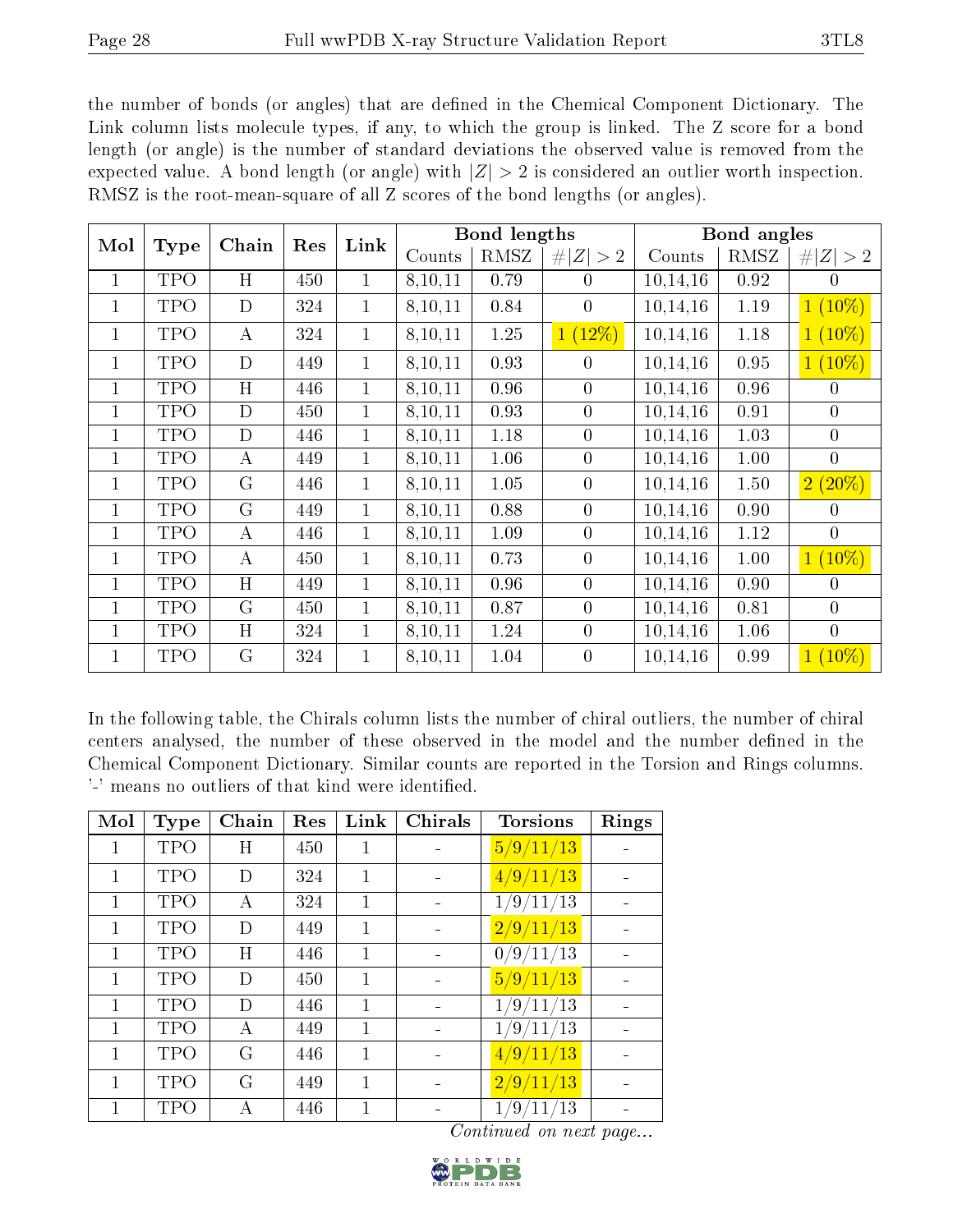| Mol | Type       | Chain | Res | Link   Chirals | <b>Torsions</b> | Rings |
|-----|------------|-------|-----|----------------|-----------------|-------|
|     | <b>TPO</b> | А     | 450 |                | 5/9/11/13       |       |
|     | <b>TPO</b> | H     | 449 |                | 2/9/11/13       |       |
|     | <b>TPO</b> | G     | 450 |                | 3/9/11/13       |       |
|     | <b>TPO</b> | H     | 324 |                | 2/9/11/13       |       |
|     | <b>TPO</b> | G     | 324 |                | 5/9/11/13       |       |

All (1) bond length outliers are listed below:

|  |  |                             | Mol   Chain   Res   Type   Atoms   Z   Observed(A)   Ideal(A) |          |
|--|--|-----------------------------|---------------------------------------------------------------|----------|
|  |  | $324$   TPO   P-OG1   -2.34 | -1.54                                                         | $1.59\,$ |

All (7) bond angle outliers are listed below:

| Mol | Chain | Res | Type       | Atoms       | Z       | Observed $(°)$ | Ideal(°) |
|-----|-------|-----|------------|-------------|---------|----------------|----------|
|     | G     | 446 | <b>TPO</b> | $CB$ -CA-N  | $-2.72$ | 96.52          | 114.41   |
|     | G     | 446 | <b>TPO</b> | $CG2-CB-CA$ | $-2.52$ | 108.18         | 113.16   |
|     | А     | 324 | <b>TPO</b> | P-OG1-CB    | $-2.52$ | 115.60         | 123.21   |
|     | D     | 324 | <b>TPO</b> | P-OG1-CB    | $-2.29$ | 116.31         | 123.21   |
|     |       | 450 | <b>TPO</b> | $O-C-CA$    | $-2.17$ | 119.10         | 124.78   |
|     | G     | 324 | <b>TPO</b> | $O-C-CA$    | $-2.08$ | 119.33         | 124.78   |
|     |       | 449 | <b>TPO</b> | $O-C-CA$    | $-2.02$ | 119.48         | 124.78   |

There are no chirality outliers.

| All (43) torsion outliers are listed below: |
|---------------------------------------------|
|---------------------------------------------|

| Mol | Chain | $\operatorname{Res}% \left( \mathcal{N}\right) \equiv\operatorname{Res}(\mathcal{N}_{0},\mathcal{N}_{0})$ | Type       | Atoms          |
|-----|-------|-----------------------------------------------------------------------------------------------------------|------------|----------------|
| 1   | Η     | 450                                                                                                       | TPO        | N-CA-CB-OG1    |
| 1   | H     | 450                                                                                                       | TPO        | CA-CB-OG1-P    |
| 1   | H     | 450                                                                                                       | TPO        | $CB-OG1-P-O3P$ |
| 1   | D     | 324                                                                                                       | TPO        | $O$ -C-CA-CB   |
| 1   | D     | 324                                                                                                       | <b>TPO</b> | $CG2-CB-OG1-P$ |
| 1   | D     | 324                                                                                                       | <b>TPO</b> | $CB-OG1-P-O1P$ |
| 1   | D     | 450                                                                                                       | TPO        | N-CA-CB-OG1    |
| 1   | D     | 450                                                                                                       | TPO        | $O$ -C-CA-CB   |
| 1   | D     | 450                                                                                                       | TPO        | CA-CB-OG1-P    |
| 1   | G     | 446                                                                                                       | TPO        | N-CA-CB-OG1    |
| 1   | G     | 446                                                                                                       | TPO        | $CG2-CB-OG1-P$ |
| 1   | G     | 446                                                                                                       | TPO        | $CB-OG1-P-O1P$ |
| 1   | G     | 449                                                                                                       | TPO        | $CB-OG1-P-O1P$ |
| 1   | G     | 449                                                                                                       | TPO        | $CB-OG1-P-O3P$ |

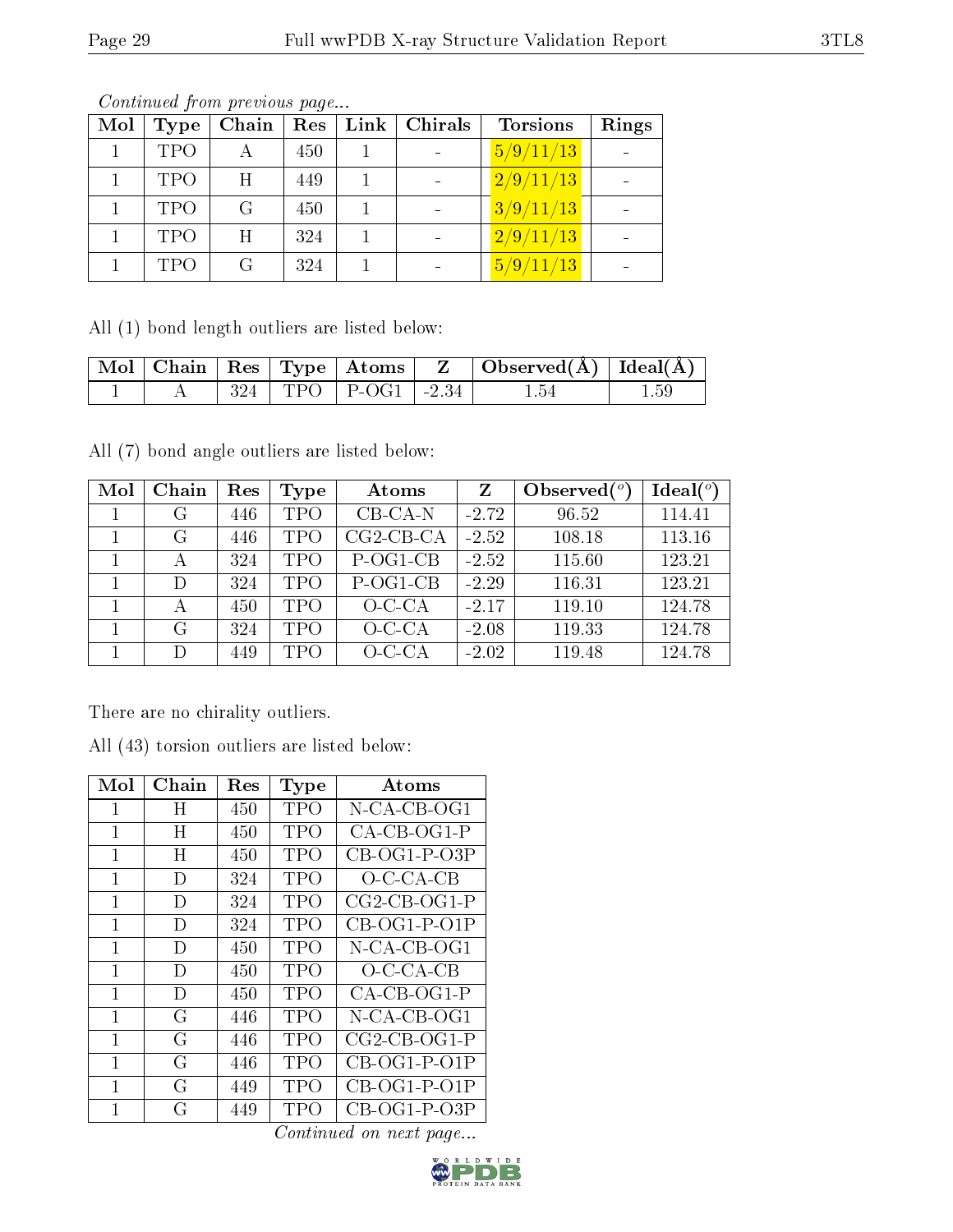| Mol            | Chain                   | Res | <b>Type</b>             | Atoms                    |
|----------------|-------------------------|-----|-------------------------|--------------------------|
| $\mathbf 1$    | $\overline{\rm A}$      | 450 | <b>TPO</b>              | $N$ -CA-CB-OG1           |
| $\mathbf{1}$   | A                       | 450 | TPO                     | CA-CB-OG1-P              |
| $\overline{1}$ | H                       | 449 | TPO                     | $CB-OG1-P-O2P$           |
| $\mathbf{1}$   | $\overline{G}$          | 450 | TPO                     | N-CA-CB-OG1              |
| $\overline{1}$ | $\overline{\mathrm{G}}$ | 450 | $\overline{\text{TPO}}$ | $O-C-CA-CB$              |
| $\overline{1}$ | $\overline{\mathrm{G}}$ | 450 | TPO                     | CA-CB-OG1-P              |
| $\overline{1}$ | $\overline{\mathrm{G}}$ | 324 | TPO                     | $N$ -CA-CB-CG2           |
| $\mathbf{1}$   | $\overline{\mathrm{G}}$ | 324 | <b>TPO</b>              | $N$ -CA-CB-OG1           |
| $\overline{1}$ | $\overline{\mathrm{G}}$ | 324 | <b>TPO</b>              | $\overline{C-CA-CB-CG2}$ |
| $\mathbf{1}$   | $\overline{\rm H}$      | 324 | <b>TPO</b>              | $CB-OG1-P-O1P$           |
| $\mathbf{1}$   | $\mathbf{D}$            | 324 | TPO                     | CB-OG1-P-O3P             |
| $\mathbf{1}$   | $\overline{\rm D}$      | 449 | <b>TPO</b>              | $CB-OG1-P-O2P$           |
| $\overline{1}$ | $\mathbf{D}$            | 450 | TPO                     | CB-OG1-P-O3P             |
| $\mathbf{1}$   | $\overline{\rm A}$      | 449 | TPO                     | CB-OG1-P-O3P             |
| $\overline{1}$ | $\overline{\rm A}$      | 450 | <b>TPO</b>              | $CB-OG1-P-O2P$           |
| $\overline{1}$ | $\boldsymbol{A}$        | 450 | TPO                     | CB-OG1-P-O3P             |
| $\mathbf{1}$   | $\overline{\rm D}$      | 446 | <b>TPO</b>              | $N$ -CA-CB-CG2           |
| $\mathbf{1}$   | $\overline{\rm A}$      | 446 | TPO                     | N-CA-CB-CG2              |
| $\overline{1}$ | $\overline{\mathrm{G}}$ | 324 | <b>TPO</b>              | $CB-OG1-P-O1P$           |
| $\overline{1}$ | $\overline{\mathrm{H}}$ | 450 | <b>TPO</b>              | $CB-OG1-P-O2P$           |
| $\overline{1}$ | D                       | 449 | <b>TPO</b>              | CB-OG1-P-O3P             |
| $\overline{1}$ | $\overline{\rm D}$      | 450 | <b>TPO</b>              | $CB-OG1-P-O2P$           |
| $\overline{1}$ | $\overline{H}$          | 450 | <b>TPO</b>              | $O$ -C-CA-CB             |
| $\mathbf{1}$   | $\overline{\rm A}$      | 324 | <b>TPO</b>              | $O-C-CA-CB$              |
| $\overline{1}$ | $\overline{G}$          | 446 | TPO                     | $O-C-CA-CB$              |
| $\mathbf 1$    | $\boldsymbol{A}$        | 450 | TPO                     | $O$ -C-CA-CB             |
| $\overline{1}$ | $\overline{\rm H}$      | 449 | <b>TPO</b>              | $O-C-CA-CB$              |
| $\mathbf{1}$   | $\mathbf H$             | 324 | TPO                     | $O-C-CA-CB$              |
| $\overline{1}$ | $\overline{\mathrm{G}}$ | 324 | <b>TPO</b>              | $O-C-CA-CB$              |

There are no ring outliers.

8 monomers are involved in 16 short contacts:

| Mol | Chain | Res | Type       | <b>Clashes</b> | Symm-Clashes |
|-----|-------|-----|------------|----------------|--------------|
|     | Η     | 450 | <b>TPO</b> | 3              |              |
|     |       | 324 | <b>TPO</b> | 6              |              |
|     | А     | 449 | <b>TPO</b> |                |              |
|     | G     | 446 | <b>TPO</b> | 2              |              |
|     |       | 446 | <b>TPO</b> |                |              |
|     | Η     | 449 | <b>TPO</b> |                |              |
|     | G     | 450 | <b>TPO</b> |                |              |
|     | G     | 324 | TPO        |                |              |

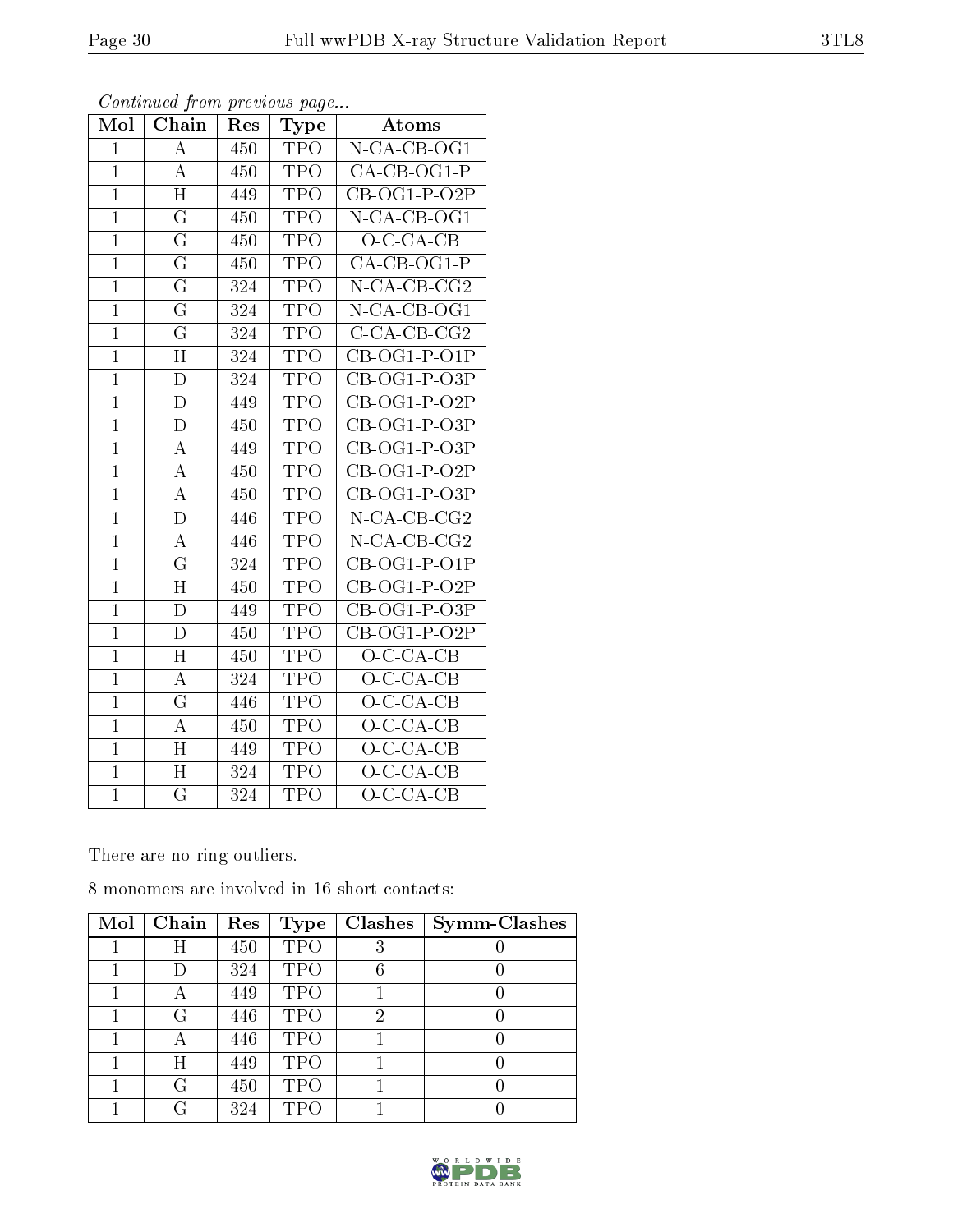#### 5.5 Carbohydrates (i)

There are no carbohydrates in this entry.

#### 5.6 Ligand geometry  $(i)$

There are no ligands in this entry.

#### 5.7 [O](https://www.wwpdb.org/validation/2017/XrayValidationReportHelp#nonstandard_residues_and_ligands)ther polymers  $(i)$

There are no such residues in this entry.

#### 5.8 Polymer linkage issues  $(i)$

There are no chain breaks in this entry.

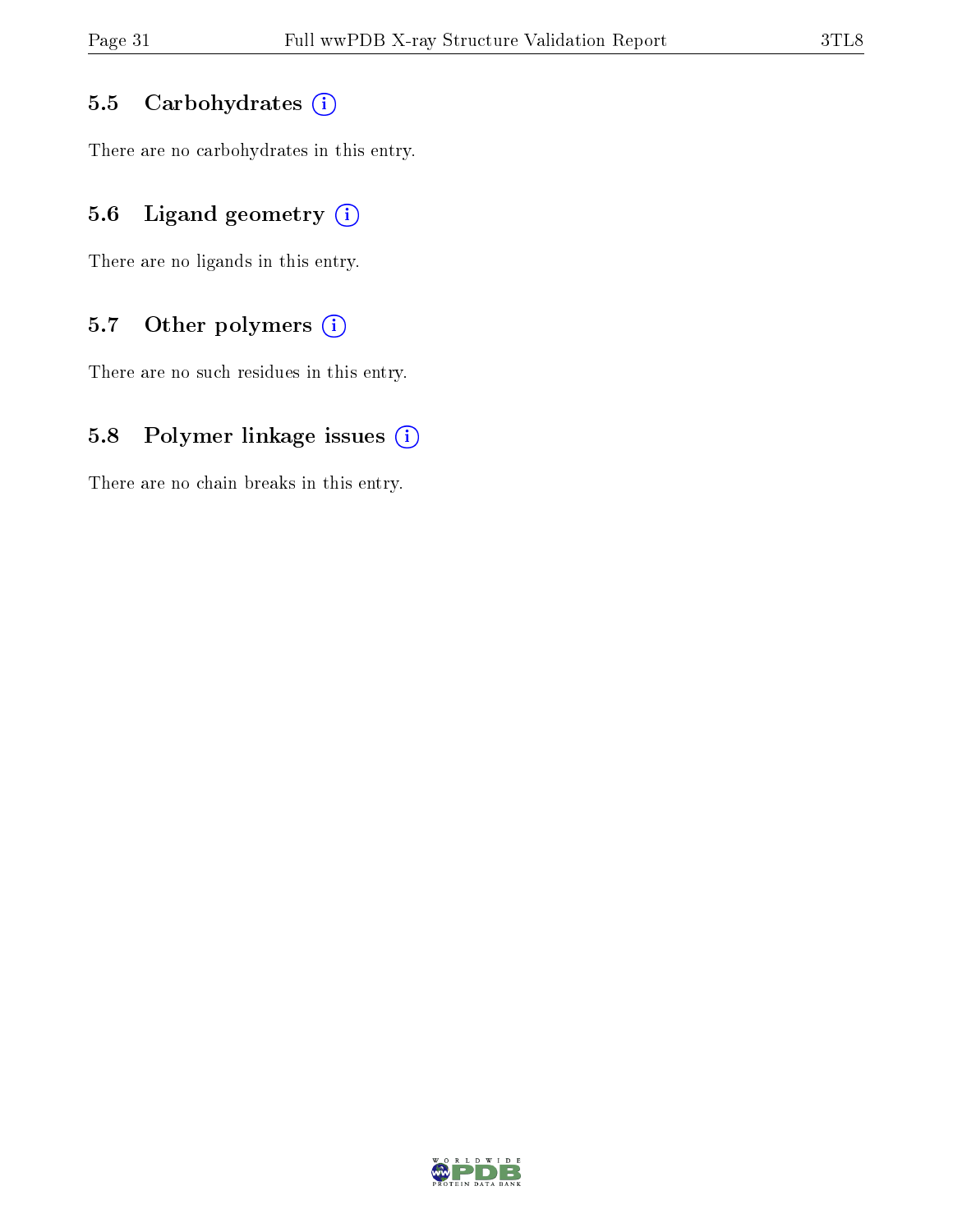### 6 Fit of model and data  $(i)$

### 6.1 Protein, DNA and RNA chains  $(i)$

In the following table, the column labelled  $#RSRZ> 2'$  contains the number (and percentage) of RSRZ outliers, followed by percent RSRZ outliers for the chain as percentile scores relative to all X-ray entries and entries of similar resolution. The OWAB column contains the minimum, median,  $95<sup>th</sup>$  percentile and maximum values of the occupancy-weighted average B-factor per residue. The column labelled ' $Q< 0.9$ ' lists the number of (and percentage) of residues with an average occupancy less than 0.9.

| Mol            | Chain      | Analysed           | $<$ RSRZ $>$ | $\rm \#RSRZ{>}2$      | $OWAB(A^2)$      | Q <sub>0.9</sub> |
|----------------|------------|--------------------|--------------|-----------------------|------------------|------------------|
| $\mathbf{1}$   | А          | $300/349$ $(85\%)$ | 0.22         | $9(3\%)$<br>53<br>50  | 24, 58, 101, 134 | $\left( \right)$ |
| 1              | D          | $306/349$ $(87\%)$ | 0.27         | 14 $(4%)$<br>32<br>34 | 24, 54, 101, 133 | $\left( \right)$ |
|                | G          | $301/349$ (86\%)   | 0.51         | $24(7%)$ 12<br>12     | 26, 62, 114, 152 | $\Omega$         |
|                | H          | $303/349$ (86\%)   | 0.31         | 14 $(4%)$<br>32<br>34 | 25, 53, 105, 143 | $\overline{0}$   |
| $\mathcal{D}$  | B          | $87/117(74\%)$     | 0.76         | $8(9\%)$<br> 9 <br> 9 | 42, 79, 114, 128 | $\Omega$         |
| $\overline{2}$ | $_{\rm F}$ | 88/117(75%)        | $-0.00$      | $2(2\%)$<br>60<br>63  | 28, 50, 95, 108  | $\Omega$         |
| $\overline{2}$ | $\rm K$    | 88/117(75%)        | $-0.10$      | $2(2\%)$<br>60<br>63  | 36, 64, 97, 126  | $\Omega$         |
| $\overline{2}$ | L          | 87/117(74%)        | 0.27         | $6(6\%)$<br>17<br> 16 | 37, 63, 92, 144  | $\Omega$         |
| All            | All        | 1560/1864(83%)     | 0.30         | 79 (5%)<br>29<br>28   | 24, 59, 106, 152 | $\theta$         |

All (79) RSRZ outliers are listed below:

| Mol                    | Chain                   | Res | <b>Type</b> | <b>RSRZ</b> |  |  |  |  |
|------------------------|-------------------------|-----|-------------|-------------|--|--|--|--|
| $\overline{2}$         | L                       | 332 | LEU         | 6.3         |  |  |  |  |
| $\mathbf{1}$           | $\overline{G}$          | 319 | LEU         | 5.0         |  |  |  |  |
| $\mathbf{1}$           | H                       | 575 | TRP         | 4.7         |  |  |  |  |
| $\mathbf{1}$           | $\mathbf{D}$            | 577 | <b>LYS</b>  | 4.6         |  |  |  |  |
| $\overline{2}$         | B                       | 296 | LEU         | 4.5         |  |  |  |  |
| $\mathbf{1}$           | D                       | 581 | PHE         | 4.3         |  |  |  |  |
| $\overline{2}$         | L                       | 333 | <b>GLY</b>  | 4.2         |  |  |  |  |
| $\overline{2}$         | B                       | 267 | ILE         | 4.2         |  |  |  |  |
| $\mathbf{1}$           | $\overline{G}$          | 380 | GLU         | 4.2         |  |  |  |  |
| $\mathbf{1}$           | $\overline{\mathrm{G}}$ | 308 | <b>LEU</b>  | 3.8         |  |  |  |  |
| $\overline{2}$         | $\overline{B}$          | 333 | $\rm GLY$   | 3.8         |  |  |  |  |
| $\mathbf{1}$           | $\overline{G}$          | 353 | CYS         | 3.7         |  |  |  |  |
| $\overline{2}$         | $\overline{\mathrm{F}}$ | 267 | ILE         | 3.7         |  |  |  |  |
| $\mathbf{1}$           | G                       | 360 | LEU         | 3.7         |  |  |  |  |
| $\mathbf{1}$           | $\mathbf H$             | 580 | MET         | 3.7         |  |  |  |  |
| $\mathbf{1}$           | $\overline{G}$          | 289 | PHE         | 3.6         |  |  |  |  |
| Continued on next page |                         |     |             |             |  |  |  |  |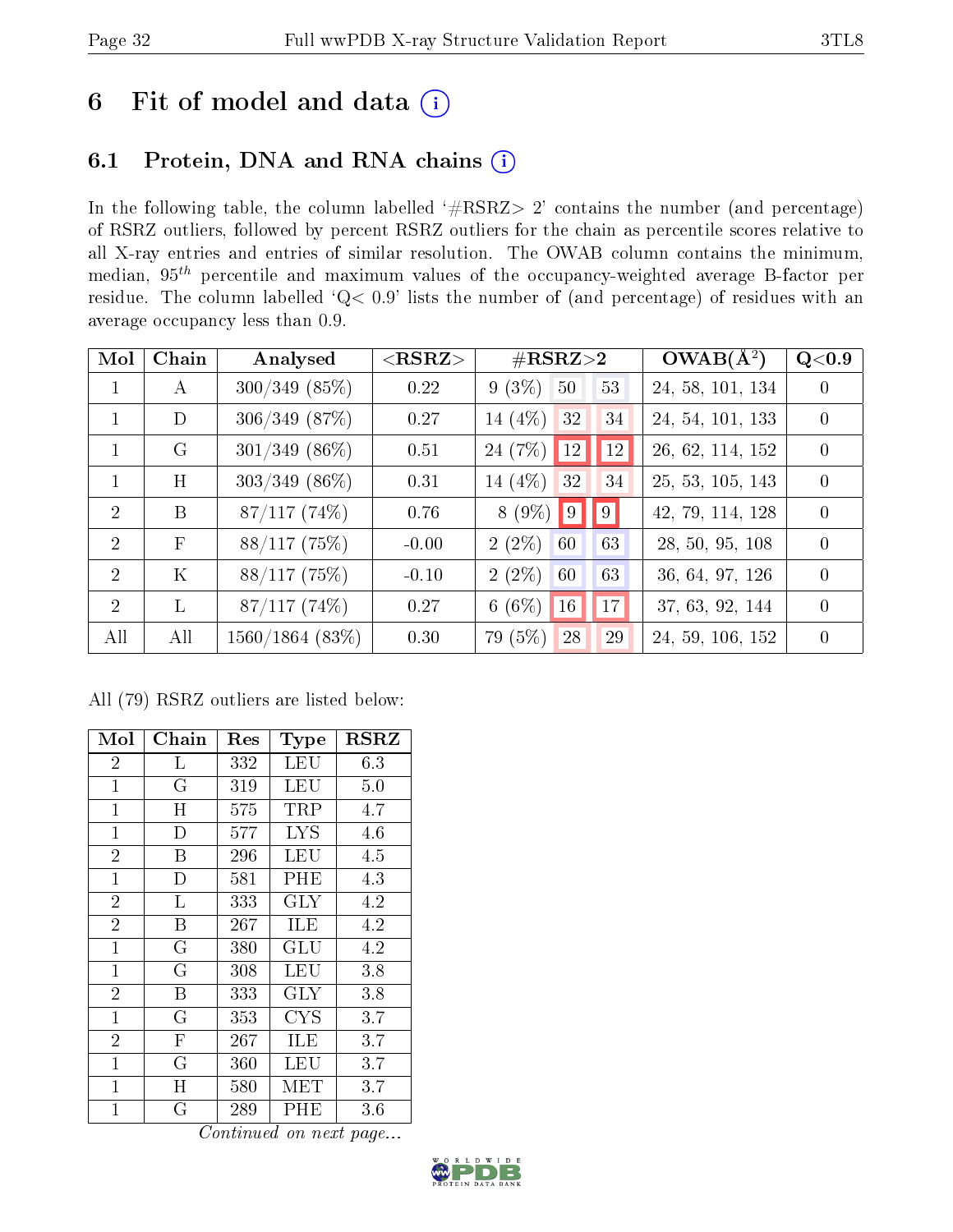| Mol            | Chain                   | Res              | Type                      | <b>RSRZ</b>      |
|----------------|-------------------------|------------------|---------------------------|------------------|
| $\mathbf 1$    | $\overline{\mathrm{G}}$ | 359              | $\overline{\rm{ARG}}$     | 3.6              |
| $\mathbf{1}$   | $\overline{\mathrm{G}}$ | 356              | PRO                       | $3.5\,$          |
| $\overline{1}$ | $\overline{\mathrm{G}}$ | 309              | $\overline{\rm ALA}$      | $3.5\,$          |
| $\overline{1}$ | $\overline{\mathrm{G}}$ | 321              | $\overline{\text{GLU}}$   | $\overline{3.5}$ |
| $\overline{1}$ | $\overline{\rm D}$      | $529\,$          | $\overline{\mathrm{ASN}}$ | $\overline{3.4}$ |
| $\mathbf{1}$   | $\overline{\rm H}$      | 578              | <b>GLU</b>                | 3.4              |
| $\overline{2}$ | $\mathbf L$             | $\overline{354}$ | LEU                       | 3.4              |
| $\overline{1}$ | $\overline{\mathrm{G}}$ | <b>282</b>       | $\overline{\text{LEU}}$   | $\overline{3.3}$ |
| $\overline{1}$ | $\overline{\rm H}$      | 503              | $\overline{\text{VAL}}$   | $3.2\,$          |
| $\overline{1}$ | $\overline{A}$          | 308              | $\overline{\text{LEU}}$   | $\overline{3.2}$ |
| $\mathbf{1}$   | $\overline{G}$          | 279              | LEU                       | $3.2\,$          |
| $\overline{1}$ | $\overline{A}$          | <b>280</b>       | $\overline{\rm{ARG}}$     | $\overline{3.2}$ |
| $\overline{2}$ | $\overline{F}$          | 354              | LEU                       | 3.1              |
| $\overline{1}$ | $\overline{A}$          | 380              | $\overline{\text{GLU}}$   | 3.0              |
| $\overline{1}$ | $\overline{H}$          | 576              | $\overline{\text{GLN}}$   | $3.0\,$          |
| $\overline{1}$ | $\overline{H}$          | $579\,$          | $\overline{\text{GLU}}$   | 3.0              |
| $\overline{1}$ | $\overline{\mathrm{G}}$ | $\overline{357}$ | <b>THR</b>                | $\overline{3.0}$ |
| $\overline{1}$ | $\overline{\mathrm{G}}$ | 304              | <b>TYR</b>                | $2.9\,$          |
| $\overline{1}$ | $\overline{\rm D}$      | $502\,$          | $\overline{\text{ASP}}$   | $2.9\,$          |
| $\overline{1}$ | $\overline{\mathrm{G}}$ | 379              | PRO                       | $\overline{2.9}$ |
| $\overline{1}$ | $\overline{A}$          | 357              | THR                       | $2.9\,$          |
| $\overline{1}$ | $\overline{D}$          | 569              | $\overline{\rm ALA}$      | $\overline{2.8}$ |
| $\overline{1}$ | $\overline{\rm H}$      | 577              | $\overline{\text{LYS}}$   | $2.8\,$          |
| $\overline{2}$ | $\overline{\mathrm{L}}$ | $\overline{269}$ | $\overline{\text{VAL}}$   | $\overline{2.7}$ |
| $\overline{1}$ | $\overline{\mathrm{G}}$ | 318              | $\bar{\rm{ARG}}$          | $\overline{2.7}$ |
| $\mathbf{1}$   | $\overline{G}$          | 358              | GLU                       | $\overline{2.7}$ |
| $\overline{1}$ | $\overline{A}$          | $\overline{3}81$ | SER                       | $\overline{2.7}$ |
| $\mathbf{1}$   | $\overline{\mathrm{G}}$ | $\overline{381}$ | <b>SER</b>                | $2.6\,$          |
| $\overline{1}$ | $\overline{\text{H}}$   | 432              | $\overline{\text{VAL}}$   | $\overline{2.6}$ |
| 1              | A                       | 525              | $\operatorname{ASP}$      | $^{2.6}$         |
| $\mathbf{1}$   | $\mathbf G$             | 299              | <b>GLY</b>                | 2.5              |
| $\mathbf{1}$   | D                       | 357              | THR                       | 2.5              |
| $\mathbf{1}$   | $\overline{\rm D}$      | 582              | $AR\overline{G}$          | 2.5              |
| $\mathbf 1$    | $\overline{\rm D}$      | 323              | $\overline{\rm{ARG}}$     | $2.5\,$          |
| $\mathbf{1}$   | $\mathbf G$             | 288              | ASN                       | 2.5              |
| $\mathbf{1}$   | A                       | 386              | $\overline{\text{ASP}}$   | 2.5              |
| $\mathbf{1}$   | D                       | 580              | MET                       | 2.4              |
| $\overline{2}$ | B                       | 269              | VAL                       | 2.4              |
| $\overline{1}$ | А                       | 307              | $\overline{\rm{ARG}}$     | 2.4              |
| $\mathbf{1}$   | Η                       | 498              | $\overline{\rm ALA}$      | 2.4              |
| $\overline{1}$ | $\overline{\rm H}$      | 455              | <b>THR</b>                | 2.4              |
| $\mathbf{1}$   | D                       | 381              | <b>SER</b>                | 2.3              |

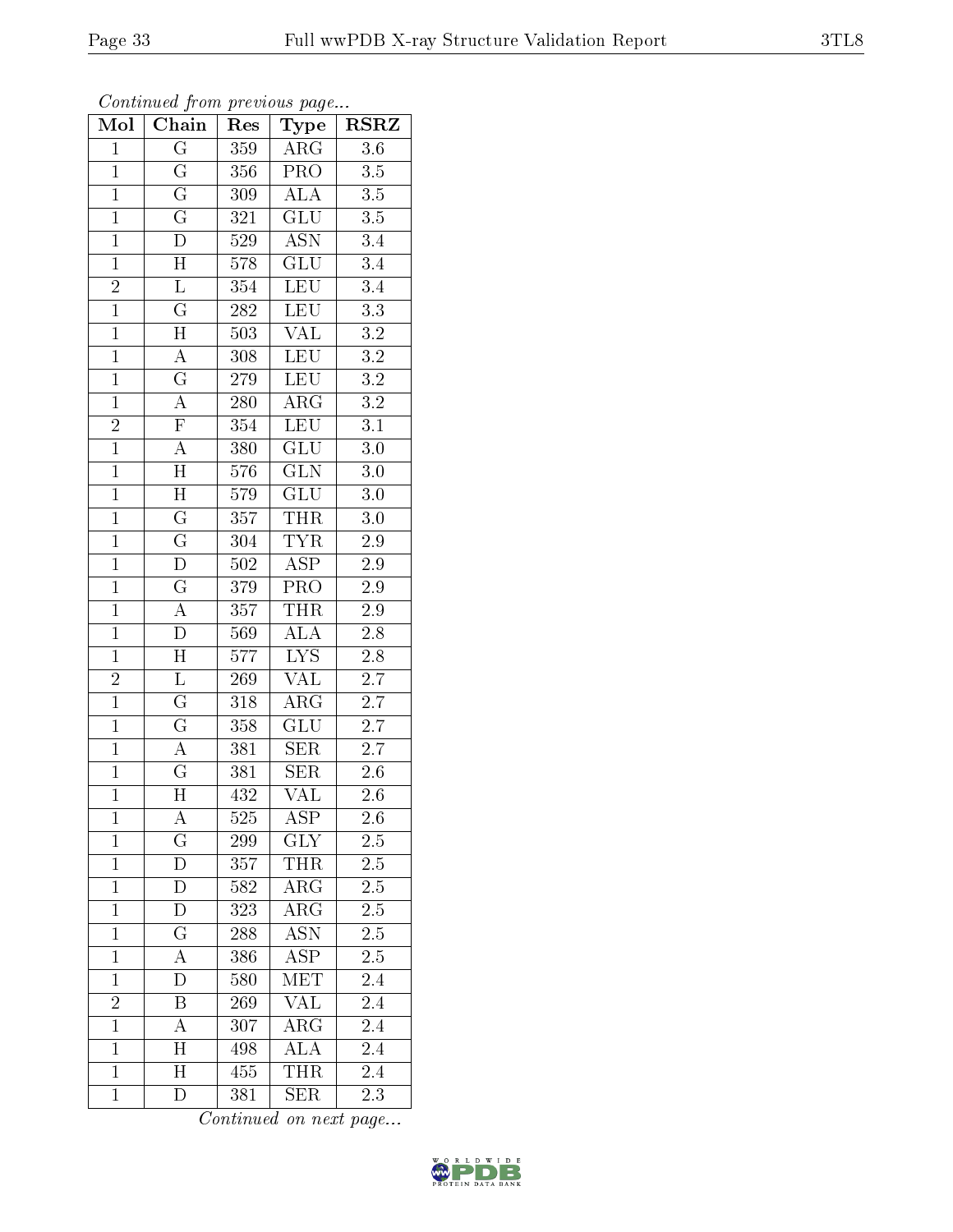| Mol            | Chain                   | Res | Type                    | <b>RSRZ</b>      |
|----------------|-------------------------|-----|-------------------------|------------------|
| $\mathbf{1}$   | $\rm G$                 | 278 | <b>SER</b>              | 2.3              |
| $\overline{1}$ | $\overline{G}$          | 376 | $\rm{ARG}$              | 2.3              |
| $\overline{1}$ | $\overline{H}$          | 570 | GLU                     | 2.3              |
| $\overline{1}$ | $\overline{G}$          | 283 | <b>GLN</b>              | 2.2              |
| $\overline{2}$ | B                       | 335 | SER                     | $2.\overline{2}$ |
| $\overline{2}$ | $\Gamma$                | 334 | GLU                     | $2.2\,$          |
| $\overline{2}$ | $\Gamma$                | 330 | <b>ILE</b>              | 2.2              |
| $\overline{2}$ | B                       | 290 | <b>VAL</b>              | 2.1              |
| $\overline{2}$ | Κ                       | 283 | <b>ASP</b>              | 2.1              |
| $\overline{2}$ | $\overline{\mathrm{K}}$ | 332 | LEU                     | $\overline{2.1}$ |
| $\overline{1}$ | $\rm G$                 | 320 | LYS                     | 2.1              |
| $\mathbf{1}$   | D                       | 576 | <b>GLN</b>              | $2.\overline{1}$ |
| $\overline{2}$ | B                       | 280 | <b>ASP</b>              | 2.1              |
| $\mathbf{1}$   | H                       | 357 | <b>THR</b>              | 2.1              |
| $\overline{2}$ | B                       | 332 | <b>LEU</b>              | 2.1              |
| $\overline{1}$ | $\mathbf D$             | 322 | GLU                     | 2.1              |
| $\mathbf{1}$   | H                       | 433 | <b>GLY</b>              | 2.1              |
| $\mathbf{1}$   | $\mathbf D$             | 573 | GLU                     | 2.1              |
| $\overline{1}$ | ${\rm D}$               | 380 | GLU                     | 2.1              |
| $\overline{1}$ | $\overline{A}$          | 382 | $\overline{\text{GLN}}$ | 2.0              |
| $\mathbf{1}$   | H                       | 573 | GLU                     | 2.0              |

#### 6.2 Non-standard residues in protein, DNA, RNA chains (i)

In the following table, the Atoms column lists the number of modelled atoms in the group and the number defined in the chemical component dictionary. The B-factors column lists the minimum, median,  $95<sup>th</sup>$  percentile and maximum values of B factors of atoms in the group. The column labelled  $Q < 0.9$ ' lists the number of atoms with occupancy less than 0.9.

| Mol | <b>Type</b> | Chain | Res | Atoms               | <b>RSCC</b> | $_{\rm RSR}$ | $B\text{-factors}(\overline{A^2})$ | Q <sub>0.9</sub> |
|-----|-------------|-------|-----|---------------------|-------------|--------------|------------------------------------|------------------|
|     | TPO         | G     | 324 | /12<br>11           | 0.92        | 0.15         | 57,84,95,97                        |                  |
|     | TPO         | D     | 324 | /12<br>11           | 0.95        | 0.13         | 44, 58, 157, 160                   | $\theta$         |
|     | TPO         | G     | 446 | /12<br>11           | 0.96        | 0.09         | 46, 57, 75, 81                     | $\Omega$         |
|     | TPO         | G     | 449 | 11/12               | 0.96        | 0.13         | 30,37,51,66                        | $\theta$         |
|     | TPO         | A     | 446 | /12<br>11           | 0.96        | 0.12         | 51,62,90,95                        | $\theta$         |
|     | TPO         | А     | 324 | $/12\,$<br>11       | 0.96        | 0.11         | 61,67,74,75                        | $\theta$         |
|     | TPO         | H     | 446 | /12<br>11           | 0.97        | 0.10         | 51,56,77,81                        | $\theta$         |
|     | TPO         | H     | 449 | /12<br>11           | 0.97        | 0.11         | 26, 42, 63, 70                     | $\theta$         |
|     | TPO         | H     | 324 | /12<br>11           | 0.97        | 0.11         | 63,74,80,86                        | $\Omega$         |
|     | TPO         | D     | 446 | 11/12               | 0.97        | 0.12         | 56,68,84,85                        | $\Omega$         |
|     | TPO         | D     | 449 | /12<br>11           | 0.99        | 0.11         | 35,43,59,68                        | $\theta$         |
|     | TPO         | A     | 450 | 11<br>$^{\prime}12$ | 0.99        | 0.14         | 16,36,45,46                        | $\theta$         |